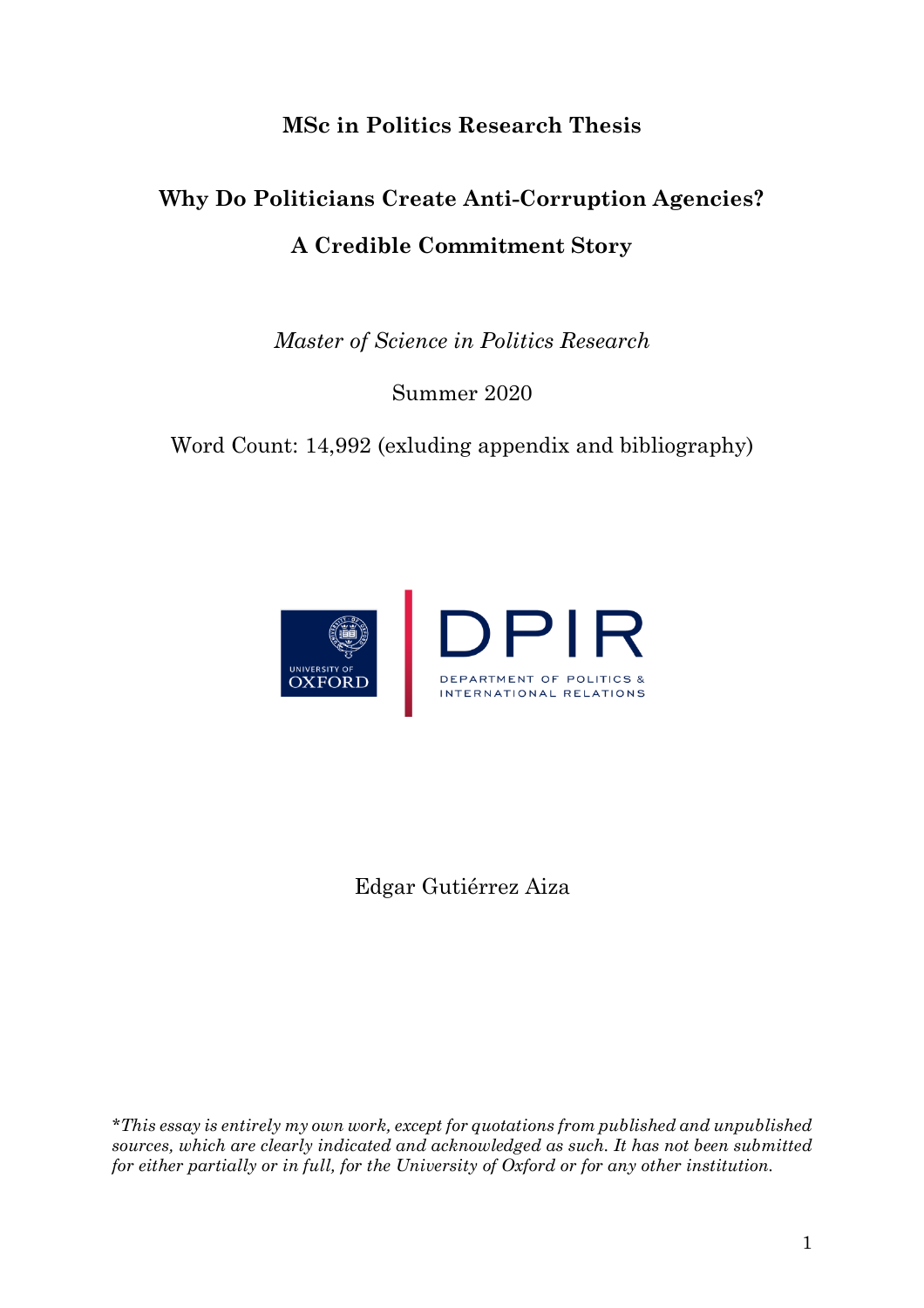# **Why Do Politicians Create Anti-Corruption Agencies? A Credible Commitment Story**

# **1. Introduction**

The International Commission Against Impunity in Guatemala (CICIG) was created in 2007 under very specific circumstances. After the 1996 Peace Accords that ended the 36-year long civil conflict, the Guatemalan state adopted a commitment to fight organised crime and clandestine security actors engaging in corruption and state capture. In 2002, however, the United States rescinded Guatemala's accreditation as an ally in the fight against drug trafficking and organised crime. Over the next few years, the country adopted many policies to regain international recognition and legitimacy, trying to abide by the commitments made to the international community during the peace negotiations. The most important of these policies was the creation of the CICIG to assist domestic institutions in the prosecution of organised crime (Open Society Justice Initiative 2016). Designed by Guatemalans and implemented by the United Nations, the Commission gradually expanded its mandate, focusing also on corruption by public officials (Arellano-Gault 2020). Twelve years later, however, President Jimmy Morales decided not to renew the mandate after the commission prosecuted him and members of his family for anomalies in public contracts and illegal campaign financing. This forced the CICIG out of the country in September 2019.

CICIG is one of many Anti-Corruption Agencies (ACAs) set up in the last 3 decades across the world. The first one was created in Singapore in 1952 and is still active today (Quah 2007; OECD 2013; Recanatini 2011; Johnston 1999). Over the last twenty years, there has been a rapid expansion in ACAs. Currently, the total number of ACAs worldwide is 95. Figure 1 documents the meteoric rise of ACAs. It shows a clear wave of institutional innovation in the late 1990s and early 2000s.

ACAs are "specialized agencies established by governments for the specific aim of minimizing corruption in their countries" (Quah 2007, 2). They usually exist to enforce anti-corruption laws and work as stand-alone investigative, preventive, or prosecutorial institutions focusing on corruption and other felonies such as fraud, bribery, and embezzlement. ACAs vary in terms of their independence, accountability, specialisation, and attributions.

My long-term DPhil project asks: (1) What explains the adoption of ACAs? (2) What explains variation in institutional design? (3) What happened in the late 1990s and early 2000s that led to the creation of so many ACAs across the world?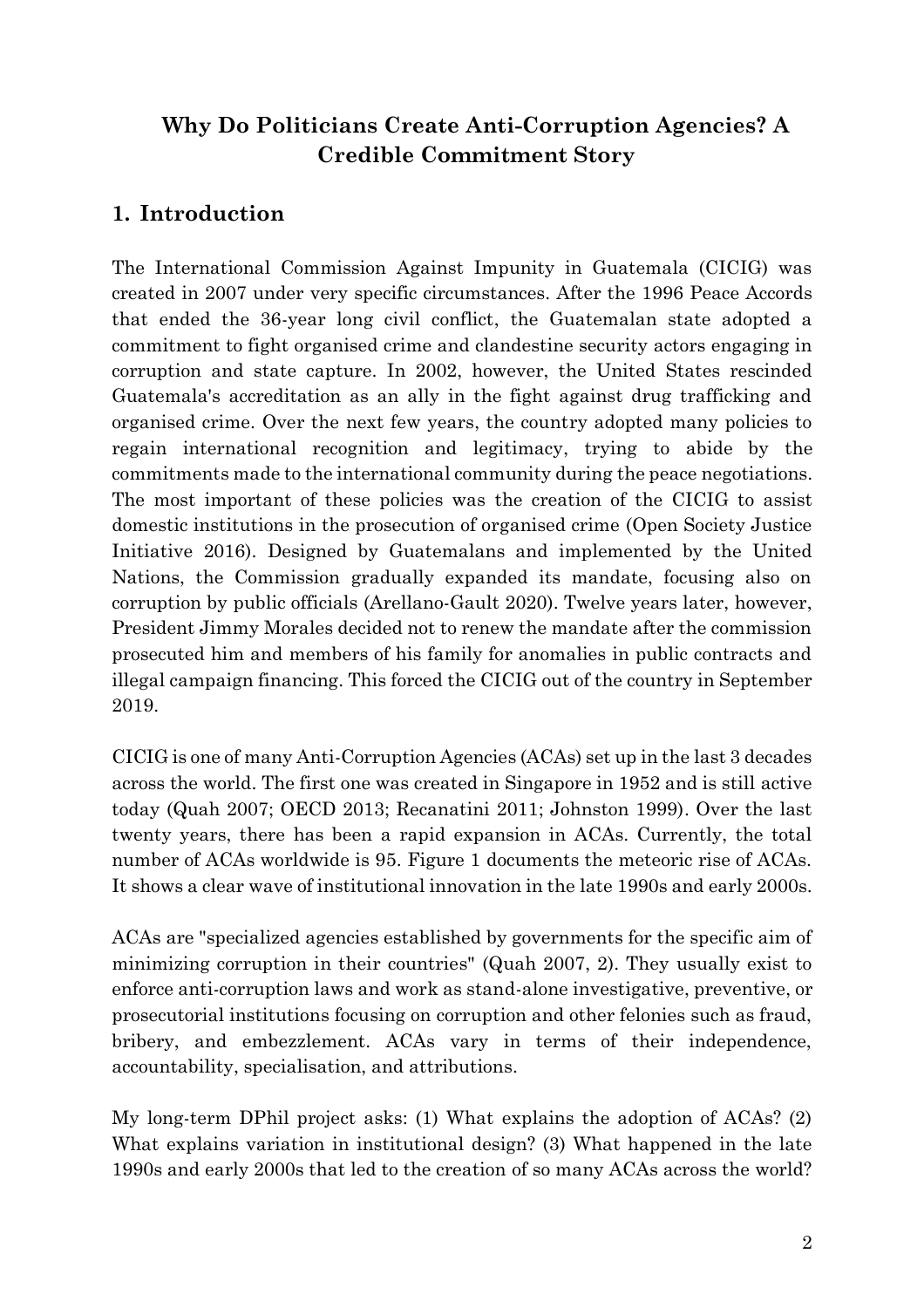(4) What is the impact of different ACAs? In the MSc thesis I plan to address questions 1 and 2, and to some extent, question 3. I develop a preliminary theory of ACA adoption and probe it with an in-depth case study of Guatemala's CICIG based on interviews with key actors as well as primary and secondary documents. I argue tentatively that ACAs are credible commitment devices that elites use to comply with international standards in order to attract investors and aid and show this with the Guatemalan case of CICIG.

This thesis is organised as follows. Section 2 justifies the research project. Section 3 discusses the literature on the creation of ACAs, which tends to be descriptive rather than explanatory. Section 4 identifies the shortcomings of existing typologies of ACAs and puts forward an alternative framework. I rely on the concepts of "independence" and "power" to map the constitutive dimensions of ACAs. Afterwards, I illustrate the heuristic utility of the typology by briefly illustrating the four ideal types that emerge from my original typology: Guatemala, Afghanistan, Albania, and Argentina. Section 5 develops an argument to explain why politicians create ACAs. Central to this argument is the notion that ACAs serve as credible commitment devices for vulnerable elites in corrupt countries. Finally, section 6 presents a case study of Guatemala that traces the creation of the CICIG with the theoretical argument in mind. It traces the events leading to the birth of the CICIG from four angles: international pressure, need for investment, political calculation, and the reasons behind the adoption of a particular international template. Section 7 concludes.

### **2. Why Study Anti-Corruption Agencies?**

First, as Figure 1 shows, ACAs have been adopted in a wave-like pattern by countries from different world regions that have little in common. For example, adopters vary in terms of size (e.g. as large as India and as small as Singapore), level of development (e.g. from advanced economies such as France to extremely poor countries like Haiti), colonial experience (e.g. both Hong Kong and the United Kingdom have adopted ACAs, as well as the Philippines and Spain, and Madagascar and France), and level of democracy (e.g. full democracies like Australia and weaker democracies like those in Northern Central America). It is clear that ACAs are a widespread and highly popular institution for transparency and the fight against corruption. It is worth studying why they emerged as a template for so many different governments. Furthermore, the institution is a child of the last decades of the twentieth century. The wave-like pattern of adoption at this particular time is puzzling and suggests the possibility that institutional innovation is driven by international factors (Mainwaring and Pérez-Liñán 2013; Rose-Ackerman and Carrington 2013). As a result, it is an area of research that lends itself to the study of policy diffusion and its determinants.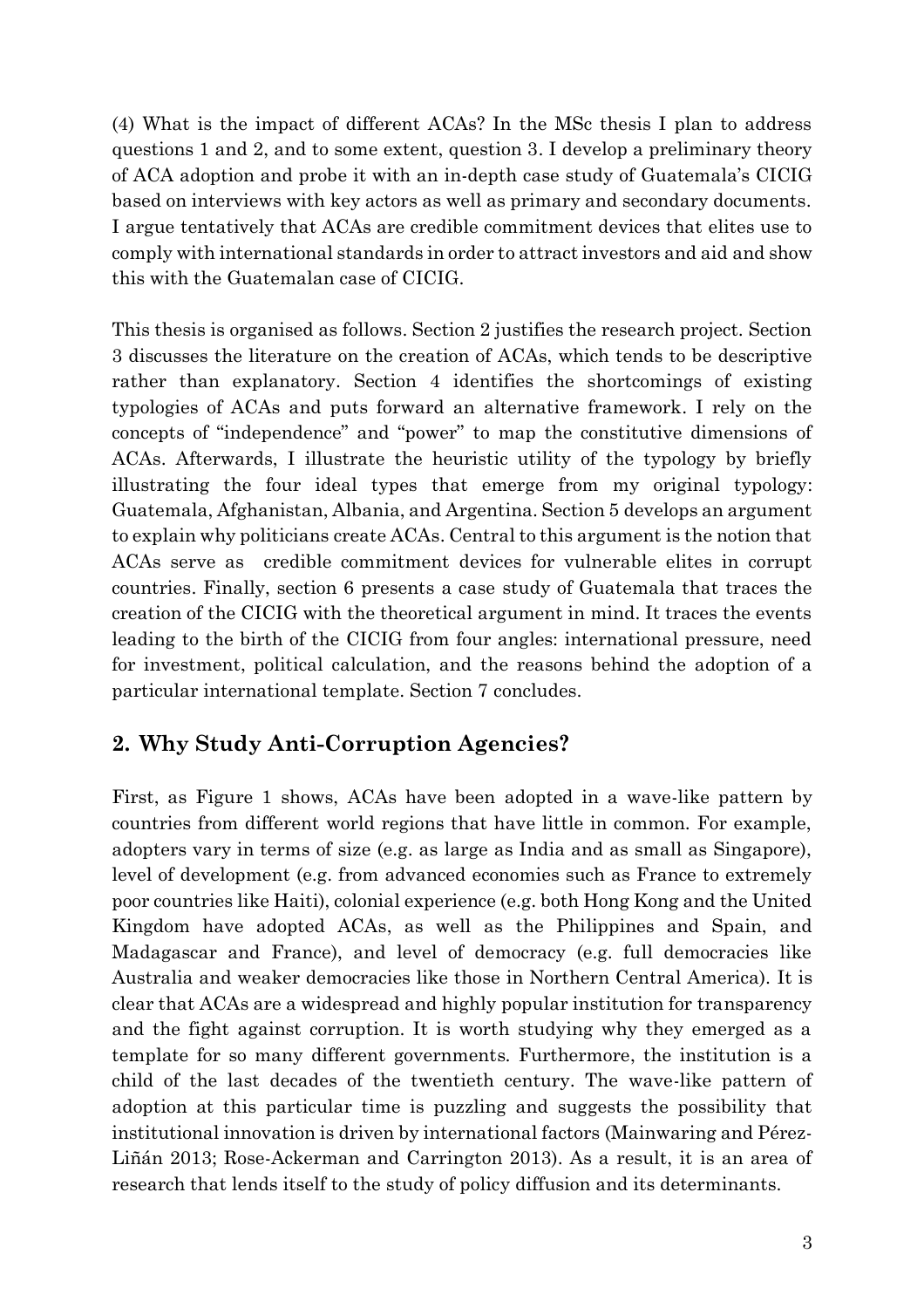

**Figure 1. Anti-Corruption Agencies Over Time<sup>1</sup> Anti−Corruption Agencies** 

Second, a study of ACAs allows us to understand why elites sometimes follow the route of institutional innovation rather than institutional layering. Why did states choose to create a new institution instead of reforming existing ones, for example, by assigning them anti-corruption functions? Courts, prosecutors, and the police

<sup>1</sup> Source: Self-made with data from the World Bank Group's Anti-Corruption Authorities [\(https://www.acauthorities.org\)](https://www.acauthorities.org/), OECD's report on ACAs (2008; 2013), and Recanatini (2011).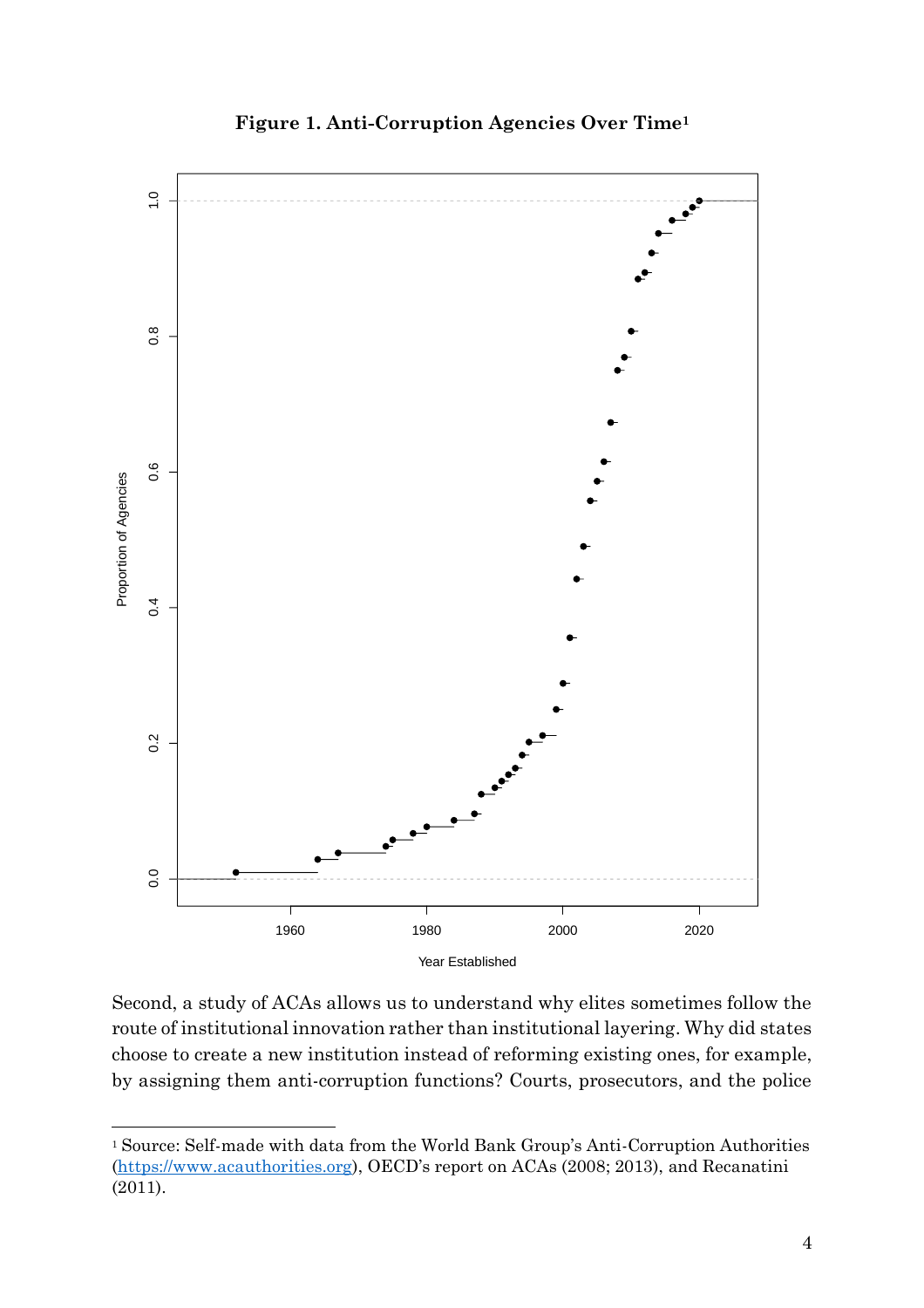could have been given new anti-corruption mandates in line with emerging international anti-corruption standards/norms. Instead, many countries decided not to "layer" the fight against corruption, but to create a separate institution to carry out this particular mission. Having alternative institutions to adopt the attributions that ACAs exercise in their legal mandate, why would politicians decide to innovate when there was already an alternative institution?

Finally, the fight against corruption is clearly a desirable objective. These agencies present a model to improve accountability regarding public spending and the provision of public goods. ACAs are supposed to either prevent, investigate or even prosecute cases of corruption. Corruption generates economic costs (Mauro 1995; Rose-Ackerman 1996; Senior 2006; Rose-Ackerman and Søreide 2011) and undermines good governance (Della Porta and Vannucci 2016). Studying ACAs can provide relevant insights on policy that can impact positively the lives of citizens, bureaucrats, entrepreneurs, investors, and politicians. In this regard, for instance, it has been suggested that CICIG in Guatemala is responsible for a sustained decline in the homicide rate in the country (Trejo and Nieto Matiz 2019), and also has the potential role of building societal trust (Schloss 2015), thus contributing positively to the general well-being of the population. Therefore, it is important to better understand the types of institutional designs and contextual factors that make these positive outcomes more or less likely.

# **3. Anti-Corruption Agencies in the Literature**

As previously mentioned, ACAs are specialised agencies established by governments with the specific aim of minimising corruption in their countries (Quah 2007). They can take many institutional forms depending on their disciplinary functions, who they answer to in a chain of accountability, their specific legal resources, or source of funding (Doig and Williams 2007; Schütte 2015; Repucci 2006). Regarding disciplinary functions, ACAs can be preventive, investigative, or dedicated to prosecuting corrupt elites. They can be accountable to the Legislature, the Executive, or international organizations. Legal resources can include wiretapping, whistle-blower protection, training of accountants, prosecutors, etc., or deploying undercover agents (OECD 2013). Finally, funding can be assigned by the Parliament, the Executive, international donors, or it can be completely independent. While ACAs are public institutions, they are not always managed by the host state, like the CICIG in Guatemala or Kosovo's European Union Rule of Law Mission (EULEX) (Kuris 2019).

What are they not? ACAs can be mistaken for other institutions that have similar objectives but lack specific features of this innovative institutional form. Truth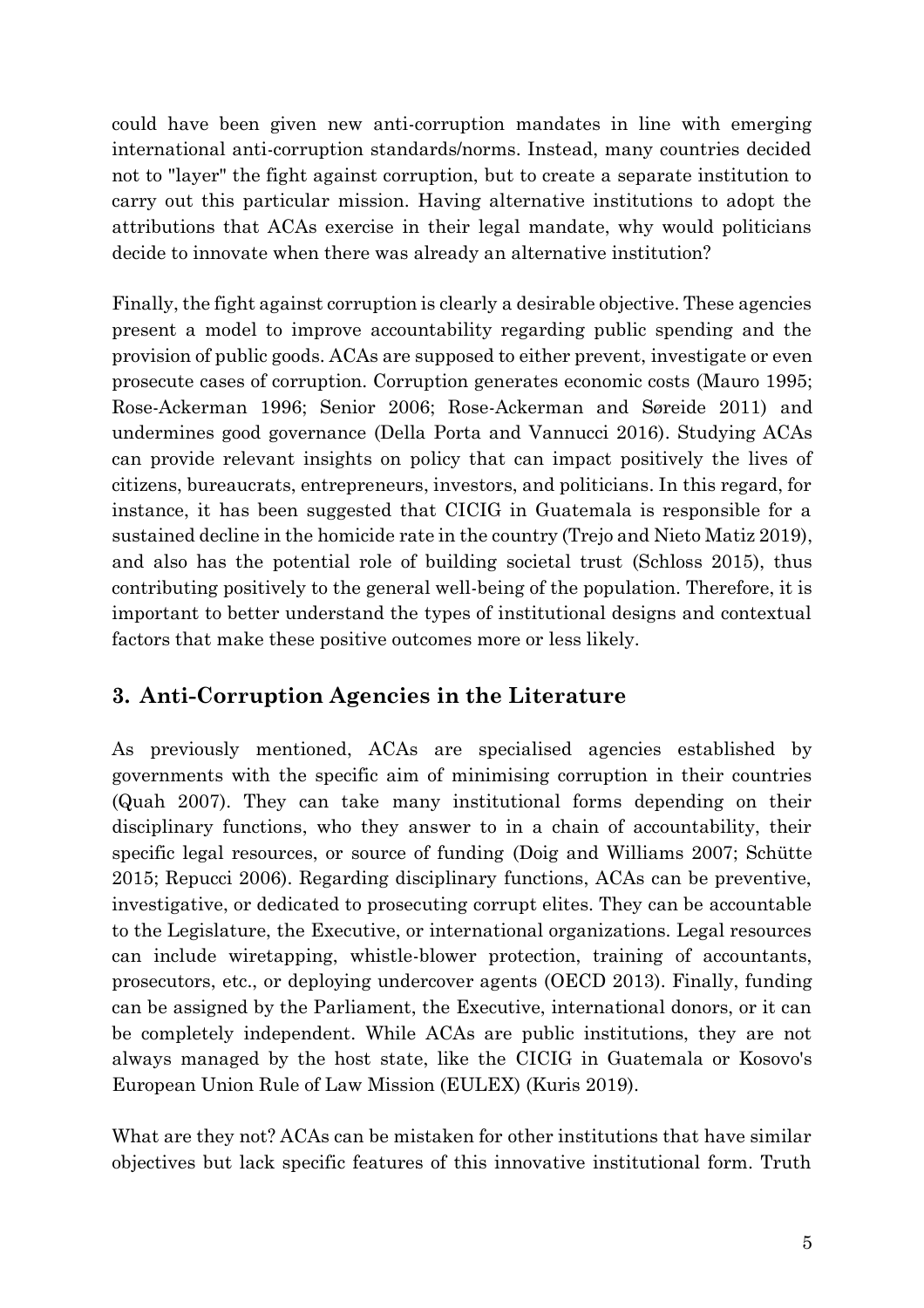Commissions, for instance, are not ACAs. They are ad-hoc institutions designed to investigate political crimes a posteriori, usually in the aftermath of armed conflicts or dictatorships. Similarly, other "layered" anti-corruption agencies are not considered part of my universe of cases. Spain's Special Prosecutor's Office against Corruption and Organized Crime could have been a proper ACA, with independence from other institutions, a clear autonomous mandate, and prerogatives that allowed it to prevent/investigate/prosecute corruption, but instead, politicians decided to put some of these functions under the orbit of an existing institution, the National Police.

Not all ACAs are born equal. While there is ample institutional variation across countries, the literature has tried to distinguish between a limited set of models. Heilbrunn's (2004), for example, identifies four types. First, the *universal model* includes preventive, investigative, and communicative functions. This model is exemplified by Hong Kong's Independent Commission Against Corruption (ICAC). Second, the *investigative model* is characterised for being a small, centralised office dedicated to prosecution. This type is epitomised by the oldest of ACAs, Singapore's Corrupt Practices Investigation Bureau (CPIB). These two types are organisationally accountable to the Executive. Third, the *parliamentary model* is subject to scrutiny by a legislative committee. Finally, the *multi-purpose agency* is that which is decentralised in various smaller agencies throughout the country. The US Office of Government Ethics best represents this type. The diverse offices are all independent of each other, but they are part of an integrated system directed by a central office.

The OECD (2013; 2008) also produced a typology of ACAs, which distinguishes between three distinct types of agencies: multi-purpose agencies with law enforcement powers, law enforcement type institutions, and preventive and policy co-ordination institutions. The difference rests on their main functions. The first one is close to Heilbrunn's universal model, which includes both preventive and investigative functions. The second is most similar to the investigative model, in the sense that ACAs stand out for being strong prosecutorial institutions with the purpose of law enforcement. The third type is exclusively preventive and communicative. The main function is to conduct research in order to make policy recommendations and share good anti-corruption practices with the business community and the public.

These typologies prove useful as an initial approximation, but they are not entirely satisfactory. While both are based on the functions and accountability of the organisation, highlighting "what do they do" and "who do they answer to", these differences are seen as categorical rather than ordinal. Such an approach is problematic because it does not allow for systematic comparisons of *degree*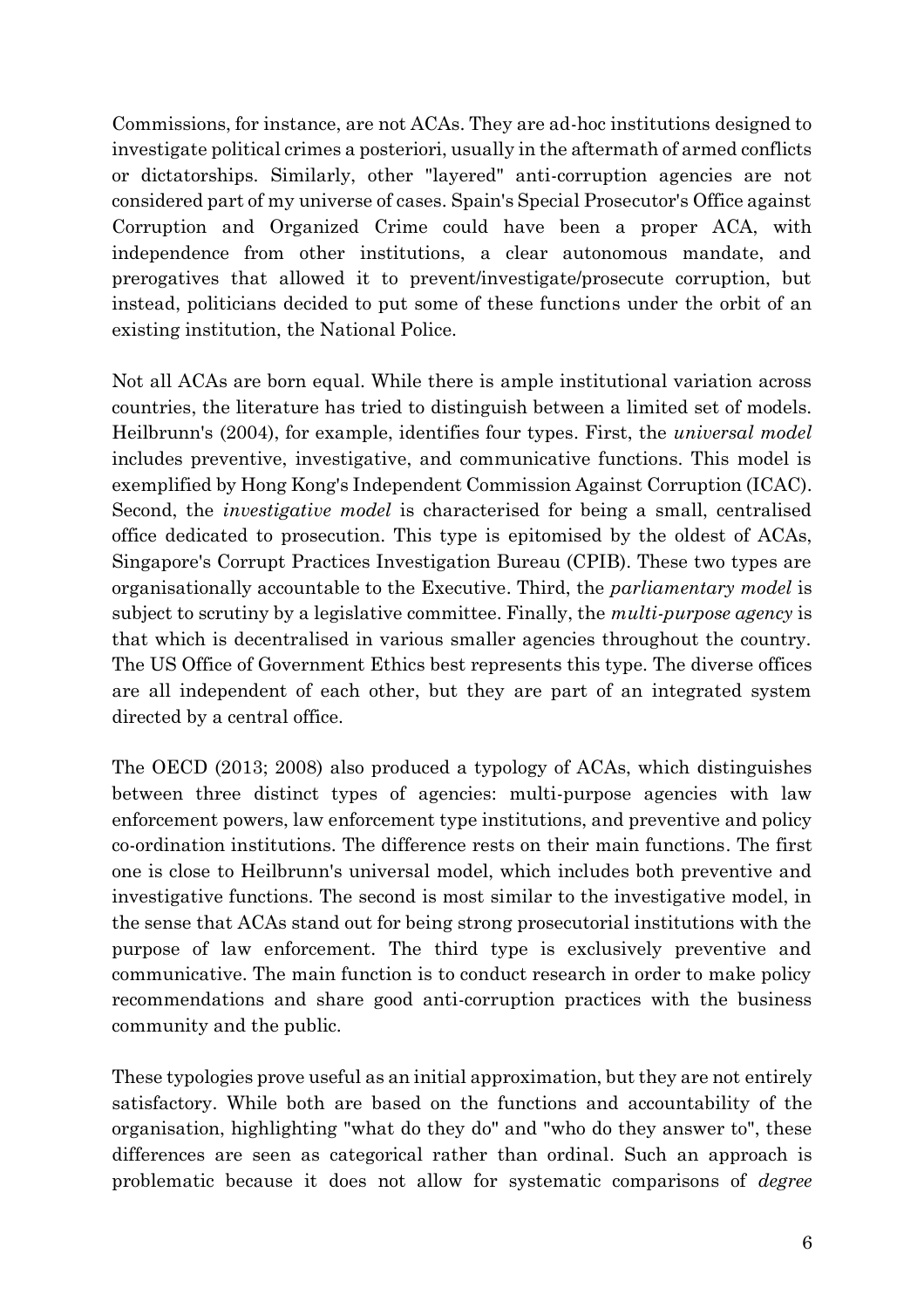between functions and type of accountability. In this study, I therefore propose an alternative typology that is better suited to capturing differences in degree versus difference in kind, especially regarding independence and power. This typology is subsequently better suited to answering questions such as "why do politicians endow ACAs with varying degrees of power and independence?", and "what are the political consequences of different types of ACAs?"

Existing typologies categorise ACAs in a descriptive manner, not in a theoretical or analytical one. In other words, they are ad hoc typologies that were adjusted to fit cases descriptively. This is a problem because some types end up being useful only to explain very few existing agencies. For instance, Heilbrunn's "Multi-Agency Model" seems to have been introduced to describe the Ethics Office in the U.S. because it cannot easily accommodate other models. Similarly, the OECD's typology is contingent on the function an agency has but fails to account for other factors that interact to produce different institutional arrangements overall. For example, an ACA can be meaningfully different from another even when their functions of investigation and prosecution are the same, namely because their accountability mechanisms are designed such that one is controlled by the Executive and the other one operates more freely. The resulting policy implication is two agencies with similar attributions but with different criteria of when to investigate and against whom the investigation can be directed. To remedy these shortcomings, below I propose a preliminary new typology of ACAs that is based on two constitutive dimensions (Collier, LaPorte, and Seawright 2012; 2008) – "power" and "independence".

Alongside those who propose descriptive typologies of ACAs are those who engage in analyses of institutional design and performance. One of the most active organisations dedicated to this kind of research is the U4 Anti-Corruption Resource Centre. They focus on analysing success and failure cases to recommend improvements in institutional design. Bolongaita (2010) compares Indonesia's better-performing ACA and the Philippines' Ombudsman—which serves as an ACA—to explain variation in outcomes. Kuris (2019) makes a comparison between Guatemala's CICIG and Kosovo's EULEX as the only two completely international agencies. He argues that political will and the aggressive investigative approach of the CICIG made it more efficient than EULEX's, even when the CICIG had fewer resources and powers. U4 also conducts single case studies whereby they analyse particular aspects of an agency (Messick, Mulukutla, and Hoppe 2015). Other work has accounted for differences between local and national ACAs (Jennett 2007b) and between centralised and decentralised structures (Chêne 2012), but fail to address the question of why these agencies were created in the first place, or to explain differences in institutional design.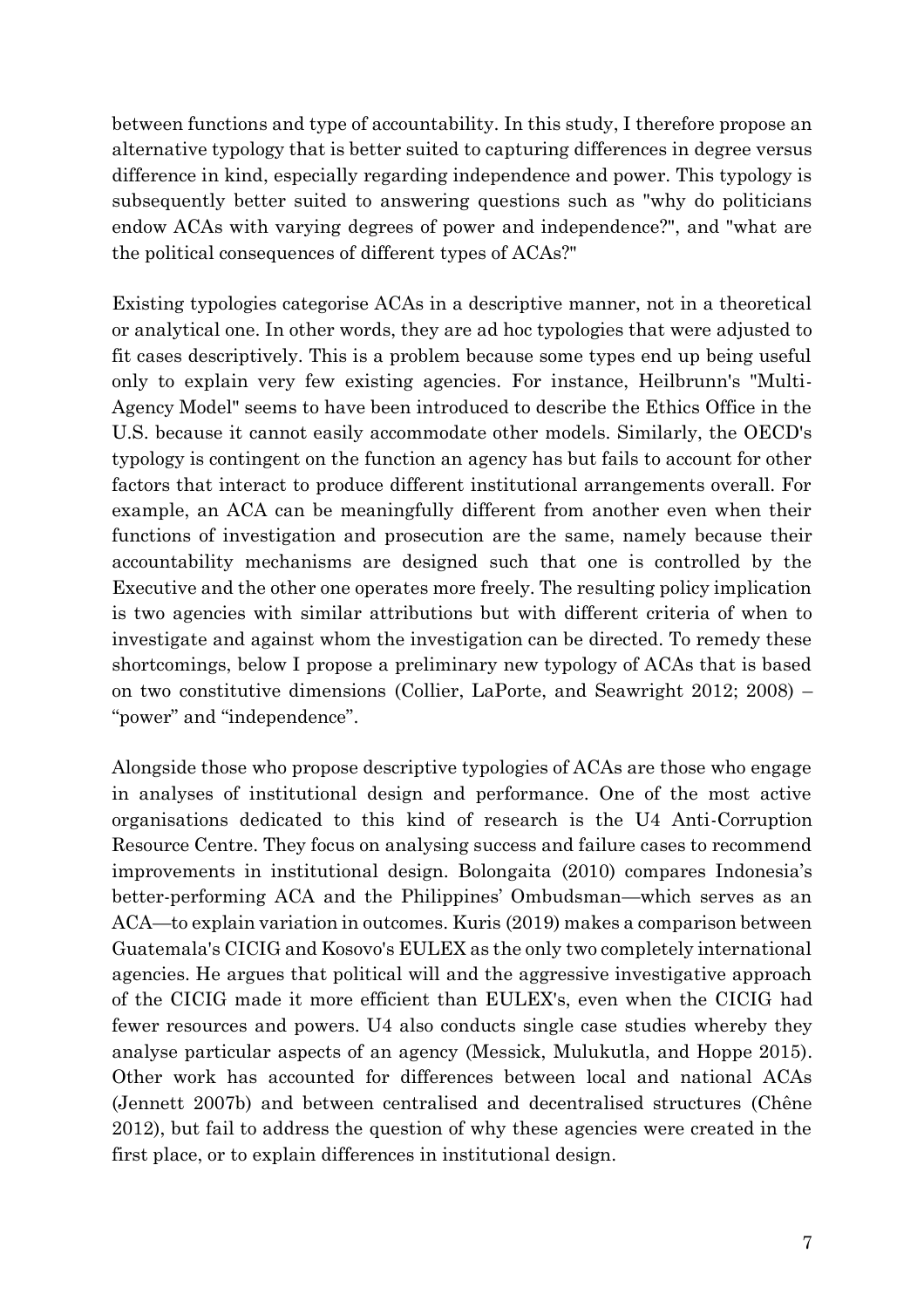In a similar vein, Schütte (2015) highlights the need for independence and many procedural checks when analysing appointment and removal of directors in order to prevent witch-hunts and abuses of power. Jennett (2007a) adds that besides independence, anti-corruption actors also need to be accountable to their appointers in order to get the best results. Engelbert (2014) argues that in highly corrupt states, it is harder for ACAs to collaborate with local enforcement agencies in order to combat corruption effectively, thus pointing out that an ACA's success also depends on the context of the country. The role of donors is also an important factor in shaping accountability, as well as good evaluators with clear guidelines (Johnsøn et al. 2011). It was assumed that by following some core principles ACAs would perform well. However, the literature has cast doubt on the real effect ACAs can have and how we should account for it (de Sousa 2009).

Regarding the origins of ACAs, de Sousa (2010), Johnston (1999), and Meagher (2005) offer brief historical accounts, but they don't seek to put forward a general theoretical argument. Maegher and Voland (2006) attribute their legal origin to the UN Convention Against Corruption, but this document only requires signatories to set up prevention agencies; it therefore does not account for other institutional forms with more or fewer powers or with more or less independence. It also fails to account for how the initial ACAs of the 1950s and 1960s served as templates for the adoption of international standards for the rest of the countries, as well as the mechanisms that influenced the wave-like pattern of adoption during the 1990s and 2000s. This is important because the literature does not theoretically address the design and implementation of ACAs; it merely takes as given that they appeared to fulfil a purpose. Consequently, we need to pay more attention to the political motivations and processes that governed their creation and design.

### **4. Typology of ACAs**

The core feature of ACAs is the fact that they are autonomous organisations with diverse functions and powers. My contribution captures two constitutive dimensions, power and independence, such that there are analytically meaningful differences between quadrants encompassing the universe of cases. "Power" refers to what an ACA can and cannot do, as stipulated by law. It captures the degree of specialisation and the range of responsibilities. This dimension includes the functions identified by previous typologies, namely, whether an agency is dedicated to preventing, investigating, and/or prosecuting corruption.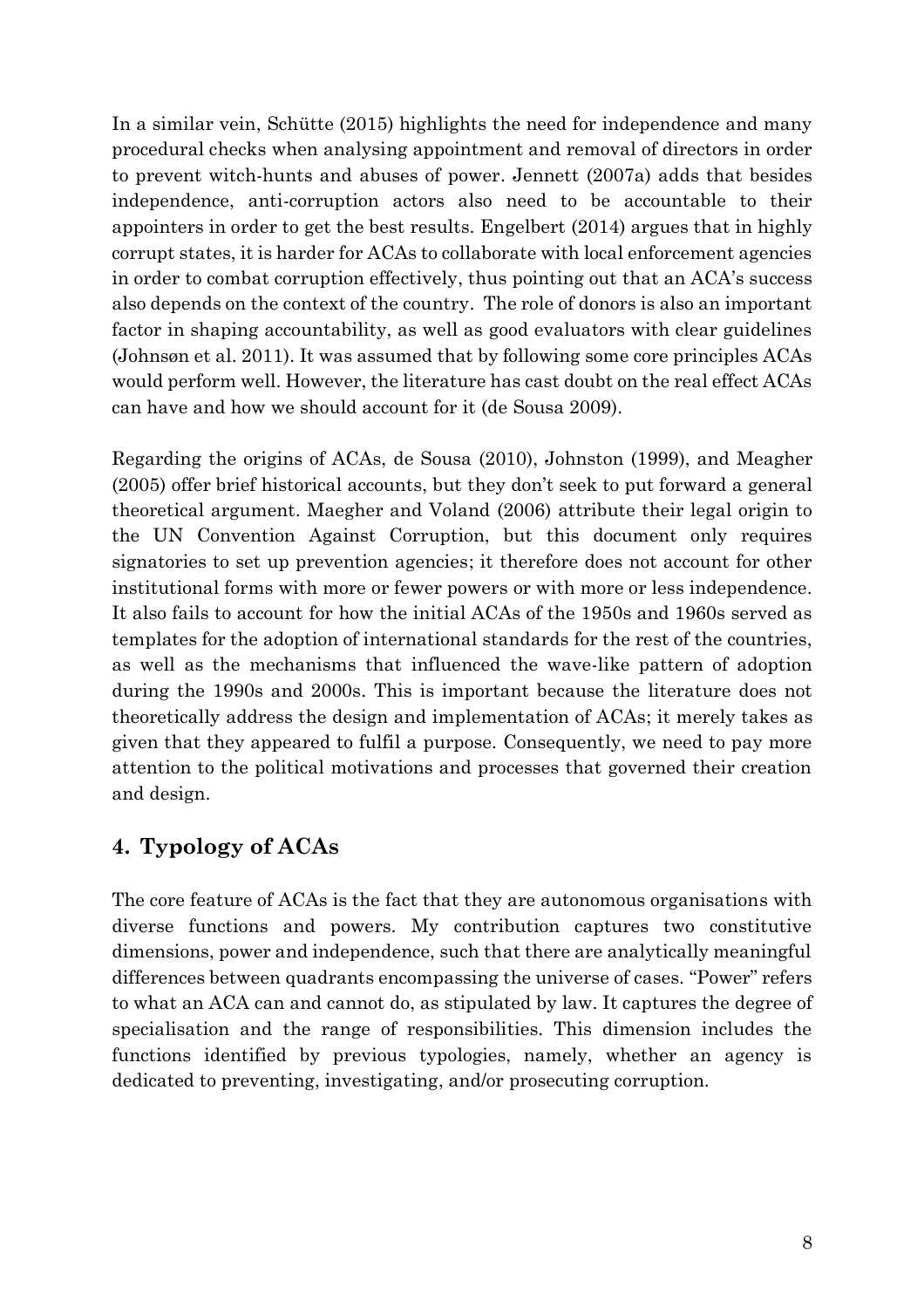#### **Table 1**

| Constitutive<br>Dimension       | Characteristic                                  | Level                                                                                              |
|---------------------------------|-------------------------------------------------|----------------------------------------------------------------------------------------------------|
| Power <sup>2</sup>              | (1) Specialisation<br>and responsibilities      | $(1)$ <b>High</b> : Investigative or<br>Prosecutorial; Low: Preventive or<br>Policy Recommendation |
| <i>Independence<sup>3</sup></i> | (1) Accountable<br>Institution                  | $(1)$ High: Legislature or<br>International; Low: Executive                                        |
|                                 | $(2)$ Budget<br>Dependence<br>$(3)$ Appointment | $(2)$ High: Legislature or<br>completely independent;<br>Low: Executive                            |
|                                 | and Removal of<br>Director                      | $(3)$ High: Indirect appointment<br>and removal; Low: Direct<br>appointment and removal            |

#### Summary: Constitutive dimensions and attributions of ACAs

Prevention functions are about policy recommendations and producing material that serves as guidelines for ethics in the public administration. An ACA with only prevention functions scores low on the power dimension. Investigation and prosecution functions are close to one another, mainly referring to the ability an ACA has to act against corruption. An ACA with these functions scores higher on the power dimension. These functions usually allow an agency to build criminal accusations and jointly work with prosecutors to uncover cases of corruption, usually political and high-profile. One could argue that power is additive in the sense that having all three functions makes an agency even more powerful. This is empirically true, but the usefulness of the dimension only makes sense if there is an analytically meaningful difference between passive and active agencies.

On the other hand, independence concerns the formal rules that serve to insulate the institution from undue pressure (Ríos-Figueroa and Staton 2014). In other words, it encompasses attributes that define accountability mechanisms that could potentially ease or hamper the exercise of its functions and responsibilities. Elements such as budget autonomy, what institution the ACA is accountable to,

<sup>2</sup> Whenever two out of the three existing functions are present in an ACA, it will be considered to be of *high* power because it establishes a meaningful difference in power between them and those that are only preventive.

<sup>&</sup>lt;sup>3</sup> To score high independence overall, an ACA should have two of three subcategories scoring high as well.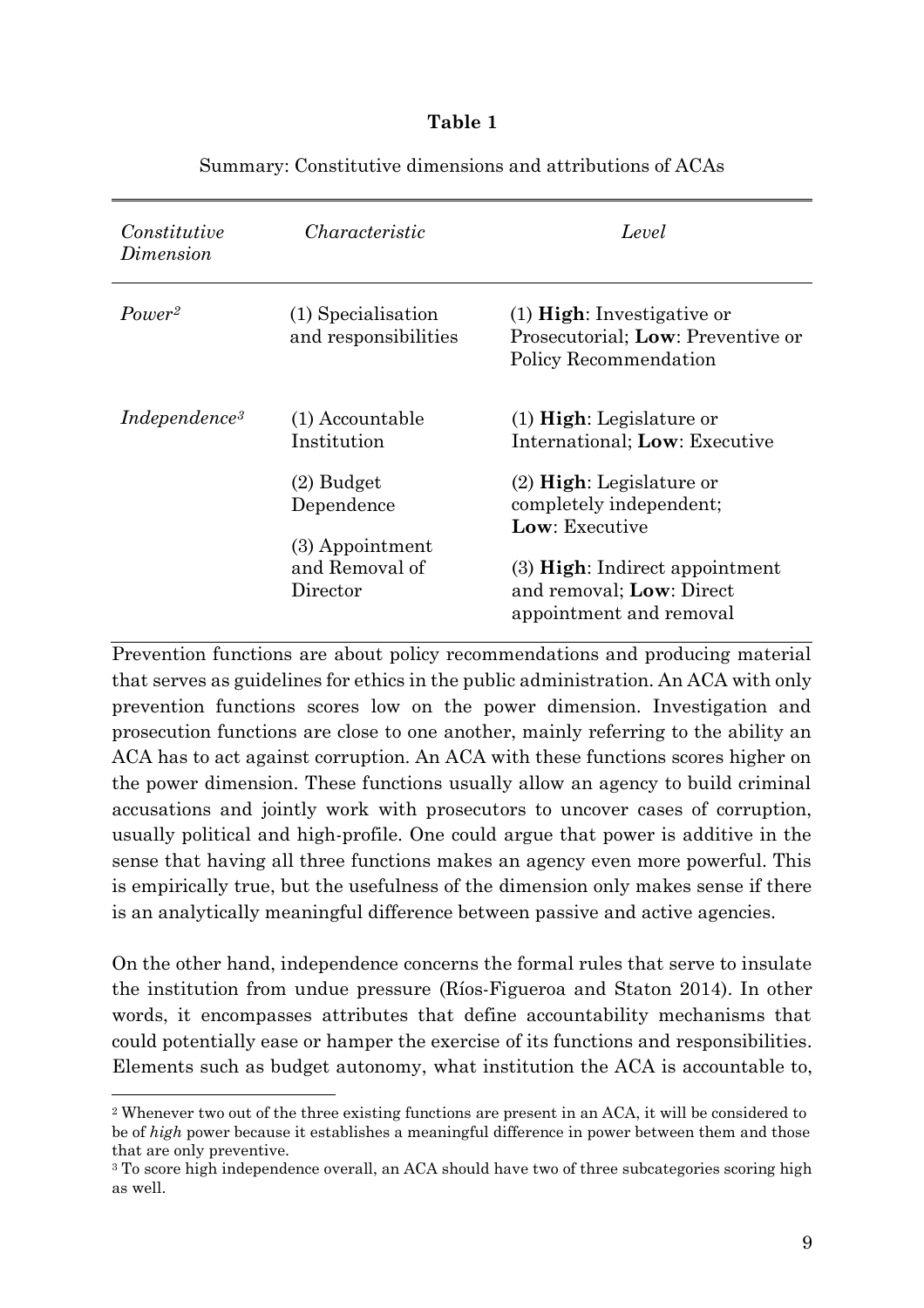and mechanisms of appointment and removal of the director form part of this constitutive dimension.

For example, I argue that answering to the Executive makes for a less independent ACA than answering to the Legislature because the latter has more built-in checks than the former, making it harder to unilaterally decide what the ACA can and cannot do. The Legislature has more veto points and presents a space for the opposition to have a say. However, there can always be a setting in which the Legislature is controlled by the Executive, but more often than not this will not be the case. Legislatures have, over time, the capability to overcome such power inbalances. Regardless of the balance of power inside the Parliament, what matters the most is that there is a meaningful difference in being accountable to the Executive as opposed to the Legislature. This dimension does not tell apart the purely independent from the purely dependent agencies, but it does tell apart those that are more independent than others.

For instance, Guatemala had at some point two coexisting agencies: the CICIG and the Transparency and Fighting Corruption Commission of the Guatemalan Vice-Presidency. The former was completely independent because it was accountable to the UN and funded by international donors. The appointment of the commissioner was under the control of the Secretary-General of the UN. All of these characteristics allowed the CICIG to operate independently of national politics. The latter, by contrast, was completely *dependent* on the Executive. The budget was assigned by the Vice-President, the commissioner could be appointed and removed without any checks, and the agenda was set by the Executive. Under these circumstances, the agency had so many strings attached that it could hardly take any autonomous decisions. Table 1 summarises the constitutive dimensions of ACAs, with the features that define the "low" or "high" presence of each dimension.

### **4.1 Description of the Universe of ACAs**

To get a sense of the kinds of countries around the world that currently have ACAs I ran a series of regression models. The database was built based on the OECD's report of Anti-Corruption Agencies (2013; 2008), the World Bank's Group database "ACA Authorities", and Recatini (2011). It includes as covariates Transparency International's Corruption Perception Index, World Bank data on GDP per capita (PPP), and V-Dem's (Coppedge et al. 2020; Pemstein et al. 2020) indicator for electoral democracy (polyarchy). The dependent variable is a binary variable that takes the value of 1 when a country has at least one agency and 0 where it does not.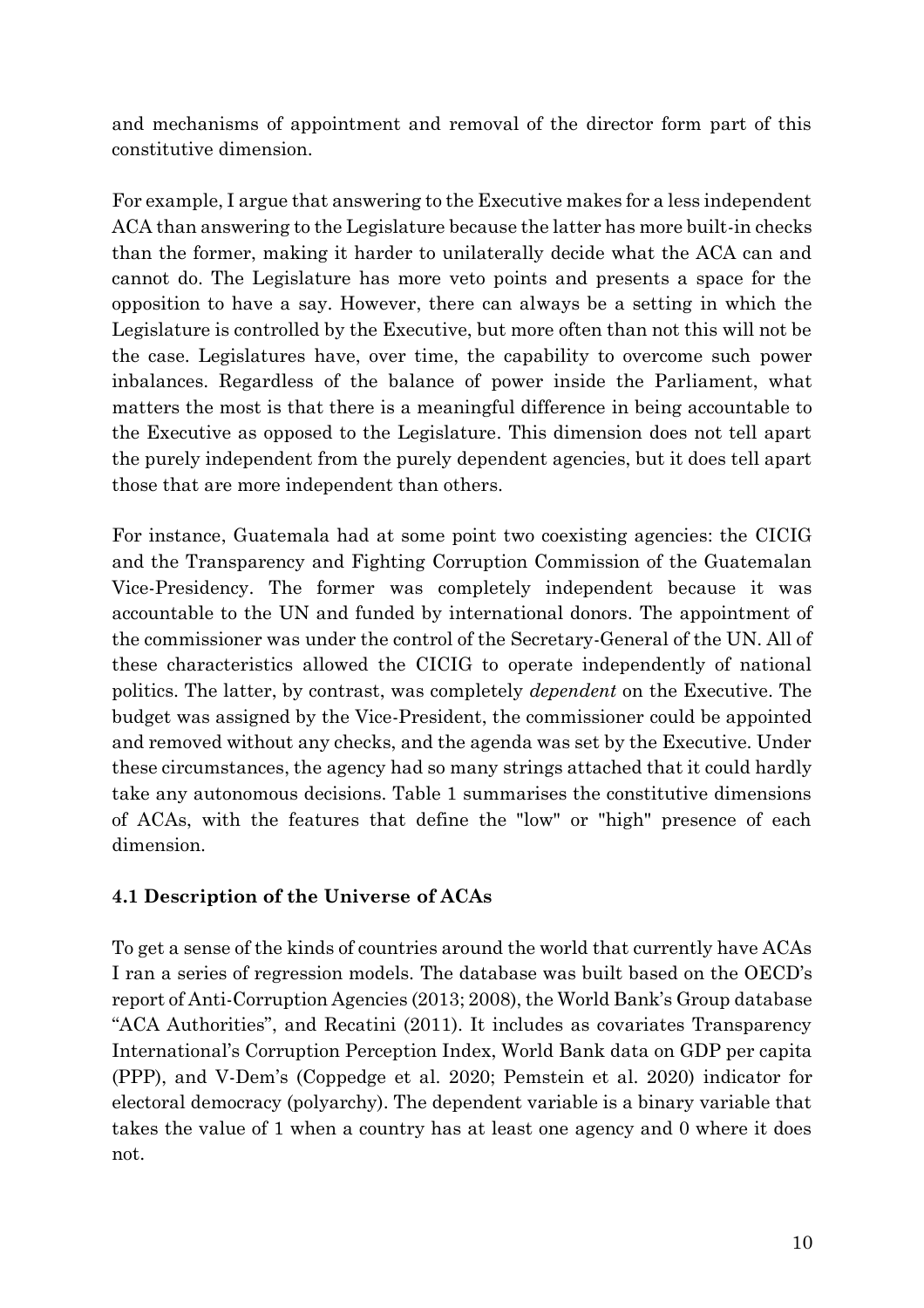|                                         |                        | Dependent variable:    |                               |            |  |
|-----------------------------------------|------------------------|------------------------|-------------------------------|------------|--|
|                                         | <b>Country Has ACA</b> |                        |                               |            |  |
|                                         | <b>OLS</b>             |                        | logistic                      |            |  |
|                                         | (1)                    | (2)                    | (3)                           | (4)        |  |
| Corruption<br>Perception Index,<br>2018 | 0.006                  | 0.007                  | 0.027                         | 0.029      |  |
|                                         | (0.004)                | (0.005)                | (0.018)                       | (0.020)    |  |
| GDP Per Capita<br>(PPP), 2018           | $-0.00001**$           | $-0.00001$             | $-0.00003**$                  | $-0.00002$ |  |
|                                         | (0.00000)              | (0.00001)              | (0.00001)                     | (0.00003)  |  |
| Polyarchy Level<br>(V-Dem), 2018        | $-0.124$               | $-0.124$               | $-0.527$                      | $-0.534$   |  |
|                                         | (0.220)                | (0.220)                | (0.910)                       | (0.912)    |  |
| CPI*GDP Per<br>Capita (PPP)             |                        | $-0.000$               |                               | $-0.00000$ |  |
|                                         |                        | (0.00000)              |                               | (0.00000)  |  |
| Constant                                | $0.460***$             | $0.452***$             | $-0.174$                      | $-0.232$   |  |
|                                         | (0.116)                | (0.155)                | (0.475)                       | (0.643)    |  |
| Observations                            | 160                    | 160                    | 160                           | 160        |  |
| $\mathbf{R}^2$                          | 0.028                  | 0.028                  |                               |            |  |
| Adjusted $\mathbb{R}^2$                 | 0.009                  | 0.003                  |                               |            |  |
| Log Likelihood                          |                        |                        | $-108.152$                    | $-108.143$ |  |
| Akaike Inf. Crit.                       |                        |                        | 224.304                       | 226.286    |  |
| Residual Std.<br>Error                  | 0.498<br>$(df = 156)$  | 0.499<br>$(df = 155)$  |                               |            |  |
| F Statistic                             | $1.499$ (df = 3; 156)  | 1.119 (df = 4;<br>155) |                               |            |  |
| Note:                                   |                        |                        | $p<0.1$ ; **p<0.05; ***p<0.01 |            |  |

**Table 2. Preliminary OLS and Logistic Regressions for Anti-Corruption Agencies**

Columns 1 and 2 report results of a simple OLS model, while columns 3 and 4 report a logit regression. Columns 2 and 4 include the interaction between corruption and wealth. The only statistically significant predictor of having an ACA is GDP per capita (Models 1 and 3). In Model 1, a \$1 (PPP) increase in GDP per capita is associated, on average, with a decrease of 0.001% in the likelihood that a country has an ACA. Simply put, according to this analysis wealthier countries are less likely to have an ACA, but this is effect is not substantively large. As I will argue later on, this difference might be because elites in poorer countries use ACAs to send signals to outside actors, including investors, financial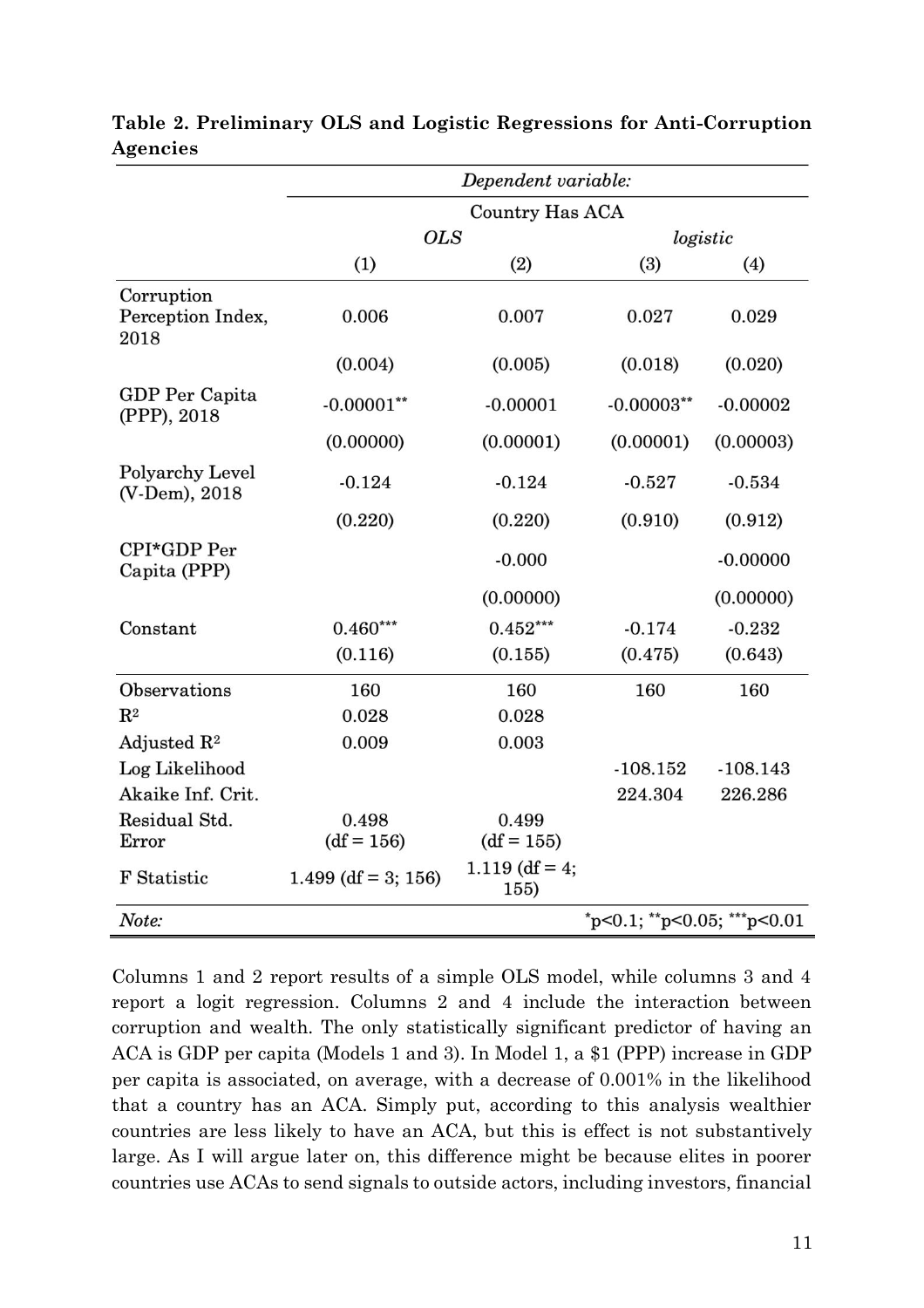institutions and aid agencies, that they are credibly commiting to fighting corruption. The other two variables in the models show no significant association with the likelihood of having an ACA. The signs of the coefficients, however, suggest that this type of institution is perhaps less common in more democratic countries and more common in countries in which elites are perceived as being more corrupt. Again, this seems to point in the direction of the argument I will develop below––ACAs serve as signalling devices for corrupt elites with weaker checks on their power, willing to gain the confidence of investors, international financial institutions and so on.

### **4.2 The Typology in Action: Four cases of Anti-Corruption Agencies**

Considering variation in both power and independence yields for ideal types of ACA (Table 3). In what follows I briefly discuss 4 cases that match these ideal types in order to show my typology "in action." These four cases where selected based on the "typical" case criteria (Seawright and Gerring 2008).

### *"Fully Fledged" ACA: Guatemala's CICIG*

Guatemala's CICIG was originally conceived in 2003 as a mechanism to fight the so-called "CIACS", the Spanish acronym for "illegal bodies and clandestine apparatuses", but was initially rejected by Congress. Four years later, after a redesign of the commission, the Legislature ratified the treaty with the UN to implement a "weaker" version of the commission under the institutional architecture of the CICIG. It is a high–high type of agency, with extensive powers (though not the most powerful agency in the world) and the highest level possible of independence.

Regarding its **power**, the CICIG's mandate was to investigate corruption and recommend policy to the Guatemalan state. Article 2 of the agreement between Guatemala and the UN for the creation of CICIG specifies that the Commission's functions are to (1) identify illegal bodies and clandestine apparatuses<sup>4</sup>, (2) collaborate with the state with the dismantling of such CIACS, and (3) recommend policy (even at the constitutional level) to dismantle CIACS and prevent their reemergence.

The next article in the agreement further specifies the prerogatives of the CICIG. Among these, the most important ones are (1) having the power to file cases in the Ministerio Público (the prosecution services) and be a member of the prosecution

<sup>4</sup> This includes the identification of their members, linkages to the state, financial origins, and structure and functioning.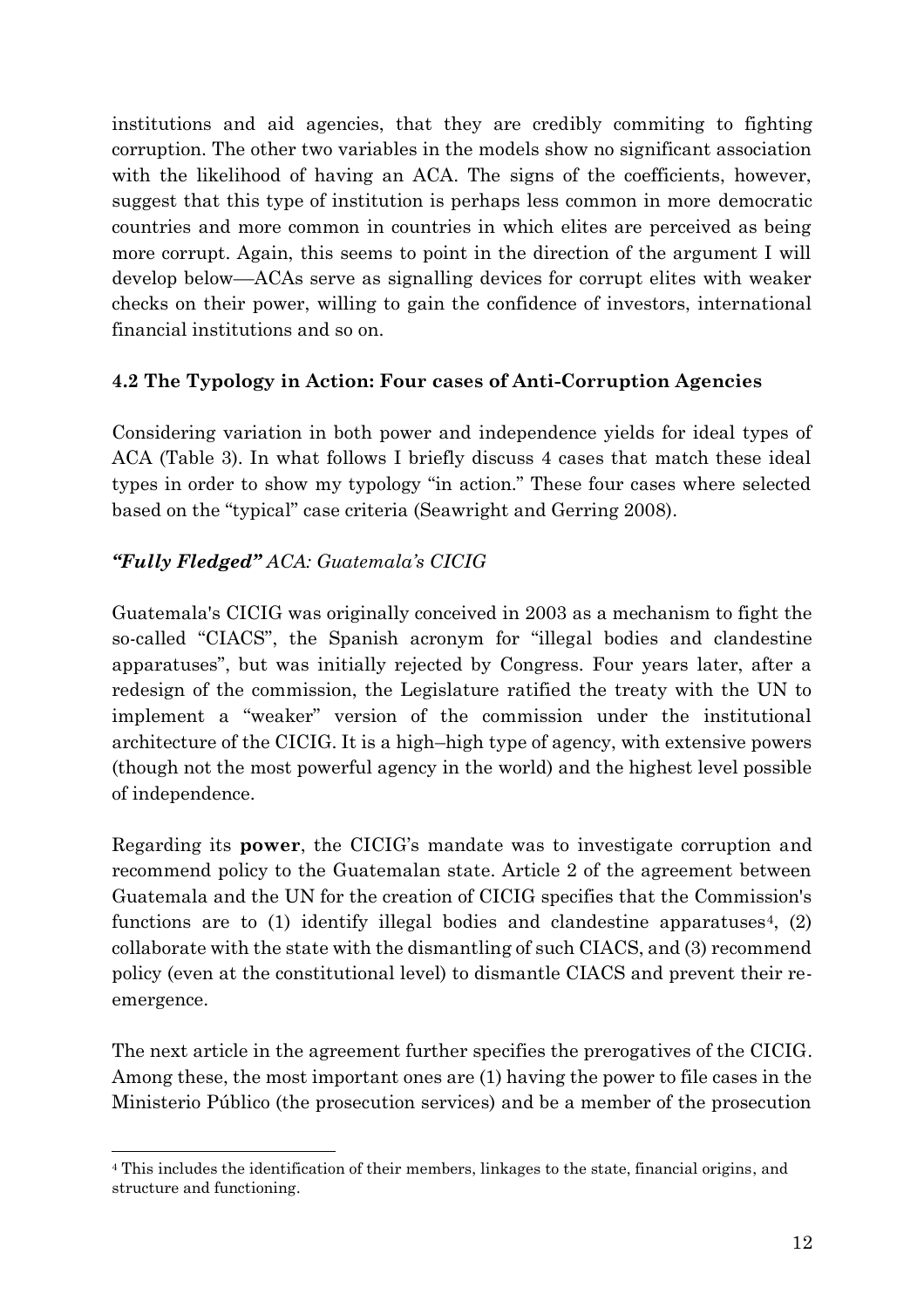team in specific criminal cases;  $(2)^5$  implement cooperation agreements with other institutions such as the police, the Attorney General's Office, the Ombudsman, and the Supreme Court of Justice; (3) select and train their members of staff (national and international); and (4) demand documentation and information from other institutions to conduct investigations.

|               | <b>High Independence</b>                                    | Low Independence                                                 |                  |
|---------------|-------------------------------------------------------------|------------------------------------------------------------------|------------------|
| High<br>Power | <b>Fully Fledged</b><br>e.g. Guatemala (CICIG)<br>$n = 1.9$ | <b>Executive Instrument</b><br>e.g. Argentina $(OA)$<br>$n = 35$ | $HP = 54$        |
| Low<br>Power  | Barking Watchdog<br>e.g. $A f g h anistan (MEC)$<br>$n = 4$ | Façade<br>e.g. Albania (ACMG)<br>$n=7$                           | $LP = 11$        |
|               | $HI = 23$                                                   | $LI = 42$                                                        | $Total =$<br>656 |

#### **Table 3. Typology of Anti-Corruption Agencies with examples**

Both articles of the agreement establish a wide framework of action for the CICIG to operate in Guatemala. It has enough powers to investigate organized crime and enforce the law upon actors associated with CIACS––and, by extension, corruption at the highest level. For example, these powers eventually allowed the CICIG, under the right circumstances and leadership, to prosecute both the President and Vice-President of the Republic in 2015. This eventually led to their resignation and imprisonment in 2016.

Regarding its **independence,** the CICIG is perhaps the most independent ACA out of the four analysed here and probably out of all existing ACAs. The agreement with the UN specifies that the CICIG will operate with full autonomy from other institutions. This effectively means no partisan intrusion, no political influence, and even no UN influence besides naming the commissioner. The wording of the agreement is very clear: "The CICIG will operate with *absolute* functional

<sup>5</sup> CICIG clearly had the potential of having spill-over effects. Namely to strengthn domestic accountability and law enforcing institutions. Trejo and Nieto (2019) highlight this when studying CICIG's effect on the reduction of homicides.

<sup>6</sup> The sample for Table 3 includes 65 out of the total 95 ACAs I have in my database. However, only this proportion had the necessary data available to date. The rest of the data will be gathered in a future DPhil project.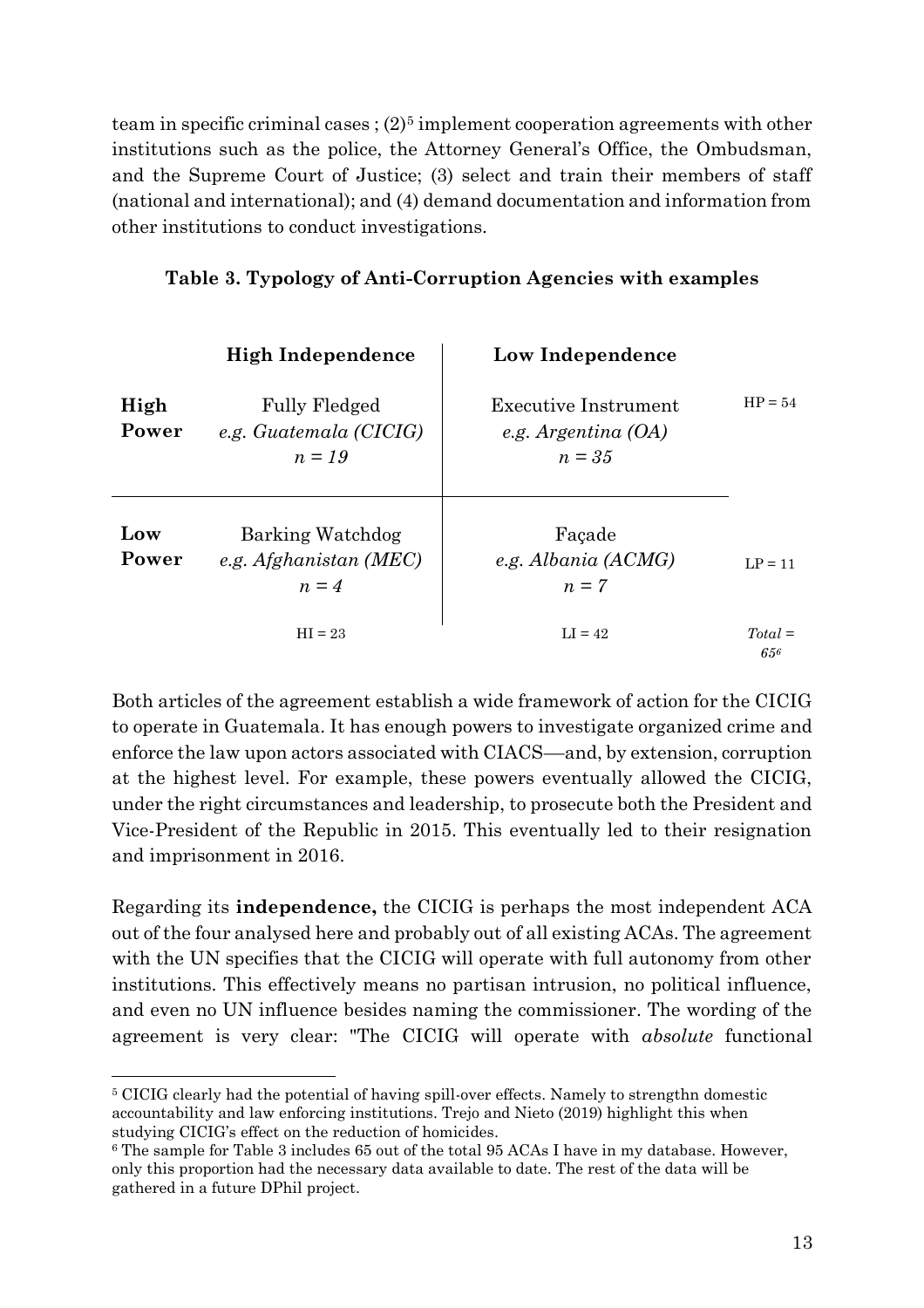independence in the performance of its mandate"<sup>7</sup> (Article 2, Agreement between the UN and Guatemala for the Creation of CICIG 2007, emphasis added). Even though the CICIG was conceived by Guatemalans and implemented by the UN, its effective accountability mechanism remained unclear. It never really belonged to either entity, and its budget depended entirely on international donations. Some even argued that CICIG had too much independence because it was not accountable to anyone (Lemus 2019).

Regarding the budget, the CICIG had the responsibility (and freedom) of obtaining funds from international donors. In no way could the UN nor the Guatemalan state (neither the Executive nor the Legislature) allocate funds to the Commission. Ultimately, throughout its twelve years of existence, the CICIG was mainly funded by the US, Norway, Sweden, and the EU, among others (Haering 2019).

To sum up the independence profile, CICIG had total budget autonomy8, *absolute*  functional independence, and the procedure to appoint the commissioner was nonpolitical. The only check on the independence of the CICIG was that the commissioner's mandate had to be approved every two years by the President. Technically, the president had total freedom to dismiss the Commission as he saw fit (which is effectively how CICIG was forced out of the country in 2019), but not the Commissioner.

### *"Executive Instrument" ACA: Argentina*

Argentina's "Oficina Anticorrupción" (Anti-Corruption Office) is an example of a high powers/low independence ACA. It was created in 1999 under the administration of Fernando de la Rúa. De la Rua succeeded President Carlos Menem, who was responsible for leading one of the most aggressive neoliberal turns in Latin America, in line with the dictates of the Washington Consensus. His administration, however, was characterized by entrenched corruption. De la Rua campaigned on a strong anti-corruption platform, which in part led to the creation of the ACA.

Argentina's ACA was initially put under the orbit of the Ministry of Justice but as an independent institution. Later on, in 2019, a presidential decree declared the Anti-Corruption Office to be a "decentralized organ of the Presidency of the Republic" (Decreto 54/2019), giving the director of the Office the rank of minister. Due to its ample investigative powers and dependence on the Executive, it is a case of high powers/low independence ACA.

<sup>7</sup> "La CICIG actuará con absoluta independencia funcional en el desempeño de su mandato".

<sup>8</sup> With the only obligation of producing a report of labours at the end of each year.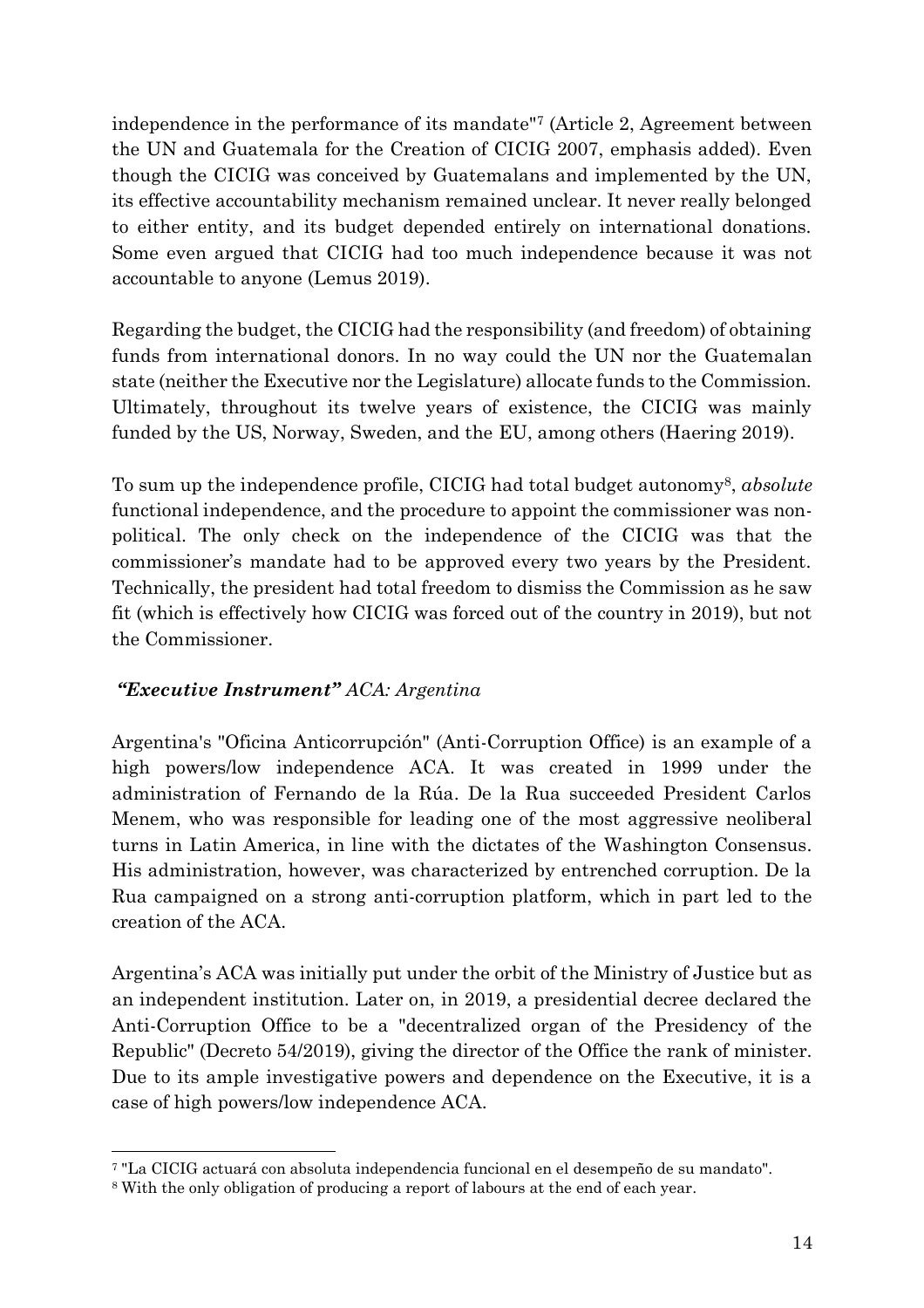The prerogatives of the Anti-Corruption Office are quite extensive. According to their annual report in 2000, for instance, the Office can receive and process complaints of corruption from any citizen. It can also denounce corruption after a thorough investigation and act as a plaintiff before a competent judge and aid in the judicial process. Importantly, it does not necessarily need to receive a complaint to act as a plaintiff in a case. The Office can investigate any actor or firm that works with public funds, much like an auditing institution. Moreover, it evaluates and controls all sworn declarations from public officials with suspicion of illicit enrichment. Finally, regarding other functions, the Office has the power to design corruption prevention programmes and also to advise other public institutions in the implementation of anti-corruption policy.

The Anti-Corruption Office shares some of the core features of the CICIG in the *power* dimension. The investigation, auditing of public funds, prevention, and policy recommendation functions are quite similar. What clearly distinguishes both ACAs are their respective levels of independence. On paper, Argentina's Anti-Corruption Office has the independence to operate but in practice its place within the Executive branch implies otherwise. According to Article 2 of the Presidential Decree No 54/2019, the head of the Office is functionally dependent on the President of the Republic. It can be appointed and removed by him or her, thus being ultimately accountable to the President. Futhermore, its budget is also dependent on the Executive. Since the Anti-Corruption Office is closely linked to the Executive and the Ministry of Justice and Human Rights, it has no way of determining its budget autonomously. Such an arrangement potentially hinders the functionality and political direction and decision-making of the agency, becoming prone to financial crippling.

Given the institutional design of this type of ACA, it is likely that they (1) will be used politically by the president to prosecute and attack the opposition, (2) will avoid investigating the dominant coalition, or (3) will remain dormant under powerful presidents and activate cases under weaker ones. For example, immediately after his inauguration in 2015, President Macri swiftly removed by decree a clause that indicated that the Office chief had to be a lawyer. He did so in order to appoint former MP Laura Alonso, a member of his party with anticorruption credentials but without a law degree (Decreto 226/2015 and 252/2015). She served as head for four years during which she avoided investigating President Macri even after his involvement in the scandal of the Panama Papers (La Nación 2016). On another occasion, Alonso participated in the investigation and prosecution of former President Cristina Fernández de Kirchner, specifically through corruption-related procedures such as asset recovery and seizure. She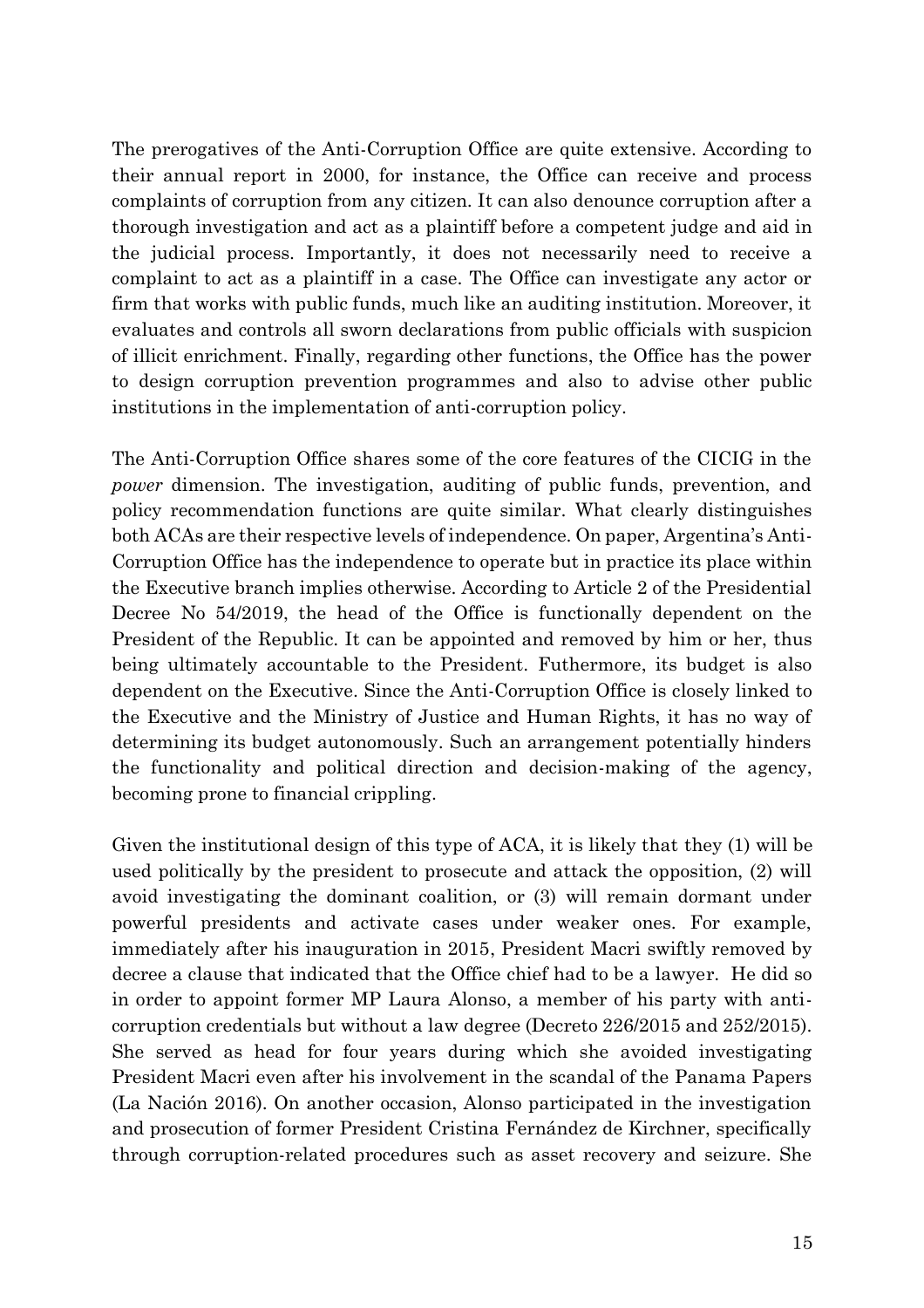said that "I do not know whether Cristina [Fernández de] Kirchner will end up in jail, but am sure that she will end up without a single *peso*" *<sup>9</sup>* (La Nación 2019).

### *"Barking Watchdog" ACA: Afghanistan*

Afghanistan's Independent Joint Anti-Corruption Monitoring and Evaluation Committee (MEC) is one of many Afghan institutions created to combat corruption. It was originally created in 2010 by Presidential Decree 61 (MEC 2020) and placed under the orbit of the High Office of Oversight and Anti-Corruption (HOOAC), the country's other anti-corruption institution. Afghan elites eventually decided to separate the MEC from the HOOAC, thus strengthening it and giving it full autonomy (UNAMA 2019). These changes were decided at the London and Kabul Conferences in 2010, during which the international community closely scrutinised Afghanistan's democratization efforts (MEC 2020). Importantly, the decision to grant the MEC greater autonomy makes room for a future effort for a fully specialised Anti-Corruption Commission that can have more powers. So far, this effort has led to the new Independent Access to Information Commission created in 2018 with transparency as its main purpose.

MEC is particularly interesting because of the jointly national and international dimension that helps to position it relative to Guatemala's CICIG. Both agencies have similarities in terms of their independence. For instance, MEC's accountability institutions are meant to be "the public, the President, Parliament, and the international community". It has to produce bi-annual reports but has the autonomy to operate as it sees fit. The MEC is chaired by a mix of national and international members, with a rotating head. These members are chosen by the international community and approved by the President, thus being nearly free of partisan influence. They are tenured and cannot be removed before the end of their term (ACAs Authorities 2012). They have budget autonomy dependent only on donors, without any links to national budgets or other types of financial interference.

The main difference with the CICIG is that the MEC was designed as a policy recommendation (prevention) agency, so it lacks the power to investigate and punish corruption. Their powers are therefore quite limited. The United Nations Assistance Mission in Afghanistan (UNAMA) summarises their functions in their Anti-Corruption Report of 2020: (1) monitoring and evaluating the anti-corruption efforts of the Government and the international community; (2) issuing recommendations for introducing reforms; (3) monitoring and evaluating the

<sup>9</sup> "No sé si Cristina Kirchner va a ir presa, pero estoy segura de que va a terminar sin un solo peso." <https://www.lanacion.com.ar/politica/laura-alonso-no-se-si-cristina-va-nid2215381>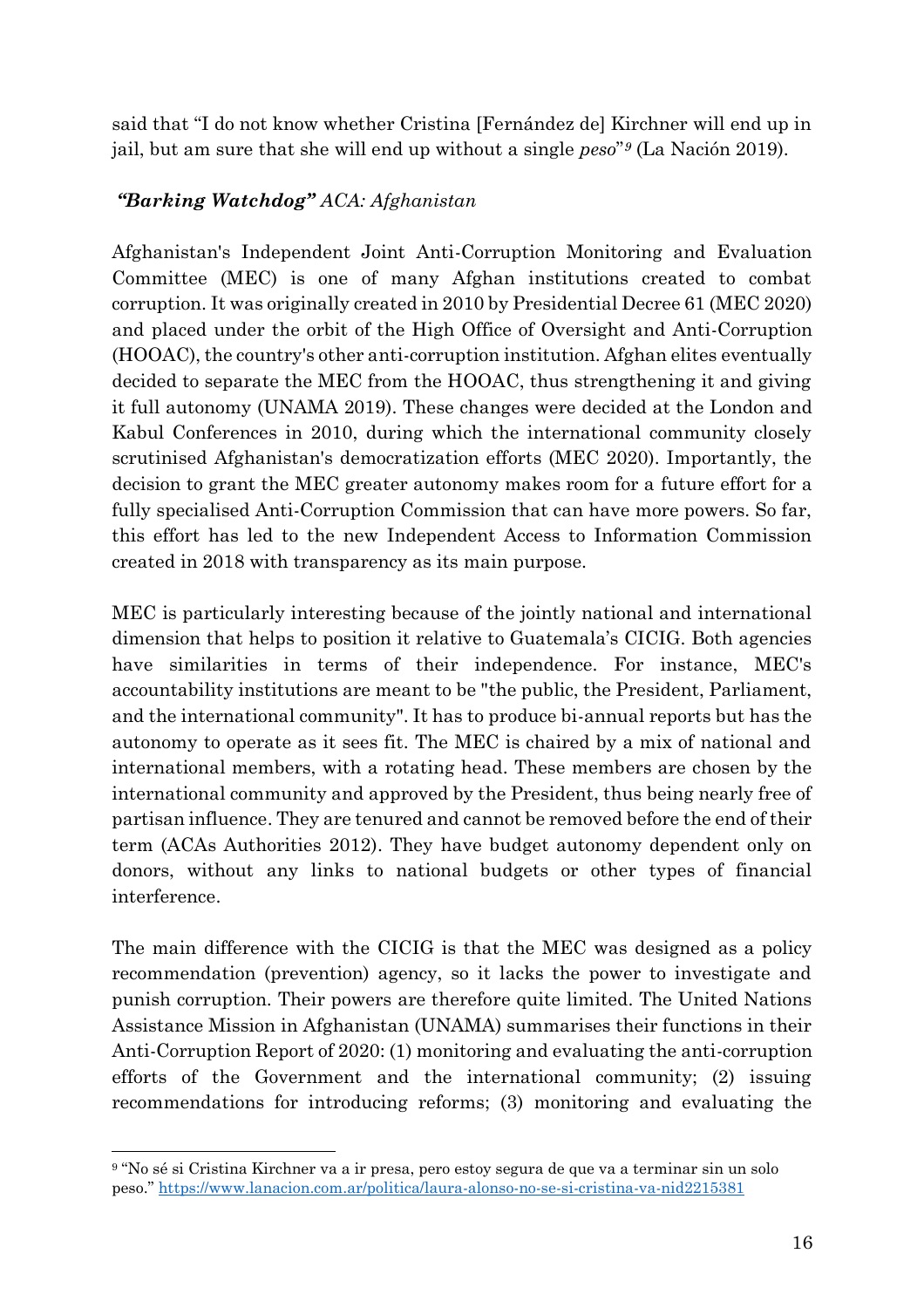effectiveness, transparency and accountability of international aid; and (4) monitoring the implementation of its recommendations.

Afghanistan's MEC therefore focuses on preventing corruption and monitoring anti-corruption policy. It lacks real strength to threaten the establishment or other illegal actors inside the state. Given the institutional design of this type of ACA, it is likely (1) that they will engage in various efforts at policy reforms with very little success, and (2) that the nature of accusations and actions will have more to do with the part of anti-corruption that deals with ethics in the civil service, transparency and access to information, or public acquisitions, than with corruption scandals and financial malpractise within the state. In other words, one could argue that such an agency is closer to a transparency NGO than to a robust institution that effectively deals with corruption in the front line. In a similar vein, it could be compared to a "barking watchdog" that does not "bite". This does not mean, however, that such institutions are doomed to fail; they can potentially still materialise powerful efforts in the fight against corruption.

### *"Façade" ACA: Albania's Anti-Corruption Agency*

Finally, Albania's Anti-Corruption Agency exemplifies what I call "façade ACAs." These are neither "independent" nor "powerful;" they operate under the strict supervision of the Executive and are only allowed to prevent corruption by making policy recommendations.

Since 1999, Albania has had three different ACAs. Here I focus on the first one, the Government Commission for the Fight Against Corruption (GCFAC) created in 1999. The others are the Anti-Corruption Task Force (ACTF) created in 2005 after the GCFAC was dismantled, and the Investigative Unit Against Corruption and Economic Crime (JIU). Interestingly, each one of these agencies was more powerful and independent than the previous one, partly as a result of the country's increasing need to credibly signal its anti-corruption credentials to investors and the international community.

The initial mandate of the GCFAC was to "ensure coordination between Government institutions in the fight against corruption" (U4 2011). The OECD (2008) classified it as a "preventive and policy coordination institution" which essentially captures the less powerful nature of the ACA. It was made up of 13 representatives of the Government and headed by the Prime Minister.

The GCFAC had a specialised unit called the Anti-Corruption Monitoring Group (ACMG) dedicated to (1) monitoring, coordinating and advising ministries and central institutions on the implementation of the Action Plan for the Prevention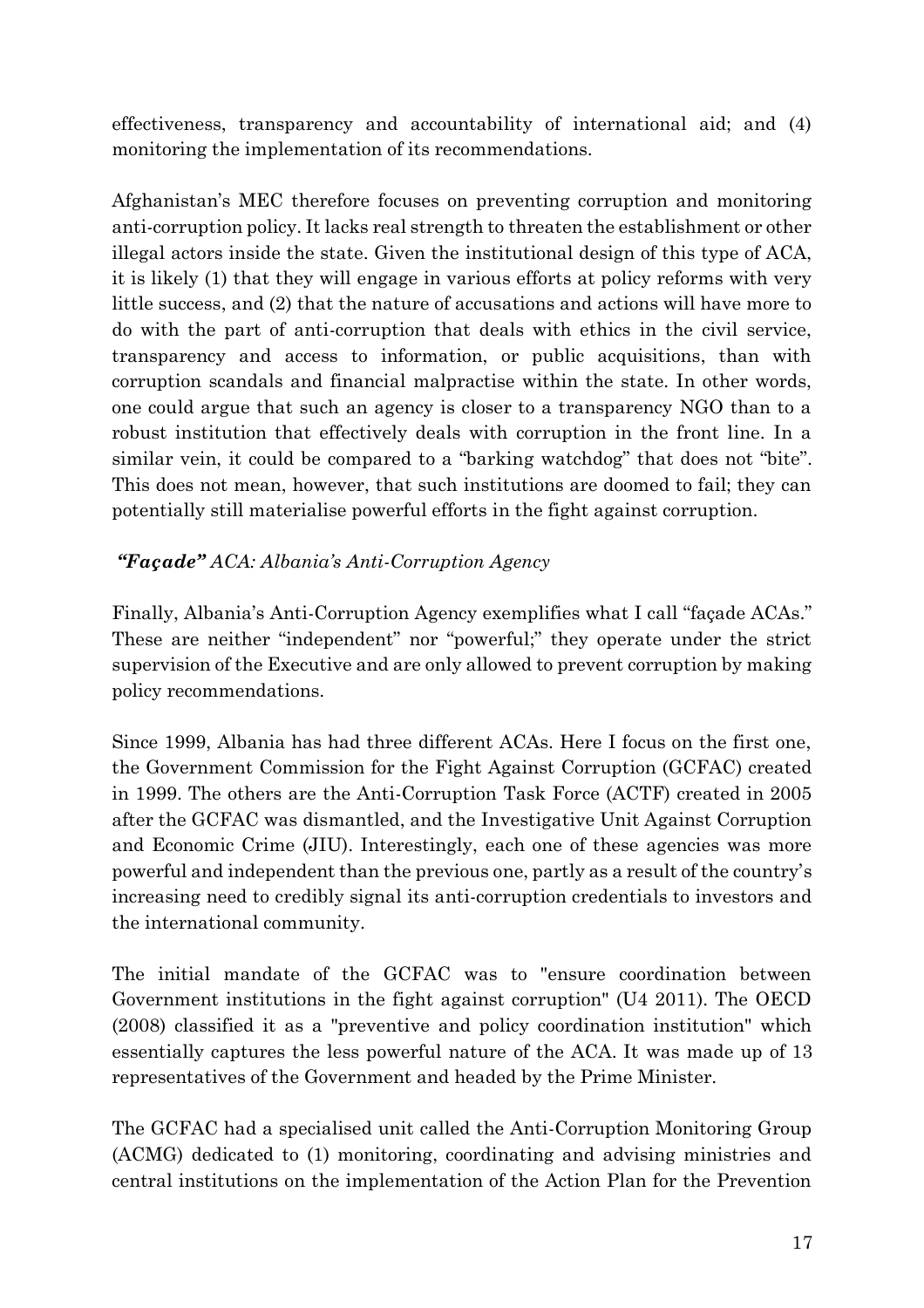and Fight against Corruption; (2) discussing, analysing and approving reports concerning the implementation of the Action Plan; and (3) recommending to the GCFAC or the Council of Ministers, through the Minister of State, strategic changes in preventive measures and initiatives (OECD 2008). Like Afghanistan's MEC, Albania's GCFAC (and its monitoring group) could not investigate actors and institutions involved in corruption.

Regarding its independence, the GCFAC was clearly dependent on the Prime Minister and the Executive. There were no accountability mechanisms outside of the ministerial setting. The ACMG's head was appointed and removed by the Prime Minister (who at the same time chairs the GCFAC). This means that the Executive had complete functional control over the ACA, thus making it relatively toothless from a design perspective. It did not have a separate budget either. The budget was allocated from the existing annual budget of the Council of Ministers (OECD 2008).

With no budgetary independence, political influence over the daily decisionmaking, and lack of powers to investigate corruption, Albania's GCFAC was merely a façade put in place to comply with international standards with the bare minimum. While the agency was able to promote some anti-corruption policies between 1999 and 2005, it was ultimately irrelevant when it came to combating corruption more comprehensively.

# **5. Argument**

Why do political elites create ACAs? I argue tentatively that ACAs are credible commitment devices that elites use to comply with international standards in order to attract investors and aid. This simple insight is useful to answer not only why specific countries decide to set up an ACA, and why elites sometimes endow ACAs with greater independence and power, but also to explain why we observe the wave-like pattern of adoption in the 1990s.

To make this argument I rely on the literature that explains why politicians restrict their own power via the creation of independent non-majoritarian institutions. Similar literature has used the notion of credible commitment to account for other types of institutions, such as Electoral Commissions, Judicial Review, and Central Banks (Schedler, Diamond, and Plattner 1999).

The credible commitment argument can be found in Acemoglu and Robinson's theory of democratisation (2006). Their model consists of the elite's "fear of redistribution" from the poor. Elites reject democracy *ab initio* because the poor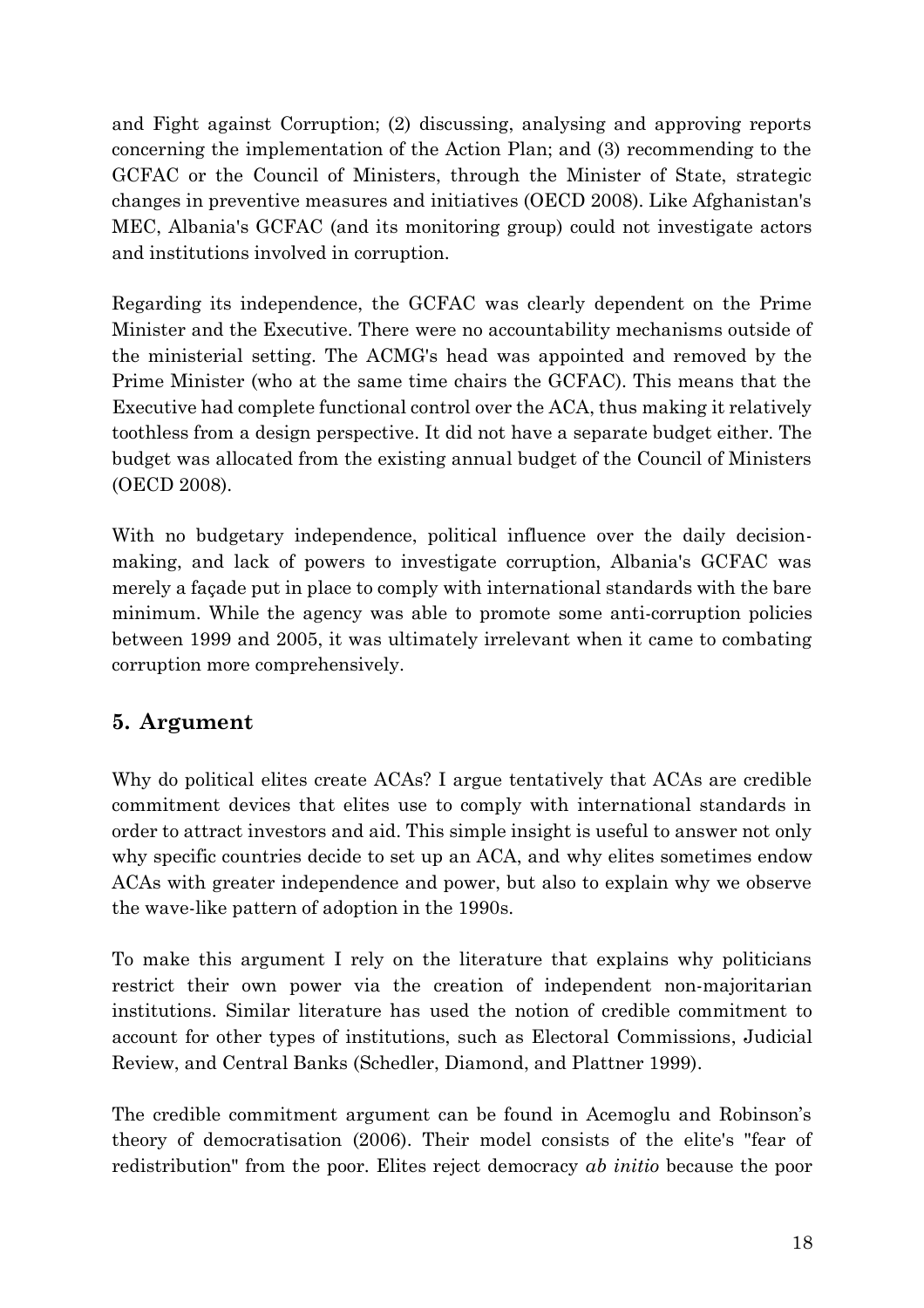would heavily tax the rich with their new political power. The calculus changes when the elite fears a revolution from the poor. Facing this challenge, the elite commits to democracy as a solution to the unrest, since it cements more credibly the rights of the poor in the long term, thus discouraging a revolution.

Similarly, North and Weingast (1989) argue that the commitment logic applies to the creation of constitutions. Their analysis of seventeenth-century England finds that the Crown had a commitment problem when it came to protecting the rights of the population. This was ultimately solved by the supremacy of Parliament that made the government more predictable and added veto players to the decisionmaking process. The initial problem came from the uncertainty over people's rights that a rent-seeking Crown and an uncooperative Parliament generated. To credibly commit, the government had to bequeath power to the wealth holders who thus had a say in Parliament through their representatives (North et al. 1989, 828–29).

More relevant for this thesis, Finkel (2008) explores the motivation behind the adoption of independence-enhancing judicial reforms in Latin America during the 80s and 90s. This is an example of a counterintuitive phenomenon in which politicians were willing to limit their power. She argues that political parties implemented these reforms to contain the risk of someday being out of power and face prosecution from the opposition. They secured their rights in advance, and by extension the rest of the population's rights as well. However, the initial pressures for judicial reform came from the IMF and the World Bank as conditions for loans and opening lines of credit in the context of painful neoliberal change. The initial response from elites was to propose reforms to signal to international investors that they were willing to protect the rule of law. The implementation was even more robust when these elites identified a threat of losing power, so they also used the reforms to protect themselves in case of losing office in the future.

In a similar vein to Finkel, other literature on self-restraining politicians focuses on courts and judicial independence. Moustafa's analysis of Egyptian courts, for example, accounts for why politicians allowed the courts to serve as real constraints on their power in an otherwise authoritarian state. He argues that Egyptians installed a powerful court that could guarantee property rights to attract investors and prevent the failure of the post-socialist economy (Moustafa 2003). The pressure originated in Egypt's transition from socialism to a more liberal economy. Leaders recognised that they had to be willing to give power to courts to signal this commitment to the rule of law.

Central banks are another type of institution that can restrict politicians' power, especially regarding control over monetary policy (Cukierman 1994). But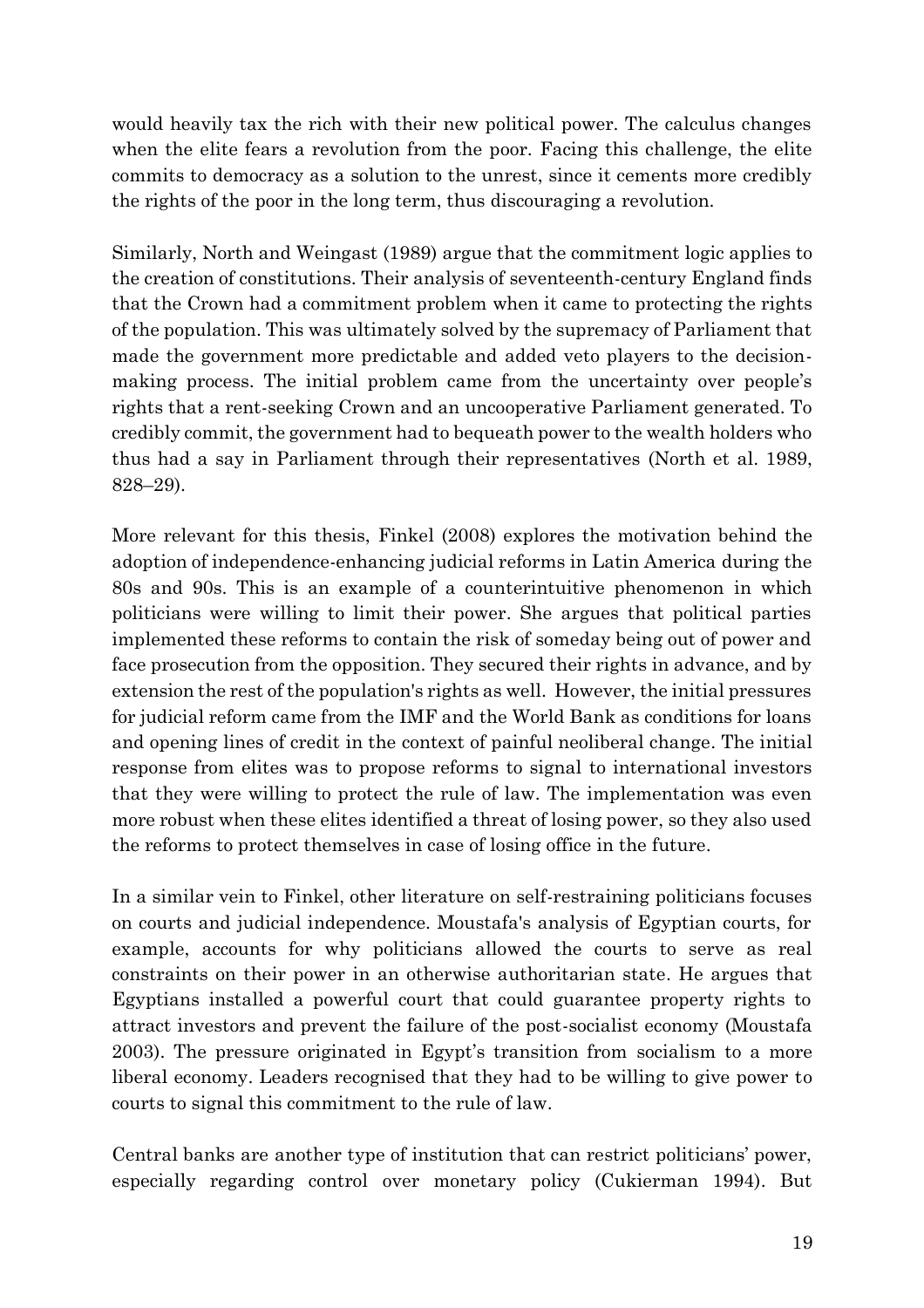independent central banks can help control inflation, thus contributing to stabilise the economy, attract investment, trigger growth and in turn improve incumbents' electoral fortunes (Summers and Alesina 1993). These economic and political motivations sometimes encourage elites to commit to central bank independence.

I contribute to this literature by applying these insights to another category of self-restraining institutions: ACAs. As stated in the previous section, there is a growing literature concerned with the effectiveness and desirability of ACAs. However, this literature fails to explain why countries adopt these institutions in the first place. My main argument understands corruption as an economic problem (Rose-Ackerman and Palifka 2016) that distorts investment incentives and prices, as well as aid and cooperation in specific areas (e.g. security); the solution (ACAs) is a way of curbing this distortion to improve economic performance and improve the reputation of the country.

I argue that the creation of ACAs responds to the need of domestic elites, especially those in developing countries, to signal credible commitment in the fight against corruption. This need, in turn, arises from a series of developments in the international arena. First, the Washington Consensus of the late 1980s, which rested in part on the belief that long term development requires changes in the role of the state in the economy. Implicit in the policy recommendations of the Washington Consensus is the notion that large states breed corruption and corruption undermines countries' ability to attract investment and growth. Domestic elites in need of foreign investment and international aid were forced to provide reassurances regarding their commitment to fighting corruption and strengthen the rule of law. This is in part why ACAs were adopted at the same time that countries were opening their economies following these broader policy recommendations.

Second, the rise of the international anti-corruption regime, also during the 1980s and 1990s, in particular the UN Convention Against Corruption, provided a readymade template for these elites to respond to the aforementioned international pressures. The creation of ACAs was part of this template. Credible commitment problems that arise from these changes in the international environment not only help understand why states create ACAs, but also the wave-like pattern of adoption. Thus, these seemingly unrelated events help identify the source of the need for commitment and the specific institutional templates adopted to respond to such pressures.

I posit that if domestic elites in developing countries face a particularly low need for investment or aid, they do not need to credibly commit in a way that fully satisfies the requirements of international anti-corruption norms or investors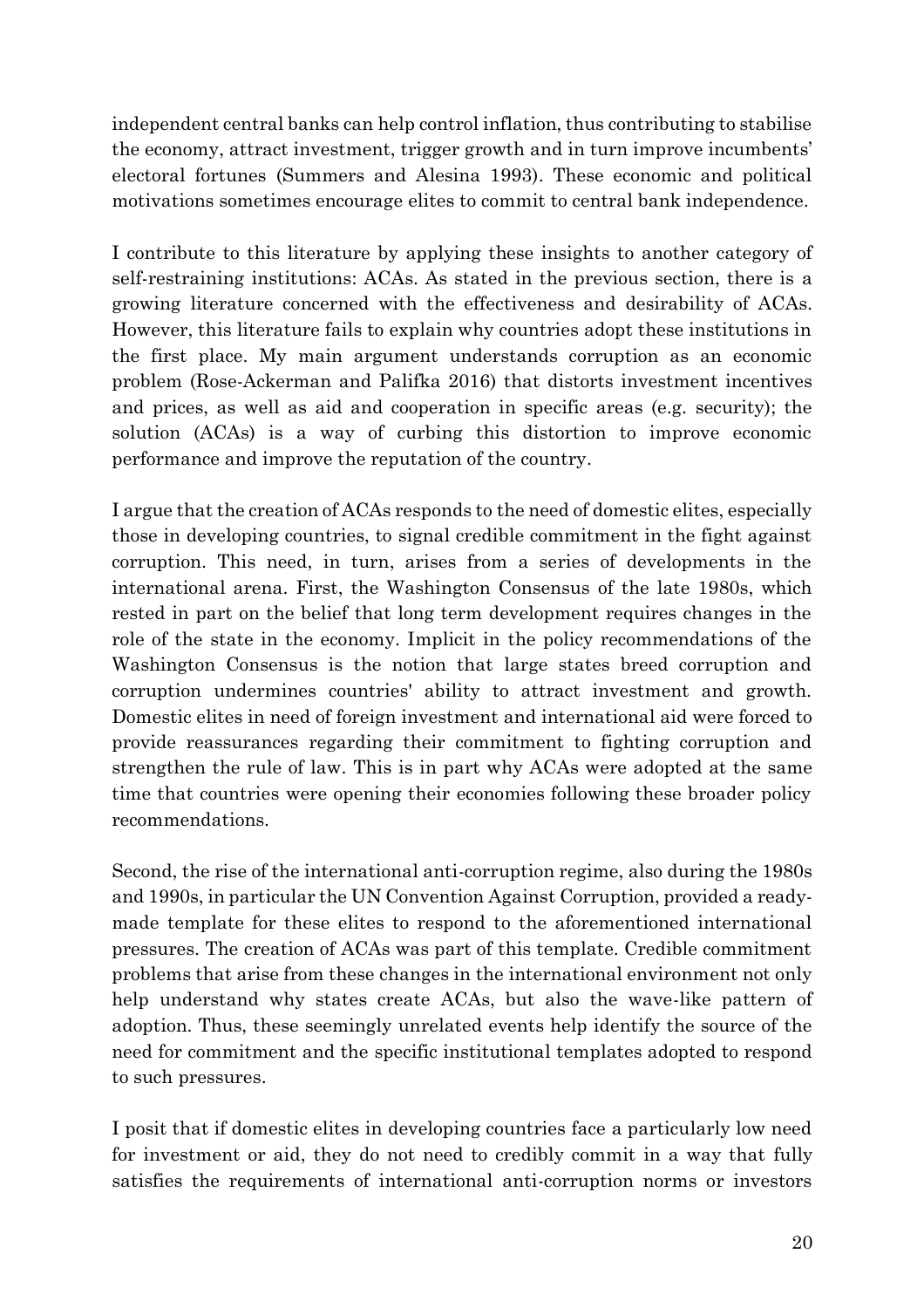seeking reassurances. As a result, we are less likely to see the creation of ACAs. Instead, we might see "layering" rather than institutional creation. For example, elites may layer anti-corruption functions on existing institutions such as the police or the courts. By contrast, if the need for investment or aid is high, then elites have to evaluate the perception that the international community has of their level of corruption. Elites know they need to credibly commit, but the kind of commitment device they use will depends on how corrupt others think they are. Stronger ACAs will emerge in countries where elites need to counter more negative perceptions of corruption.

For example, Tables 4 and 5 summarise the level of FDI and Official Development Aid in the years prior to the adoption of ACAs in the four countries analysed in the previous section. There is a wide range of scenarios. Afghanistan, Albania, and Guatemala appear to have experienced a steady decrease in FDI before they decided to create an ACA. Guatemala, in particular, had three of its worst years in history in terms of FDI before the initial proposal of to create the CICIAS which eventually paved the way to the powerful and independent CICIG. Afghanistan and Albania, on the other hand, appear to have been heavily dependant on foreign aid, which can be reasonably attributed to their respective conflicts, but at the same time implies that those governments are particularly sensible to reputational damages (e.g. accentuated by corruption) and conditioning of foreign aid.

This story does not necessarily consider the population's perception of corruption, but rather how domestic elites think international actors responsible for releasing cooperation funds, approving investments, or opening lines of credit percieve them. If domestic elites think that these actors perceive them as corrupt, then the implementation of the reform has to be more robust to credibly commit to curb corruption and generate a more friendly investment/aid environment. This is how, according to the argument, powerful and independent ACAs are created. If this perception is low, however, then it leads to weaker ACAs. The argument is summarized in Figure 2. At this stage it has limitations for predicting mid-levels of power/independence but still remains useful to explain the general variation in the dependent variable. This particular issue is meant to be addressed in a future DPhil project, as well as the explanation for continuity (negative) cases—those were a government never manifested even an effort to layer an anti-corruption body under an existing institution.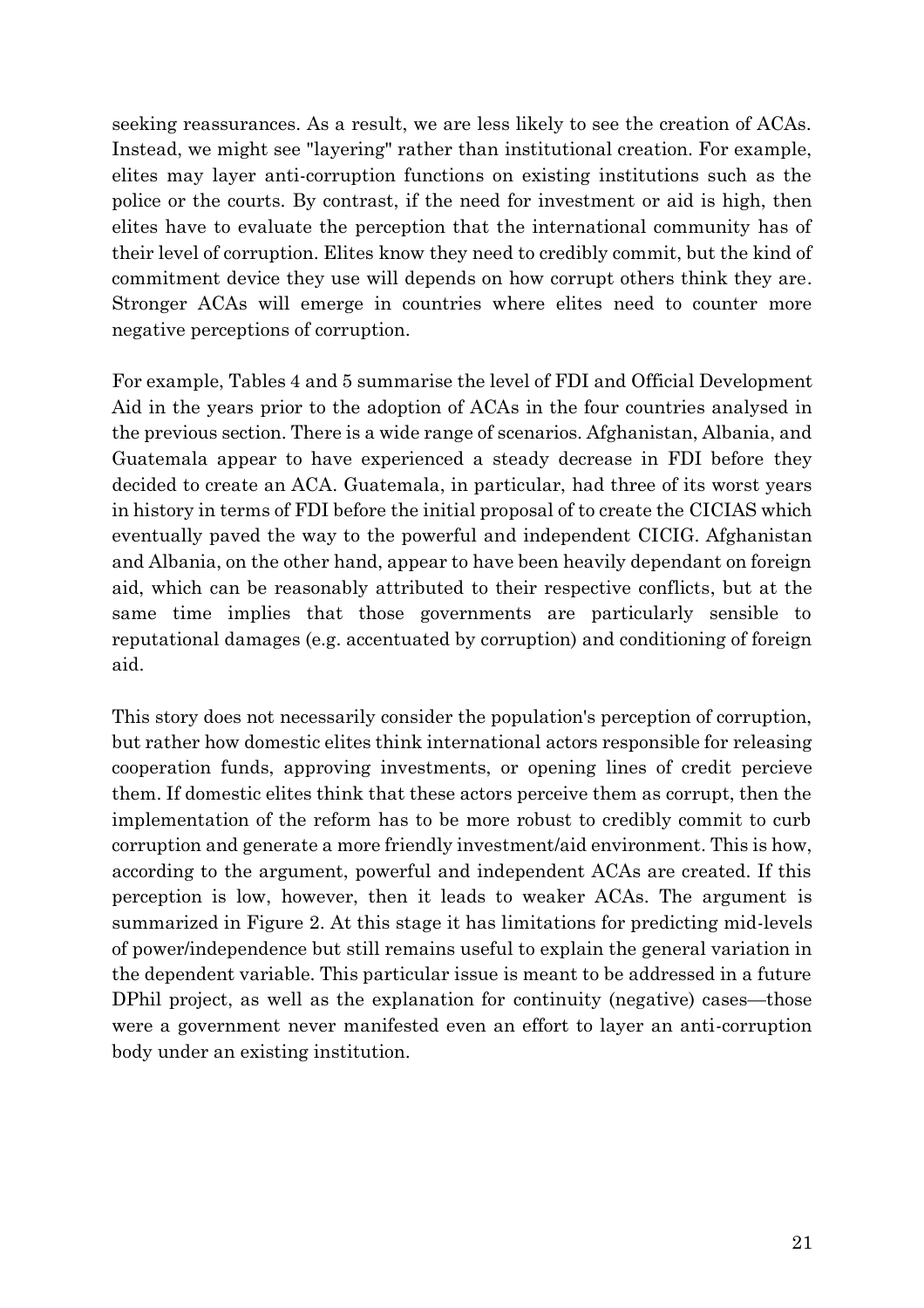| Time(t)     | $-7$    | $-6$    | -5      | $-4$        | $-3$ | $-2$ | - 1  |      |      |
|-------------|---------|---------|---------|-------------|------|------|------|------|------|
| Afghanistan | 1.28    | 3.58    | 4.36    | 3.41        | 1.94 | 0.46 | 0.45 | 1.20 | 0.29 |
| Albania     | 3.07    | 4.89    | 2.82    | 2.93        | 2.82 | 2.10 | 1.77 | 1.28 | 4.11 |
| Argentina   | 1.94    | 1.18    | 1.41    | 2.17        | 2.55 | 3.13 | 2.44 | 8.46 | 3.67 |
| Guatemala   | $-4.09$ | $-5.01$ | $-4.89$ | $0.09^{10}$ | 1.34 | 1.98 | 2.10 | 2.52 | 1.87 |

#### **Table 4. Foreign Direct Investment (FDI) as % of GDP**

Source: World Bank.

| Time(t)     | $-4$   | $-3$   | $-2$  | $-1$   | $\theta$ |       |
|-------------|--------|--------|-------|--------|----------|-------|
| Afghanistan | 201.86 | 210.84 | 93.83 | 110.89 | 77.31    | 63.69 |
| Albania     | 29.15  | 33.60  | 29.12 | 35.15  |          |       |
| Argentina   | 0.37   | 0.30   | 0.23  | 0.16   | 0.17     | 0.16  |
| Guatemala   | 8.25   | 7.69   | 7.72  | 12.73  | 10.94    | 11.80 |

### **Table 5. Official Development Aid (ODA) as % of Central Government Expense**

Source: World Bank.

Note: For both tables, t<sub>0</sub> represents the year where a country's ACA was adopted: 2010, 1999, 1999, and 2007 respectively

<sup>10</sup> t-4 is the year (2003) when the original CICIACS was proposed in Guatemala.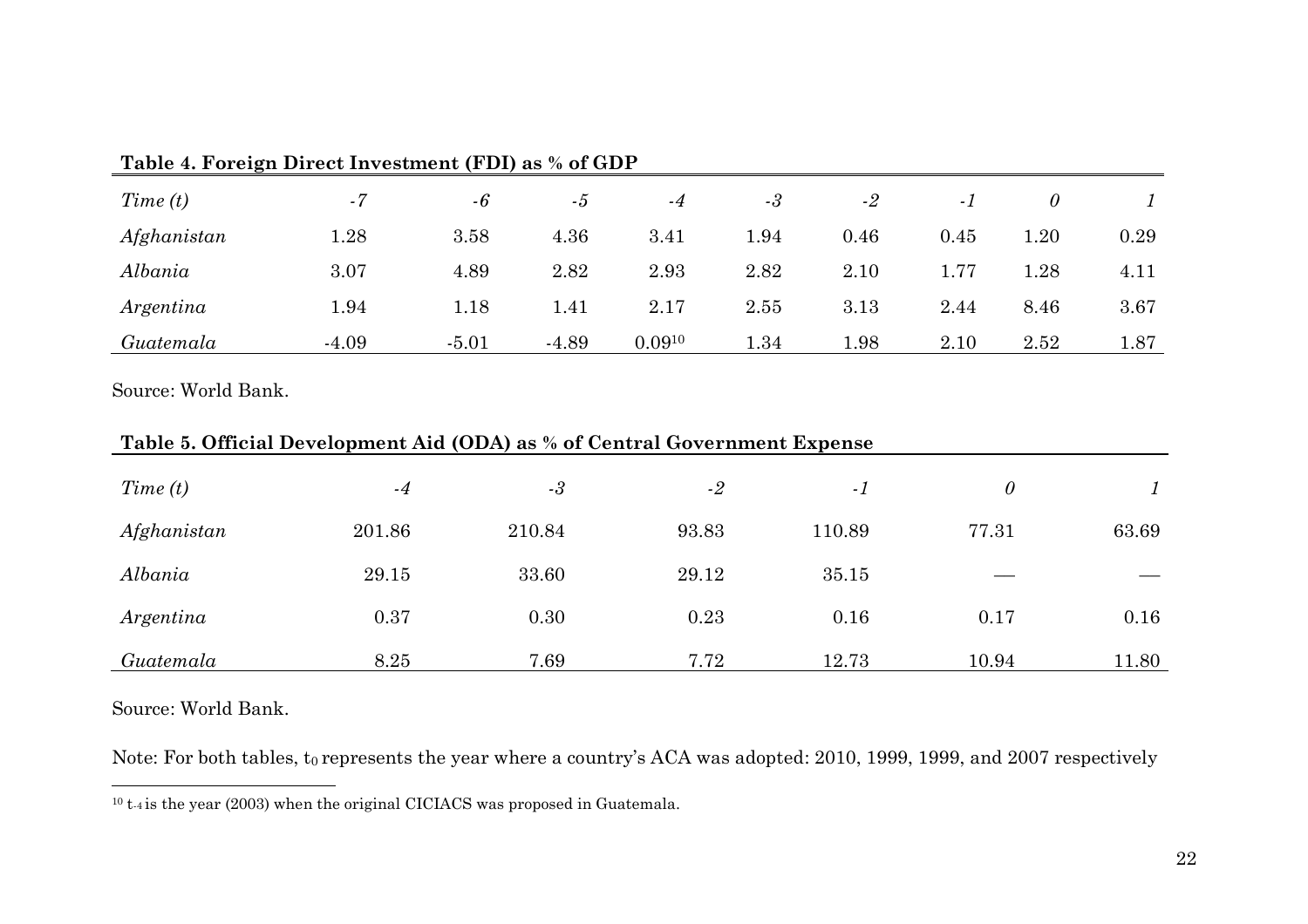#### **Figure 2. Summary of the Argument**

#### The Argument: ACAs as Credible Commitment Devices

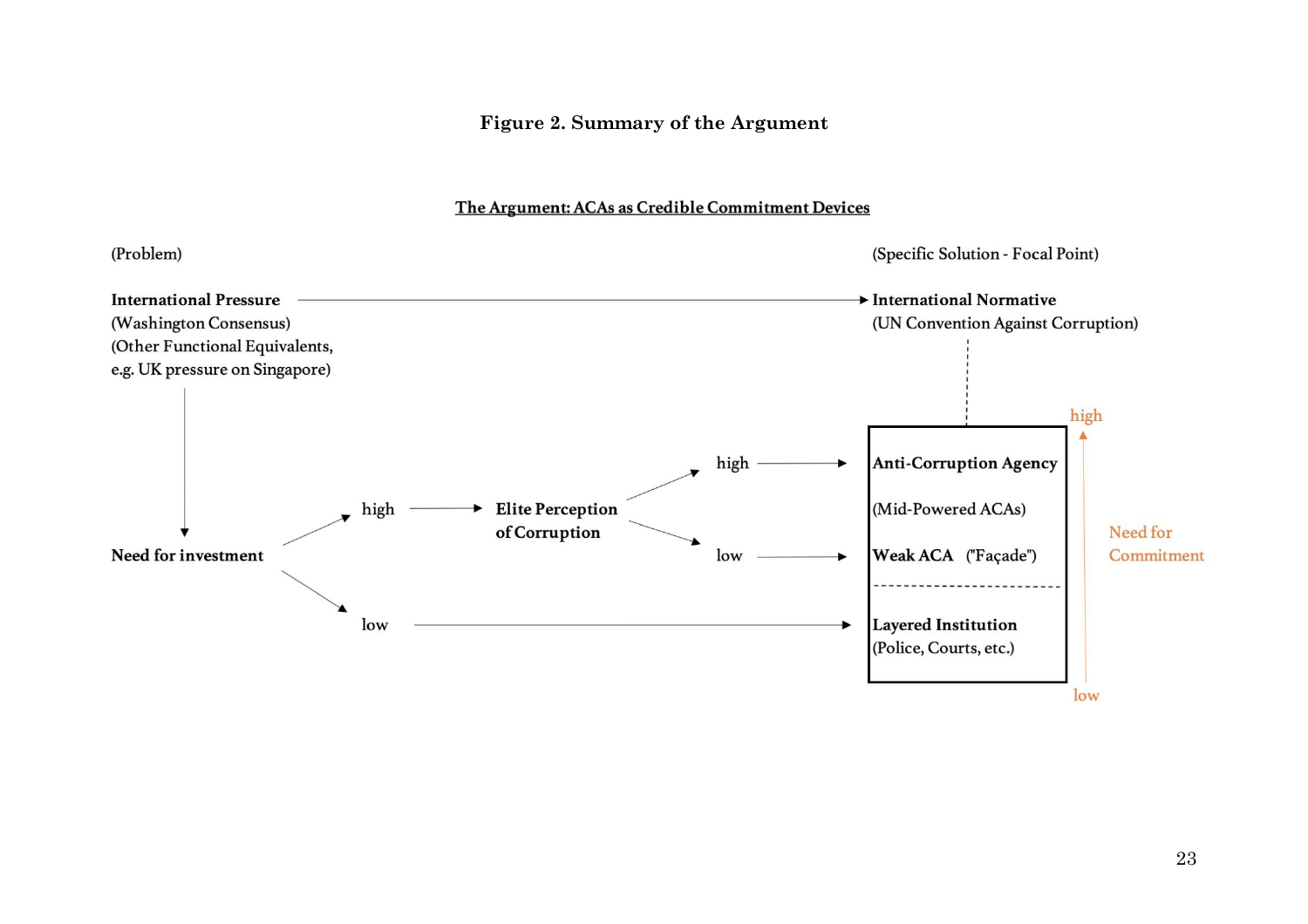So far I have put forward an argument that helps understand the conditions under which domestic elites create ACAs, and also why ACAs vary in their power and independence. While the commitment problems triggered by the Washington Consensus explain why elites try to find an institutional solution, this argument alone doesn't explain why ACAs became the preferred institutional solution or the template followed by many countries around the world. In other words, why did ACAs become a focal point? To answer this question, I argue one has to look at other developments at the international level. Taken together, both parts of the argument help understand creation and the wave-like pattern of adoption.

The second important development was the consolidation of an international anticorruption regime through the signing of the Inter-American Convention Against Corruption (1997) and the United Nations Convention Against Corruption (2003). Both conventions make a series of reform recommendations, and ACAs emerged as the preferred institutional template to operationalize these recommendations. Jointly, these two factors complete the picture of the argument explaining the creation of ACAs and the wave-like pattern of adoption $11$ .

#### *The "Investment Bundle" and the Political Tradeoff*

In order to make the argument more sound, it is important to address two issues. First, FDI, foreign aid, international credit loans, and cooperation funds are functional equivalents of what I call the "Investment Bundle". Second, once the idea that those three instruments are linked together, it is important to consider in greater depth the implications of ACAs for politicians, and elite incentives to create or avoid them.

Foreign Direct Investment (FDI), Foreign Aid (FA), and Cooperation Funds (CF) are, according to my argument, part of the "investment budle" that elites in developing countries are after when they decide to create ACAs. They are functional equivalents that serve the purpose of cash inflow for the country. They can all contribute positively to a developing country's financial health and are not easily obtained. The arrival of these cash flows depends to some extent on clear signals of political stability (Schneider and Frey 1985) and other types of commitments such as promoting judicial strength and adherence to the rule of law (Staats and Biglaiser 2012). Moreover, even if FDI or other forms of international financial flows do not contribute massively to a country's GDP, this does not mean that their relevance and contribution are insignificant. Guatemala's government spending, for example, makes up around 13-14% of the nation's GDP. Increasing

<sup>11</sup> My DPhil project will include a more thorough historical account of the rise of the global anticorruption regime and its impact on the popularity of the ACA template.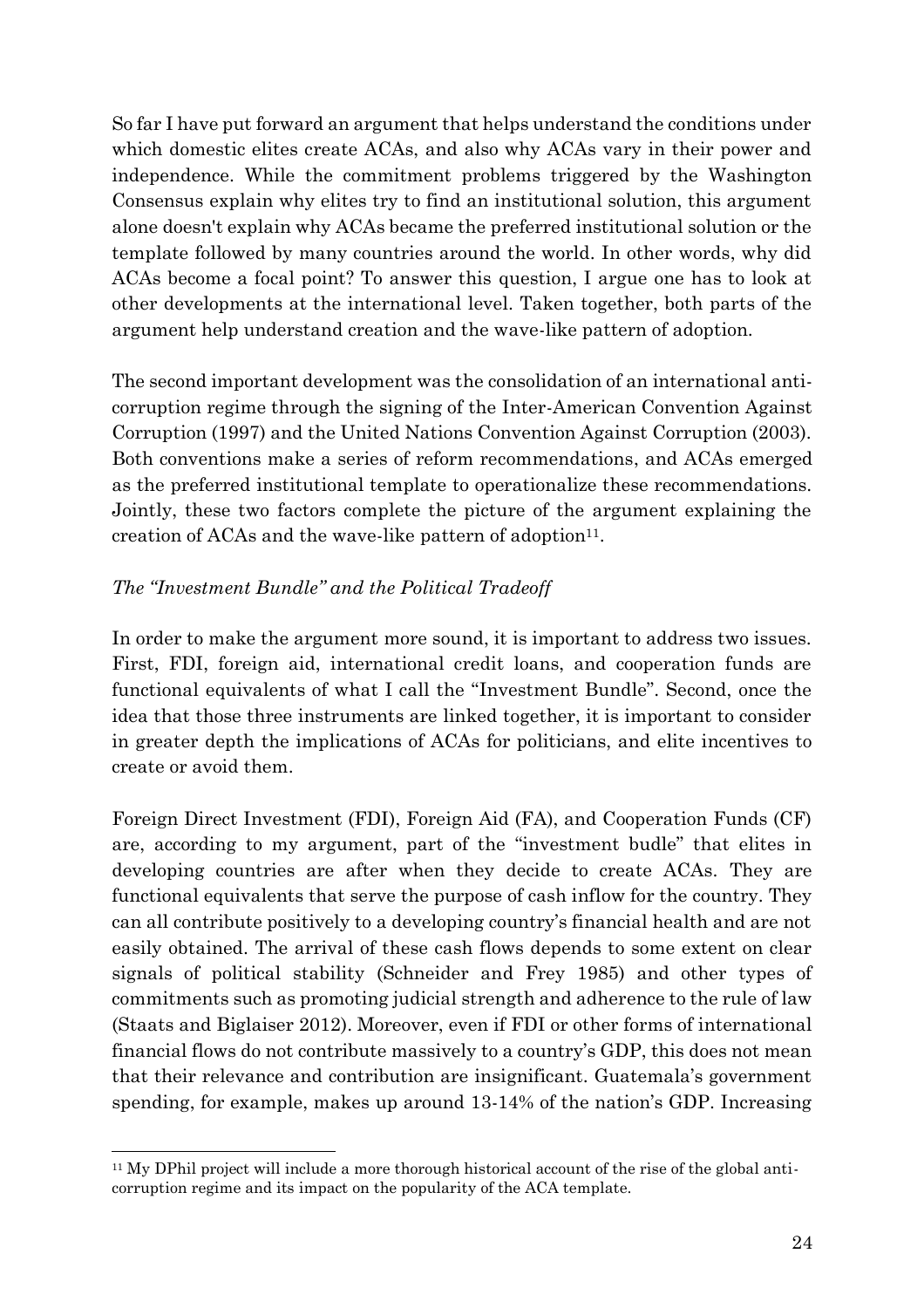the inflow of international funds (in whichever form), perhaps even by one percent, is crucial for the government to increase its functional capacity. Given high levels of poverty, poor human capital, and low productivity, growth can be very dependent on money and wealth that is not generated within the borders of a developing country.

Indeed, there is literature that suggests that (1) these devices can come as a package and (2) that certain policies that commit to international standards (such as ratifying human rights) can attract FDI. On the first point, Garriga and Phillips (2014) argue that investors rely on a variety of indicators to decide whether or not to invest in a country. Crucially, when national economic indicators are unreliable (e.g. after a civil conflict) investors rely on other signals to identify where it is safe to invest. For instance, the authors find that FDI follows FA because "donors tend to give more to countries they trust to handle the funds," thus reassuring investors.

This implies that not only can both FDI and FA contribute to boost a country's economic position, but can potentially flow into a country sequentially or hand in hand. On the second point, we know that certain policies that signal a country's commitment to international standards can help attract FDI. In this sense, Garriga (2016) shows that a country's participation in the human rights regime (e.g. via treaty ratification) has positive effects on levels of FDI. This happens because protecting human rights, at least formally, provides what she calls a "reputational umbrella" for investors. The logic can potentially be extended to ACAs. These institutions not only fight crime and protect rights, but also signal a commitment to international standards that helps build the aforementioned reputational umbrella.

As established before, the CICIG's creation followed a tumultuous episode in the bilateral relations between the US and Guatemala. The US's accusation that Guatemala was not an ally in the fight against drug trafficking had important repercussions in the country's FDI, especially in the years before 2003, when the original CICIACS was proposed. An interview with Guatemala's former Permanent Representative to the UN sheds light on this matter. According to him<sup>12</sup>, the CICIG was intended to singal Guatemala's commitment to effecitvely follow up on the UN sponsored 1996 Peace Accords that put an end to the civil war. When it signed the accords, the country agreed to having an international observer that could "provide real justice" for those most affected by the threedecade-long civil conflict. Initially, this took the form of MINUGUA (*Misión Internacional de Naciones Unidas en Guatemala*). MINUGUA served as a truth

<sup>12</sup> Author's interview, 27 July 2020.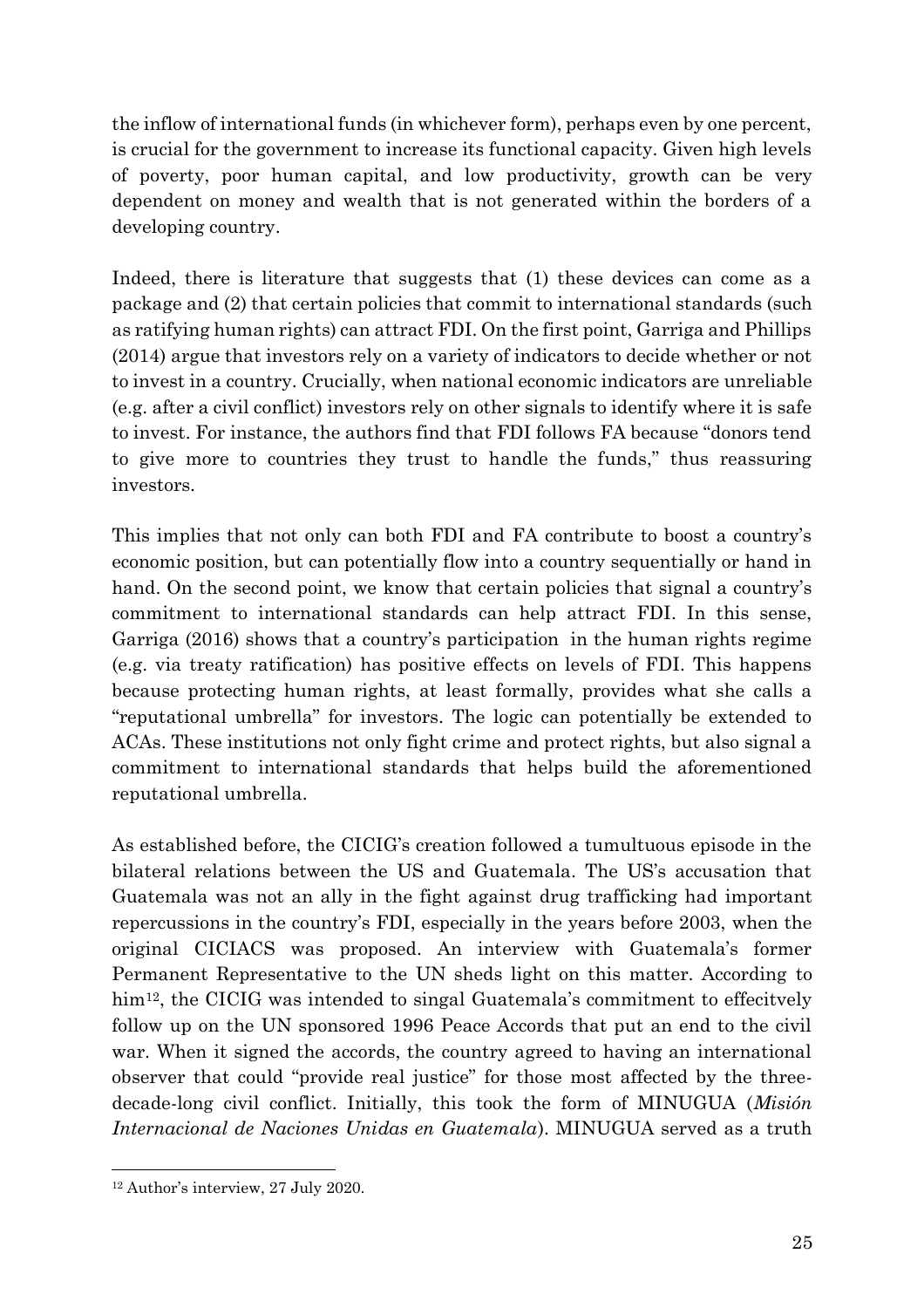commission to address the crimes, but its effectiveness, and by implication Guatemala's commitment to uphold the UN-sponsored peace agreement, was always in doubt. The CICIG was therefore meant to fulfil this old promise made to the international community.

The implication, regarding the aforementioned literature, is twofold: ACAs can potentially offer investors a "reputational umbrella" and also serve as a signal of commitment to international cooperation that further strengthens a country's reputation. Even if the decision to invest or to provide aid to a country is not radically affected by the presence of an ACA, what is relevant from the point of view of my argument, is that domestic elites likely find in this institutional template a readily available, internationally recognized instrument to send the right signals.

My argument assumes that elites are aware of the requirements and qualms of international political and economic elites and seek to address these by promoting the creation of ACAs. If ACAs indeed help attract foreign money the gains are potentially not trivial. FDI has positive spill over effects on the host country. For instance, FDI can affect positively technology development in a host country if the economic policy and other institutional arrangements are adequate (Blomström and Kokko 2001). In a similar vein, FDI can increase the productivity of domestic firms (Liang 2016) with enough available resources to absorb the transfer of capacities. This can be particularly important for politicians. Increasing FDI, and consequently the "investment bundle", can improve economic opportunities, attract jobs, invest in public goods, and overall increase growth. Such outcomes can greatly improve chances of reelection as well as general political stability.

But it is also true that ACAs can be costly for corrupt domestic elites. In other words, there is a trade-off involved in the decision to create an ACA. On the one hand, by creating ACAs the risks of engaging in corruption could rise and their pockets could suffer as a result. On the other hand, if they do not credibly commit by signaling investors they are willing to fight corruption, they might miss out on the chance of enhancing the cash flow that comes from international actors and the potential reelection benefits that could bring. Put simply, the trade-off highlights the cost of accepting to limit their power and benefit less from corruption or operate freely with corruption but damage their international image and possibly affect reelection chances.

One could argue that the cost of adopting an ACA and potentially having corruption revealed and punished should override the expected economic benefits of institutiuonal change. This can be true only if the *implementation* of the ACA is strong enough for it to raise the costs to corruption. Evidently, ACAs are created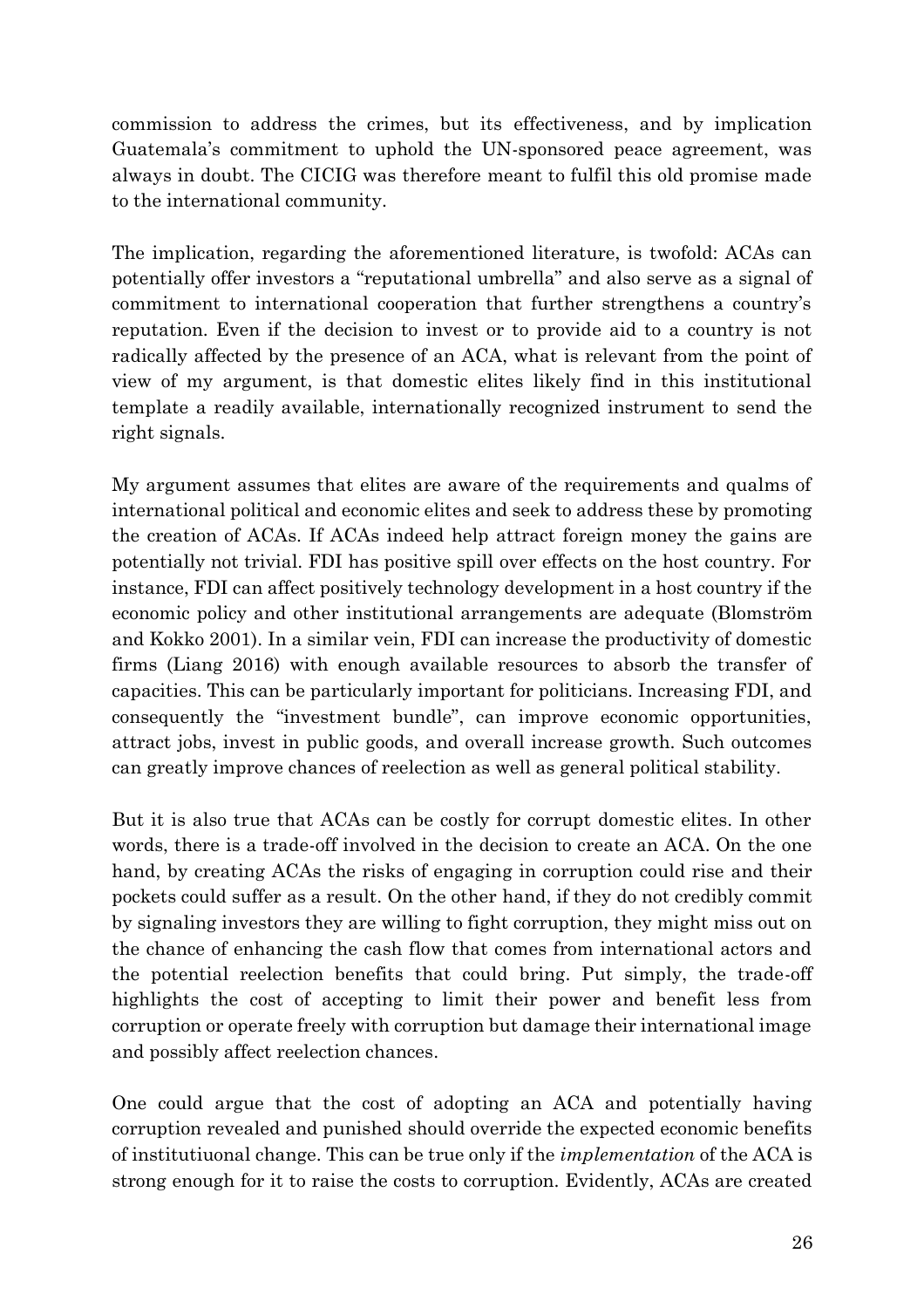to curb corruption but the reality is that more often that not ACAs never fully disclose, punish or eradicate corruption. In other words, while ACA *adoption* can help build a "reputational umbrella" for investors or address the concerns of foreign political elites, adoption does not imply the ACA will be effective. Moreover, when it comes to institutional design, local elites have ample room for maneovre, especially if the international pressures they face, or their investment needs, are not excrutiatingly strong. And as the fate of the CICIG in Guatemala demonstrates, even when elites do decide to create powerful and independent ACAs, they are not bound to it indefinitely. If ACAs become too costly, they can always be dismantled (incidentally, in the case of Guatemala this was easier to do in 2019 because the international environment had changed and the US stopped pressuring the government to address crime and corruption).

#### *Limitations of the Argument*

It is worth noticing that this argument is useful to explain the adoption of a particular policy, not necessarily its implementation. This logic is drawn from Finkel (2008) and her work on judicial reform in Latin America. The distinction made in her work is between *initiation* and *implementation,* whereby the main difference consists on the former being a "signal to intent judicial autonomy" (in this case, credible commitment) and the latter being the "real outcome of judicial reform (…) determined by (…) details and vigor" (Finkel 2008, 2). Another important implication of this caveat is that the typology is based on *de jure*  attributions rather than *de facto.* This is linked, once again, to the different logics of adoption and implementation. Implementation (and thus *de facto*  independence/power of an ACA) will depend on variables such as political will of the leadership of the ACA and specific resources available to the agency.

For example, in the implementation phase Guatemala's CICIG had different levels of "power" contingent on the aforementioned variables. CICIG's first commissioner, Carlos Castresana, never really exercised the investigative powers assigned to CICIG. His three years as commissioner between 2007 and 2010 mainly focused on developing initial protocols and recommending reforms to the justice sector in Guatemala (Haering 2019). It was until commissioner Iván Velázquez's administration that the CICIG really mobilised resources to combat corruption. This was only possible, to an extent, once some Guatemalan laws where changed to create positive synergies between local actors and the CICIG. For instance, before 2008 Guatemalan law did not contemplate for any prosecutorial institution to be able to wiretap telephone communications based on suspicious illegal activity. Under such circumstances, CICIG's work under Velázquez in later years would have been more difficult. Particularly, the main piece of evidence that contributed to former vicepresident Roxana Baldetti's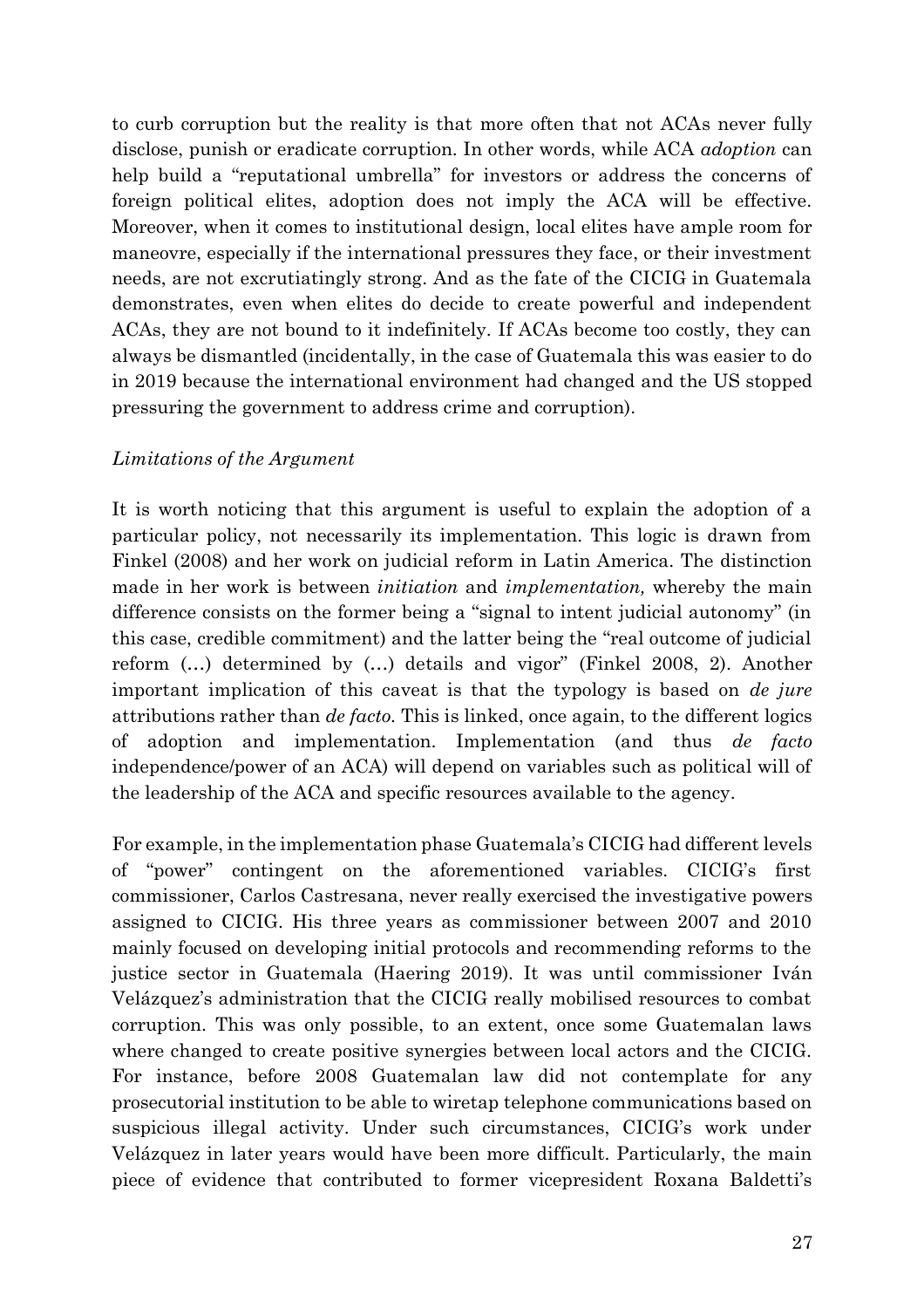incarceration for her involvement in the *La Línea* case came precisely from a wiretap of a conversation between two brokers that referred to her as *la número dos* (the second in command).

This shows how the "power" of an ACA (i.e. the strength of its functional attributes) can change during the implementation period contingent on the political will of its commissioner and the legal resources made available to them by politicians. Therefore, the main objective of this thesis is to explain adoption, which only demands attention to elements in ACAs's *de jure* design, since what matters in terms of the dependent variable are the formal institutional features qua signalling devices, and not necessarily the effectiveness and robustness of their implementation.

# **6. The International Commission Against Impunity in Guatemala**

The following case study exaplining the creation of CICIG will address the main question that drives the dissertation to show that the argument is plausible and that it can potentially travel to other contexts. The section is divided in four parts that correspond to the four stages of the argument: (1) international pressure and context, (2) need for investment, (3) corruption perceptions, and (4) adoption of anti-corruption international templates.

The process leading to the creation of the CICIG consisted of stages: first, the attempt to create the CICIACS (*Comisión de Investigación de Cuerpos Ilegales y Aparatos Clandestinos de Seguridad en Guatemala*) after an agreement between the UN and the Guatemalan Government. As mentioned before, however, this was initially rejected by Congress and the Constitutional Court. Negotiations started in 2003 and ended with the signing of the agreement and its later rejection in 2004. The second stage consisted in the creation of CICIG, which is the agency that survivied for 12 years and investigated high ranking officials of the Guatemalan Government. This stage began in 2004 and ended with the signing of the agreement in 2007.

According to Guatemala's former Permanent Representative to the UN, the story of the CICIG can be traced back as far as the signing of the Peace Accords in 1996. These accords terminated the 36-year long civil war that devastated the Guatemalan social fabric. One of the most unfortunate legacies of the conflict was the emergence of the so-called "CIACS" (*Cuerpos Ilegales y Aparatos Clandestinos de Seguridad*). These illegal structures were created by military officers, and consisted of rogue sqadrons that started mafia-like activities, extorting villages for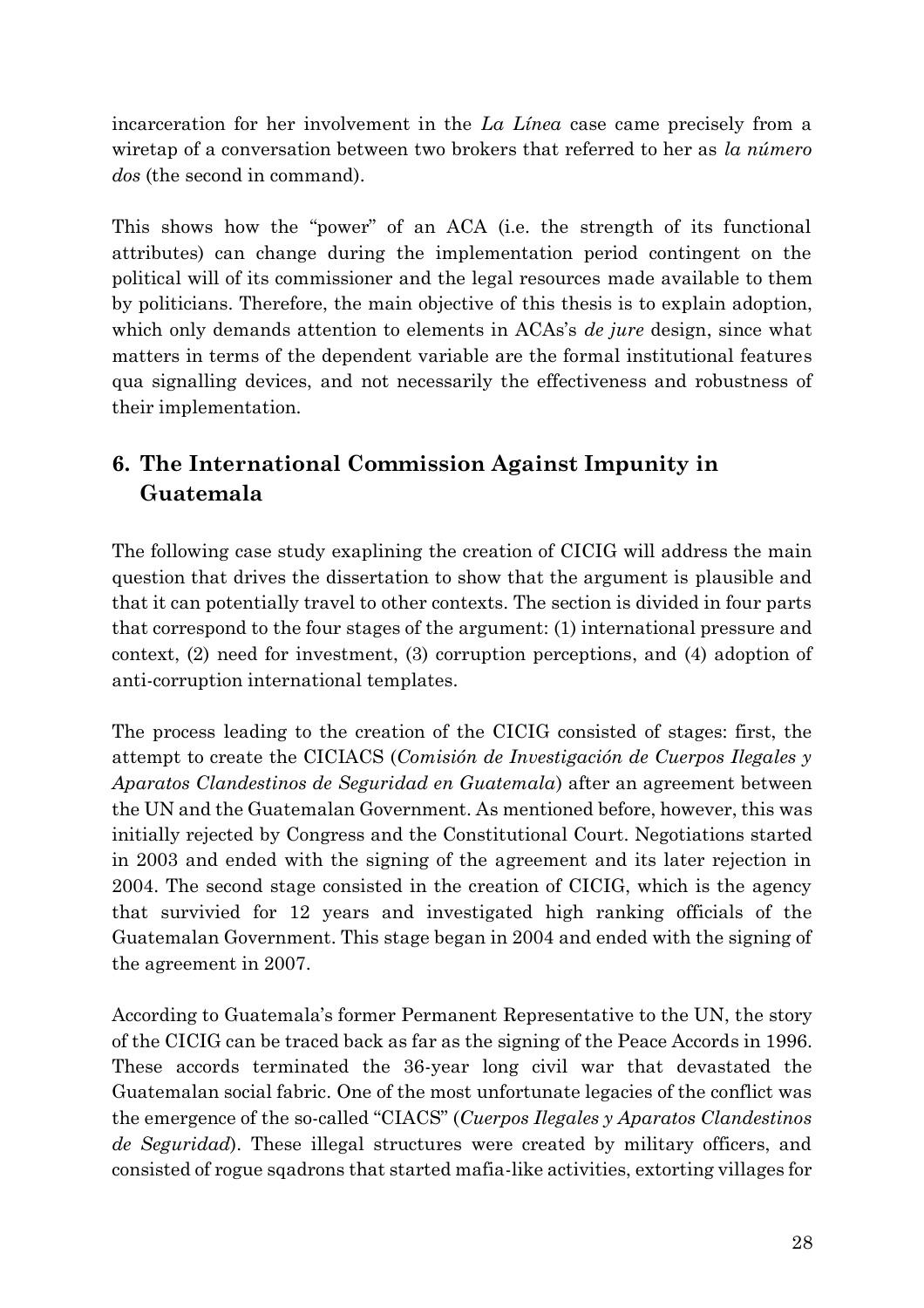livestock and vehicles as a "war tax" (Gutiérrez 2016) Over time, they infiltrated the private sector and state structures. Gutiérrez (2016) describes them as follows:

"The CIACS are a kind of mafia––Sicilian style––in the sense that they thrive on the weakness of the state institutions. They sell or are at the service of private interests (legal or not), provide them with security, arrange the fulfillment of contracts or eliminate competences, jealously taking care of their strategic task: producing impunity, maintaining a gelatinous State (in the sense that it may seem malleable but it gradually returns to its essential structure) in the face of repeated reform and modernization efforts undertaken over three decades" (Gutiérrez 2016, 30).

CIACS represent in a very clear way the manifestation of the most powerful type of corruption: the capture of the state (Della Porta and Vannucci 2016). The more recent manifestation of CIACS are criminal structures that predate on the state, such as the tax fraud structure *La Línea* uncovered by the CICIG and which contributed to the incarceration of former President Otto Pérez Molina and former Vicepresident Roxana Baldetti in 2015-2016.

Understanding the creation and evolution of CIACS as ingrained corruption structures is important to understand the type of commitment device that the Guatemalan state eventually adopted. In March 1994 the Government and the Guatemalan National Revolutionary Unit (URNG) signed the Global Agreement on Human Rights<sup>13</sup> which included an article stating that "to maintain unrestricted respect for human rights, there should be no illegal bodies, or clandestine security apparatuses. The Government of the Republic recognizes that it is its obligation to combat any manifestation thereof" <sup>14</sup> (Gobierno de Guatemala y URNG 1994, chap. 2, section IV). This article represents the bedrock of all the negotiations that took place between Guatemala, the UN, and allied countries regarding the CICIACS and eventually the CICIG.

In this sense, the legal advisor of the Permanent Mission to the UN told me in an interview that during these negotiations Guatemala's main focus was to frame the subject as a human rights and transitional justice matter, particularly because if framed in those terms the U.S. and Europe would see it as a highly promising project that could attract the necessary international funding. The real intention, however, was to signalling a broader commitment to the rule of law and thus

<sup>&</sup>lt;sup>13</sup> One of the many accords that compose the 1996 Peace Accords that ended the 36-year long civil conflict.

<sup>14</sup> "Para mantener un irrestricto respeto a los derechos humanos, no deben existir cuerpos ilegales, ni aparatos clandestinos de seguridad. El Gobierno de la República reconoce que es su obligación combatir cualquier manifestación de los mismos."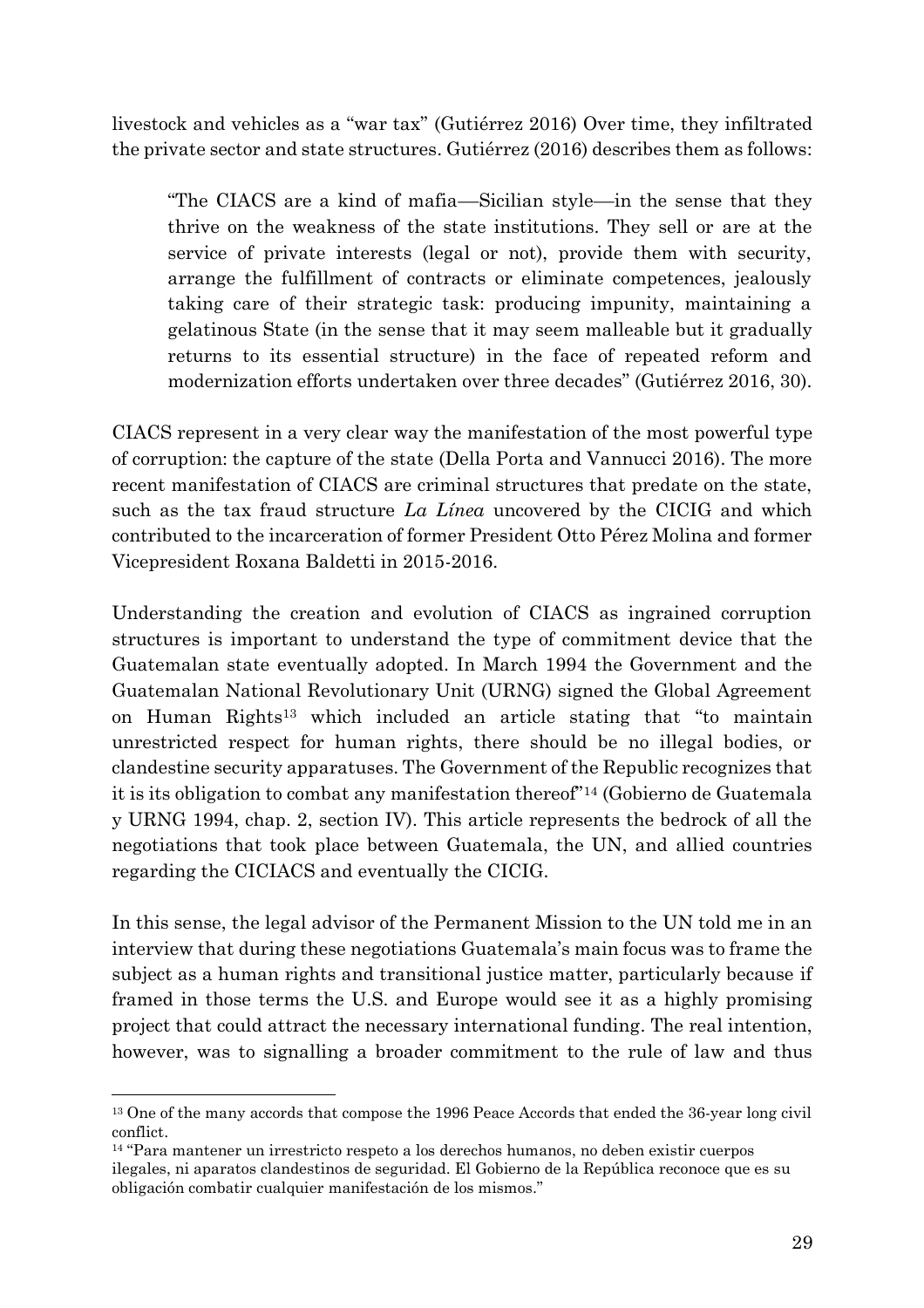"promote the candidature of Guatemala to the UN Security Council" which in turn would bring great benefit to the country. Indeed, Guatemala was elected to the Security Council in 2014. As my source put it: "imagine having a debt when asking for a loan in the bank… they would never lend you the money. Presenting ourselves as a modern country that was over with its rights violation past was very important to attract investors and credit" (Author's interview, 20 August 2020). This points to the kind of political calculation that the government made when negotiating the creation of the commission. They openly recognised that the Guatemalan state had a serious problem of the highest possible form of corruption and indicated that they were willing to do something about it.

### *International Pressure: The United States and the United Nations*

This need for reputational repair stemmed from four different forms of international pressure that Guatemala received from two different actors, the U.S. and the U.N. First, was the cut of US military aid. In 1990, the United States halted military aid to Guatemala considering that the country had committed serious human rights abuses (Inter Press Service 2005). This, of course, has to do with the fact that Guatemala was in the middle of a civil war. However, what promted the US to withdraw military support was that in 1990 a Guatemalan army colonel on the CIA's payroll had been responsible for the murder of a U.S. innkeeper and the torture-killing of a guerrilla leader who was married to a U.S. lawyer (Inter Press Service 2005).

Second, in 2002 the United States decided to remove Guatemala from the list of allies in the fight against drugs (US Department of State 2004). The "decertification" of Guatemala is probably one of the most serious pressures the country had to withstand in these years. Former Minister of Foreign Affairs of Guatemala stated in an interview that "being part of that 'black-list' meant that the country-risk assessment would greatly harm the country, cutting investment flows from the outside" (Author's interview, 29 July 2020). After lengthy negotiations and a series of commitments by the Guatemalan Government<sup>15</sup> the country was recertified by the U.S. in Spetember 2003, but the commitment problem, according to my argument, had not been solved just yet.

Third, numerous reports of MINUGUA (*Misión de Verificación de las Naciones Unidas en Guatemala*) highlighted the problems of impunity and corruption in the country after the end of the civil war. MINUGUA was the UN mission to observe and help with the implementation of te 1996 Peace Accords. This institution

<sup>&</sup>lt;sup>15</sup> For example, the implementation of policies that strengthened the justice sector, the police, and the Anti-Narcotics Deparment.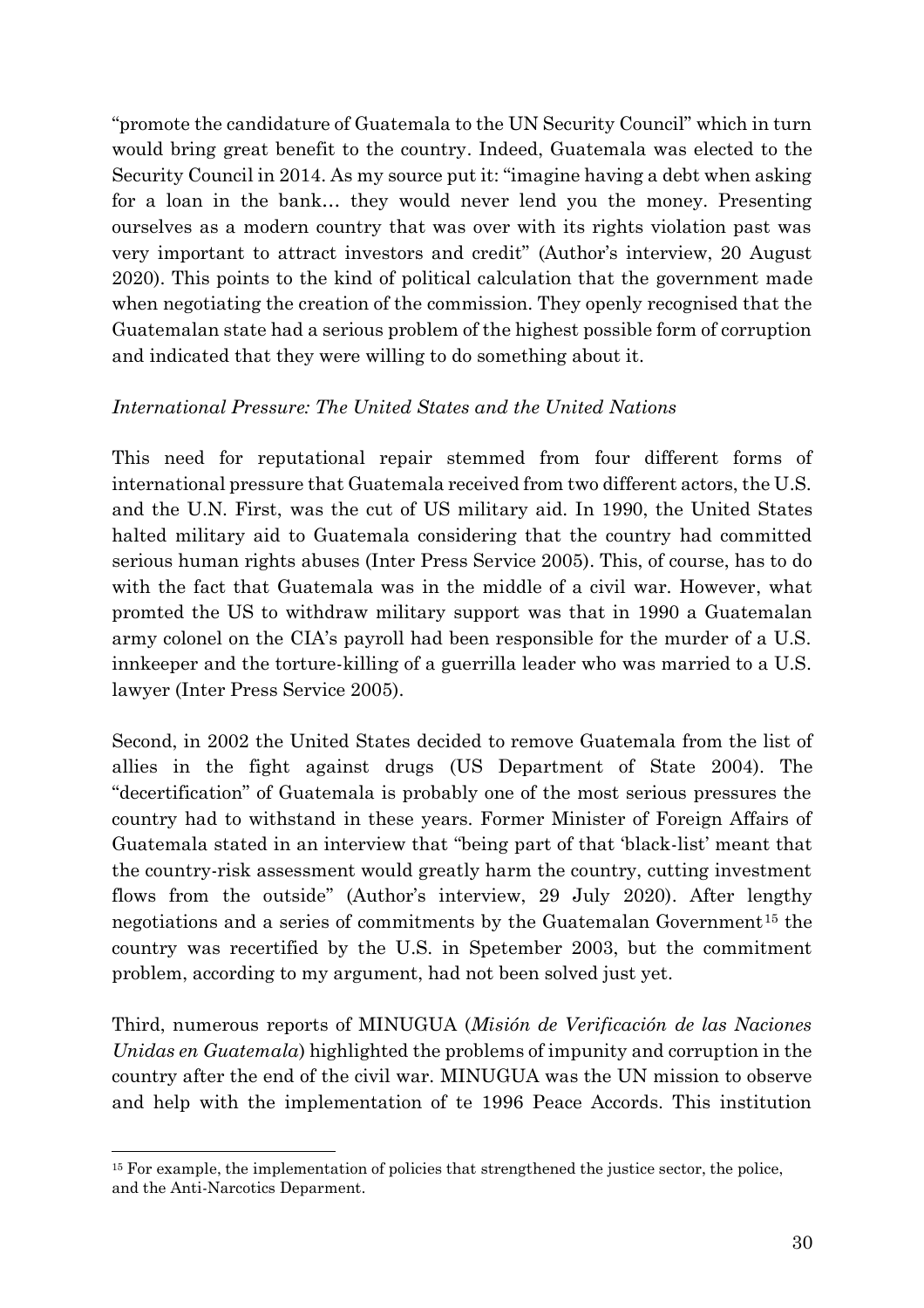reported periodically to the UN about the progress of the Guatemalan government in implementing the accords. In numerous occasions, MINUGUA expressed their concerns, specifically with regards to the problem of CIACS and impunity. Its final report in August 2004 stated that

"The main challenge today is to consolidate the rule of law amid a surge in crime and manifold evidence that key institutional reform processes launched under the peace accords have lost momentum and in some cases gone backwards. Without a more solid legal and institutional framework for protection in place, the substantial gains in human rights described above will be undermined (MINUGUA 2004, 7).

The most important report, however was the one published in 2003. It pointed out one of the most difficult obstacles for Guatemala to establish a firm and lasting peace:

"(…) full compliance with the commitments of the peace agreements to reorganize or dismantle the State organs of repression has been questioned as a result of the continued involvement of the army in public security activities; former PAC<sup>16</sup> members reorganizing to demand payment for services during the armed conflict; evidence of the involvement of military intelligence, including members of the Presidential General Staff, in efforts to block investigations and trials for human rights violations committed during the conflict; and *the mutation of clandestine structures from the era of the conflict into multifaceted networks engaged in corruption and organized crime*" (MINUGUA 2003, 7, emphasis added).

This last sentence is important for two reasons. On the one hand it crystallises the concern that international obersvers had regarding CIACS as obstacles for consolidating the rule of law in Guatemala. On the other hand, it directly establishes the connection between these illegal and clandestine security apparatuses and newer forms and structures of corruption and organised crime. According to the report this called for the establishment of an agency that could potentially address all of these interrelated problems at the same time.

The final source of international pressure was a resolution from the UN General Assembly in 2003 urging Guatemala to apply diligently the peace agreements of 1996 (which include the 1994 Global Agreement of Human Rights). In the resolution, the UN evaluated the situation in Central America, but dedicated a

<sup>16</sup> The *Patrullas de Autodefensa Civil* were a paramillitary government project for counterinsurgency during the civil war. Their purpose was to include civilians in the counterinsurgency endeavour against Marxist revolutionaries.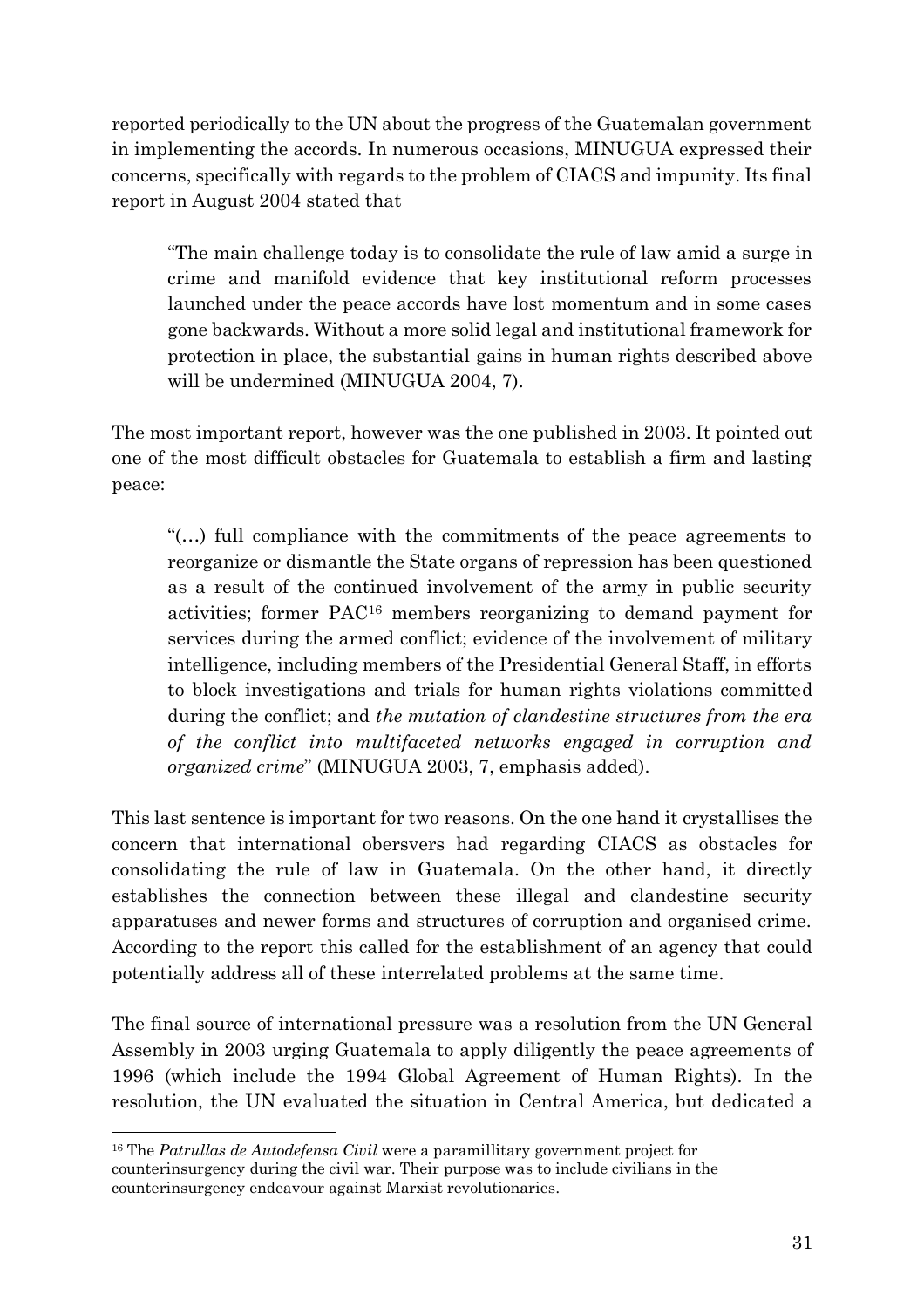section to "[urging] the Government of Guatemala to give renewed impetus to the fulfilment of the commitments contained in the peace agreements, in the context of reprogramming for the period 2001-2004 (…)" (United Nations 2004, 2)

All four types of pressure correspond to different stages of my argument. Pressures from the US address directly the need for reform in order to secure international aid. Halting military aid and decertifying Guatemala both created the need for the Guatemalan Government to commit to a meaningful anti-corruption strategy in order to recover the lost money and secure future cash flows. The UN pressure, on the other hand, contributed to making perceptions of corruption in Guatemala among international elites more negative. The reports allowed national elites to have a clearer sense of the kinds of concerns they had to address.

### *Need for Investment: The Investment Bundle in Action*

At this point it is worth going back to Table 4, which summarises the inflow of FDI to Guatemala. In the years prior to the creation of the CICIG, Guatemala suffered a decrease in FDI. This decline was particularly significant in the years before the proposal to create the CICIACS. The years 2000, 2001, and 2002 saw a growth of FDI (as percentage of GDP) of -4.09, -5.01, and -4.89 respectively. These figures are in line with the interview data reported in the previous section, and together point to the fact that the country had clear issues attracting investment. In this context, local elites saw anti-corruption measures as a way to address this lack of international trust. In fact, FDI rose back to 0.09 in 2003 when the proposal to create the CICIACS was already on the table.

Besides the FDI situation, there are were other developments that suggest local elites were indeed concerned about the state of the economy, and that anticorruption commitments helped them improve their international reputation to address pressing economic problems. In the years prior to the creation of the ACA, the IMF extended two loans in 2002 and 2003. In early 2002, the Guatemalan government requested a stand-by credit to the IMF, clearly signaling that they required aid of some sort. In April of that year, the IMF approved the stand-by credit for about 105 million USD (IMF 2002). To be sure, this stand-by credit was approved before the creation of CICIG, and also the proposal to create the CICIACS. But it is still interesting to explore the motivation behind the approval, and compare it to the state reasons why the IMF approved a second loan a year later. In 2002, the press release from the IMF highlights that the stand-by credit is meant to help with monetary issues:

"The program for 2002 is framed around a further recovery in economic activity helped by the gradual improvement of the international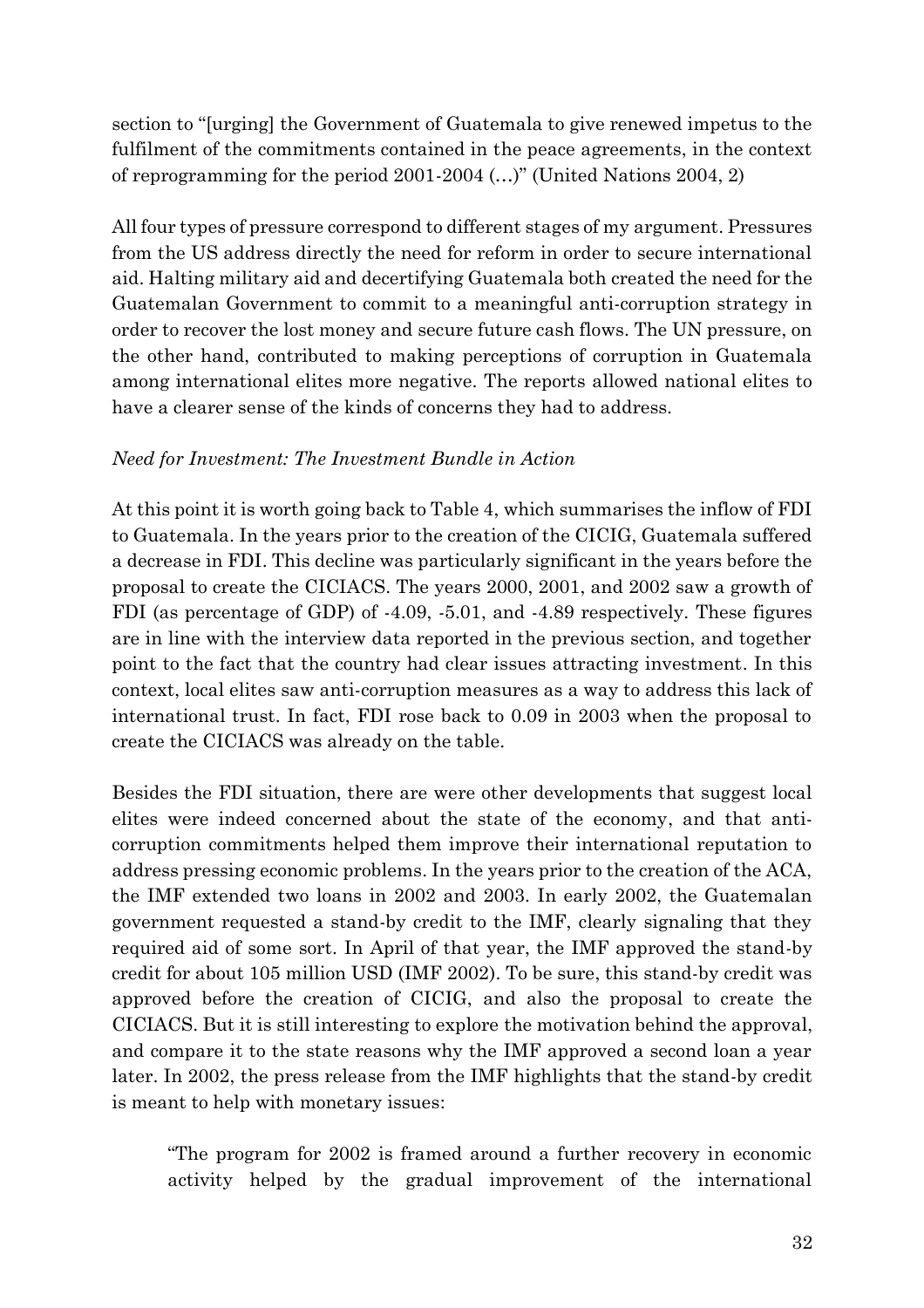environment, and a reduction in inflation to a 4-6 percent range. Net international reserves would be maintained at a relatively comfortable level, providing adequate cover for imports and short-term debt" (IMF 2002).

At least publicly, the IMF was concerned about inflation, tax revenue, and debt levels; it did not mention political conditions of any sort. A year later, in June 2003, however, the IMF approved a new stand-by arrangement for about 120 million USD (15 million more than the previous year). The press release again highlights Guatemalan efforts in reducing inflation and the debt situation, but this time it made specific reference to the fact that political conditions in the country showed signs of improvement and indicated that this made a difference when it considered the second loan application:

"The government also is strengthening governance and transparency by improving the dissemination of key fiscal data, seeking approval of a new budget law, and strengthening legislation on public procurement and fiscal transparency. *Also, a recently created anticorruption commission will propose actions to improve governance*" (IMF 2003).

The last part of the citation makes direct reference to the creation of CICIACS which would later be officially agreed by the government in January 2004. This is important because it shows that the IMF cared about governance, transparency and corruption when assigning stand-by loans, and even more importantly the fact that it recognised and supported the creation of an ACA.

In addition to IMF assistance, in March 2005 the United States restored military aid (3.2 million USD) to Guatemala after 15 years of suspension. To be sure, the timing and reason for resuming the aid does not directly coincide with the creation of the CICIG. This happened two years before the CICIG was approved and one year after CICIACS was turned down by Congress and the Constitutional Court. The decision by the US was therefore not in direct response to the adoption of specific anti-corruption measures, although at this stage, negotiations were still going forward for repackaging the CICIACS into the CICIG. As a result, it is plausible that the US government might have been somewhat satisfied that the country was taking the necessary steps. In any case, the restoration of military aid led to a series of additional pressures which further reinforced the need to adopt concrete anti-corruption reforms.

At least on paper, the restoration of military aid was in response to Guatemala's commitment to "reforming the armed forces whose human rights record in the 1980s was considered the worst in the Americas" (Inter Press Service 2005).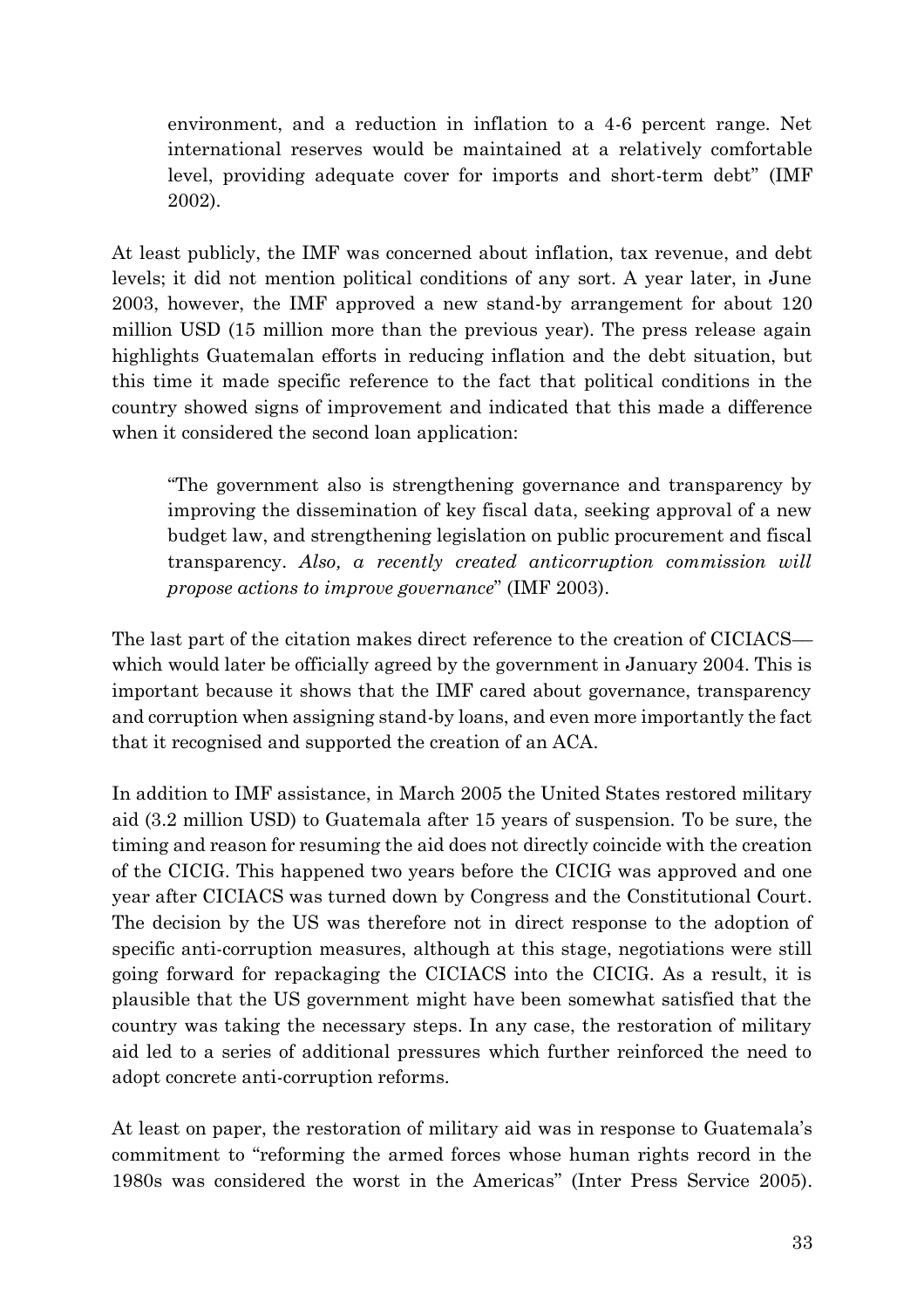However, in a joint statement, the Washington Office on Latin America (WOLA), the Robert F. Kennedy Memorial Centre for Human Rights, and other human rights groups questioned this rationale for restoring the aid. They noted that

"despite its commitment to ending impunity and combating clandestine groups, the Berger administration has demonstrated a lack of political will and ability to make progress in establishing an effective mechanism to investigate and dismantle clandestine groups […] [T]hese clandestine groups or illegal armed groups, which were supposed to have been dismantled after the signing of the historic 1996 Peace Accords, are believed to have ties to Guatemala's military intelligence apparatus, which is also widely believed to have become increasingly active in drug trafficking and organised crime" (Inter Press Service 2005).

In other words, Guatemala's lack of progress in dealing with structural corruption and organized crime was once again on display. In the mind of local elites this likely raised concerns about the extent to which they would continue to receive international support if they failed to address this line of criticism.

### *Political Calculation: Back to Domestic Politics and the Constitutional Court*

After the signing of the agreement for the creation of CICIACS between the Guatemalan Government and the UN, the document had to be approved by the Parliament to incorporate it into national legislation. In January 2004, days after the signing of the agreement, the Parliament decided that the Interior and Human Rights Legislative Committees would examine the issue. This, however, did not represent a faithful attempt to approve the initiative. Former Vice-President of Guatemala stated in an interview that "the Congress [effectively] shelved the proposal" (Author's interview, 25 August 2020). with no real political will to address it. This episode shows that among the elite there were definitely those who feared the creation of an independent and powerful ACA, and who did not care much for the Executive's need to use the initiative in order to address its economic and foreign policy predicaments. According to the Former Vice-President, in his numerous meetings with political parties and with the President of Congress, he was constantly "promised that the initiative would be put in the agenda, but it never happened". He famously stated in the media at the time that "those congressmen that do not want to address the subject are hiding the worm's nest", implying that they were not willing to accept such an institution because they themselves were corrupt (Author's interview, 25 August 2020).

Given the unwillingness of Congress to advance with the CICIACS proposal, the government withdrew the initiative from the Legislature and officially requested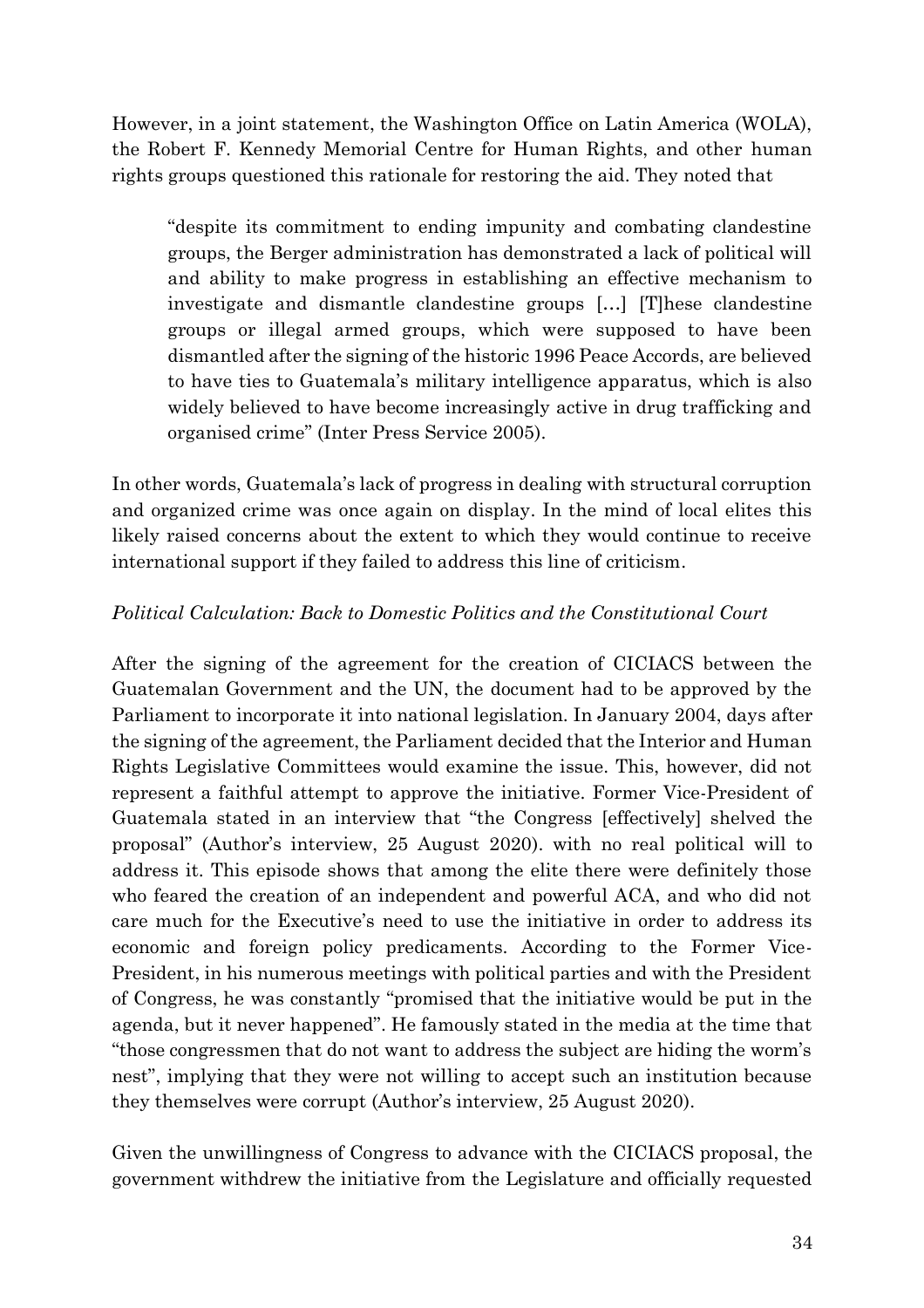an advisory opinion from the Constitutional Court in order to put pressure on legislators. Unfortunately for them, the move backfired. In August 2004, the Constitutional Court's advisory opinion stated that CICIACS could not qualify as an "international instrument of human rights", and that some articles were not compatible with the constitution<sup>17</sup>, specifically because they infringed on the exclusive prosecutorial prerogatives of the *Ministerio Público*. It is important to unpack these points to understand the political calculation of the Court. The first point was crucial to establish limits on the power of the CICIACS. Qualifying as an "international instrument of human rights" means, according to the Guatemalan Constitution, that such an accord would have "constitutional status", putting the agreement above national legislation. The second point also conditioned the power of the CICIACS. Not giving it independent prosecutorial powers meant that the agency could only be investigative in kind. What is clear from this, is that part of the the Guatemalan elite was not yet willing to allow something as powerful as the *Ministerio Público* to be effectively controlled by the UN.

In the midst of all this internal opposition, one unexpected event gave the Executive the political oxygen it needed to broker a meaningful anti-corruption reform package that would finally appease international pressures. In February 2007, three Salvadorean congressmen from the Central American Parliament were murdered by Guatemalan policemen who were later themselves killed by individuals linked to the Ministry of Interior. This showcased very clearly how compromised the state was with the penetration of CIACS in its top ranks. The scandal forced obstructionist congressional elites back to the negotiating table with the Presidency. The result was the CICIG, which wasn't as powerful and independent as the CICIACS, but was nevertheless unprecedented in the world of ACAs. The legal advisor of the Permanent Mission to the UN said in an interview that "if it had been in the hands of Congress, they would have watered down [the proposal] even more [in reference to the weakened version of CICIACS that the Constitutional Court had pushed for in the August 2004 ruling], but the scandal made everybody realise how big the problem was and ended up accepting a quite powerful CICIG".

In sum, the Executive approved the original agreement looking for a reputational repair; Congress, however, had different plans. The Executive is more sensible to pressures than the Congress because of their dependence on cash flow to survive. It is more exposed to the vulnerabilities of economic development and provision of public goods. On the other hand, the Guatemalan voters do not usually hold

<sup>&</sup>lt;sup>17</sup> Article 1 sub 2; article 2 sub 1 and 2; article 3 sub 1 and 3; and article 5 sub 2 (UN and Government of Guatemala 2004).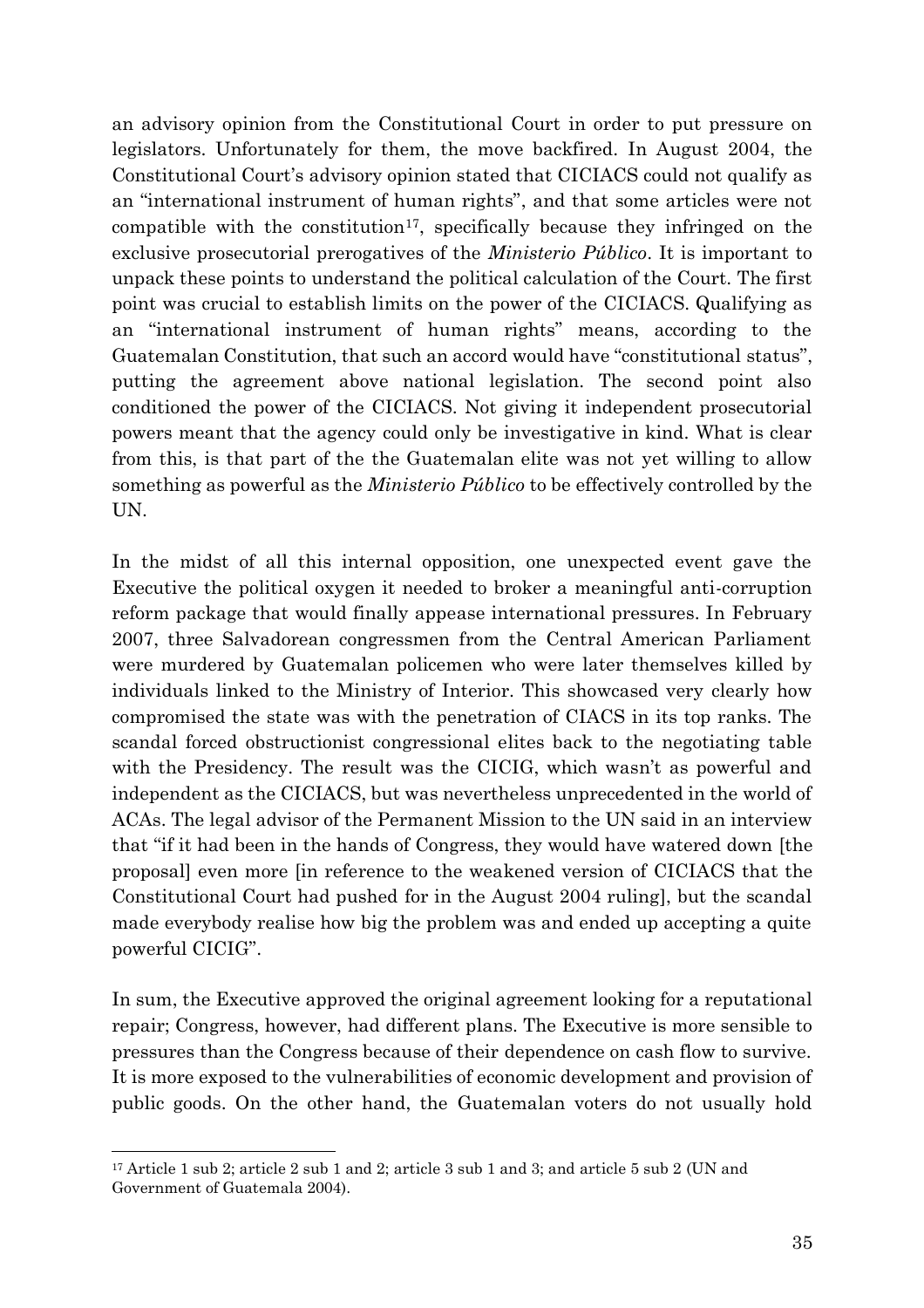Congress accountable for shortages of cash flow in the state. But the fallout from the assassination increased international pressure on the country to address the problem of endemic corruption and organized crime, and finally brought reluctant parties to the negotiating table, even when the Congress is more resilient to international pressure. According to the Former Vice-President: "We wanted a realistic proposal, something that could be agreed by Congress but that would not limit the commision's autonomy and power" (Author's interview, 25 August 2020).

### *International Template*

In an interview, a Transaprency International official compared the creation of CICIG with the creation of other agencies, particularly Eastern European ones. She stated that "the European Union has entry criteria, and the commitment with the fight against corruption is a particular point in that agenda" (Author's interview, 4 August 2020). If countries wanted to successfully apply to the EU, they had to do something about corruption. Specifically, it was recommended that they adhered to the United Nations Convention Against Corruption that "promoted the creation of ACAs". She also shed light on the creation of other non-European commissions, stating that "most [countries] where just trying to appease international actors like the IMF or the World Bank to extend credits or approve loans, they were not really commited to fight corruption" (Author's interview, 4 August 2020).

The CICIG was different from European ACAs in the sense that it wasn't explictly mandated by an international actor, like, for example, EULEX in Kosovo. Guatemalans were the ones who promoted and negotiated its creation with the UN instead of having it directly imposed on them. But this does not mean that the proposal wasn't a reaction to indirect international pressures. As I argued in previous sections, there are reasons to believe that the pressure for commitment was clear in the rationale of Guatemalans when they designed the commission.

Facing these pressures, the Guatemalan government resorted to ready-made and recognized international templates to address its commitment problems. The government proposed a very powerful and independent ACA, but it could have chosen a different path and still comply with the 2003 UN Convention Against Corruption or the 1997 EU Convention Against Corruption. Driving this choice was the fact that the goal of the Guatemalan champions of the CICIG was not just to fight conventional forms of corruption, but rather to dismantle the CIACS. To credibly commit to fight these deeply entrenched criminal networks, the government had to go a step further. According to the former Vice-President, as a result of this at some point the UN even considered "sending the initiative away from the Secretary General to the Organised Crime Division in Viena."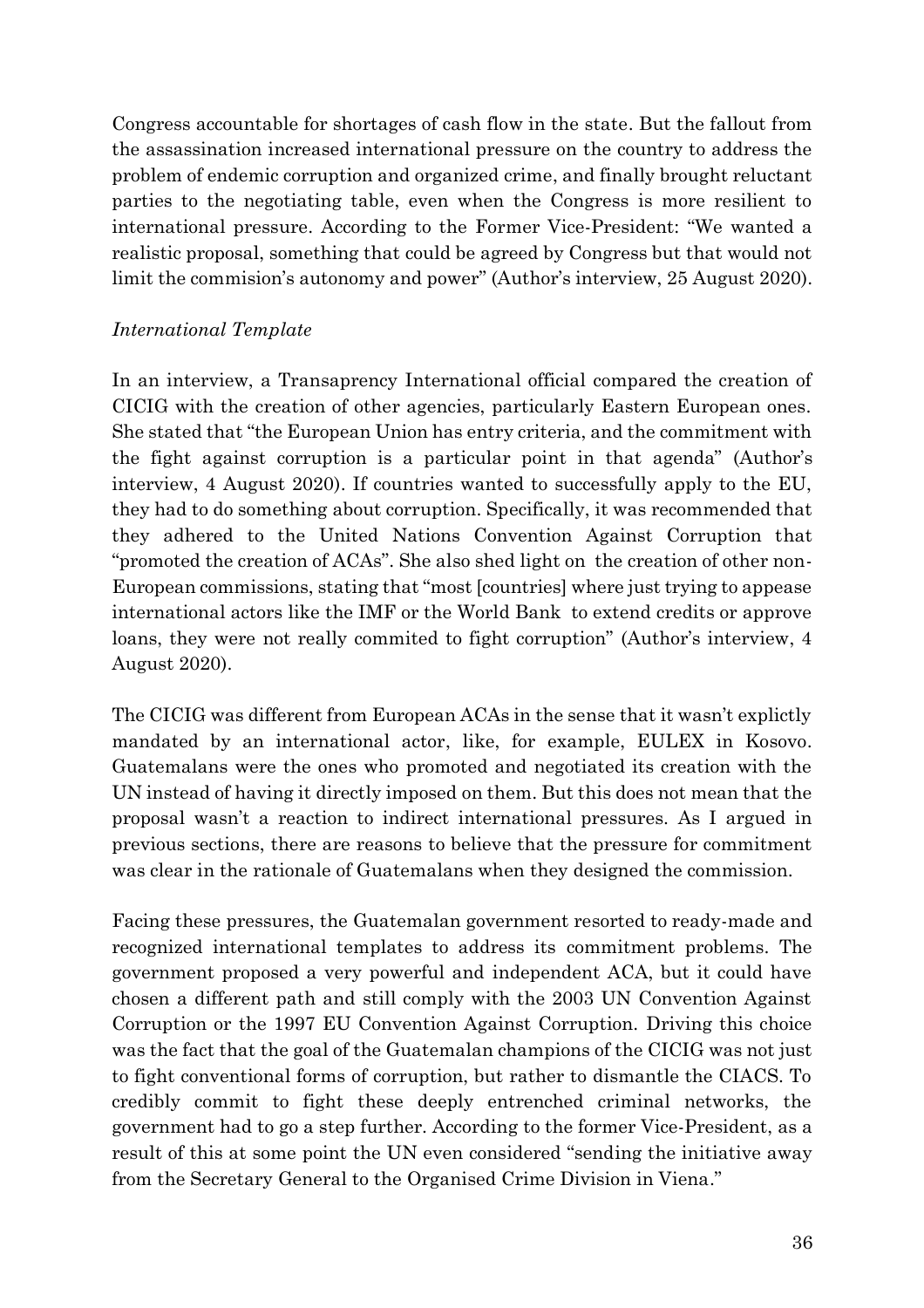During the negotiation the focal point were always templates with which the government's main interlocutor, the UN, had ample experience: ad hoc international human rights tribunals. Both the legal advisor to the Permanent Mission of Guatemala to the UN and Hudson (Hudson and Taylor 2010)identify the CICIG as an instrument molded from the same clay as previous models of hybrid tribunals of justice sponsored by the UN. These models include the Special Panel for Serious Crimes in Timor-Leste, the Special Court for Sierra Leone, the Extraordinary Chambers in the Court of Cambodia, and the Special Tribunal for Lebanon (STL). According to the legal advisor to the Permanent Mission to the UN, this model of mixing national and international judges/prosecutors had been successful in other places. In this regard, Hudson (2010) states that

"as a rule [these hybrid mechanisms] are empowered to try individuals in locally headquartered courts staffed by a mixture of international and domestic judges and prosecutors. The trend towards embedding international initiatives within the local context can also be seen in the proliferation of bilateral technical assistance programmes supplying training and equipment to ineffective legal systems" (pp. 54).

In this sense, it is interesting to note that other international ACAs also adopted templates with which their respective interlocutors were already familiar: the *Misión de Apoyo contra la Corrupción y la Impunidad en Honduras* (MACCIH) followed the OAS model, while the EULEX followed the EU model.

Initially, the UN was hesistant to accept Guatemala's overture. Guatemalans, after designing and proposing the initiative, then needed to convince the UN to approve the proposal. According to the former Vice-President, the UN Secretary General wanted to avoid past mistakes with similar initiatives: "they had a record of another similar commission in Africa that left many debts which later had to be paid for by the UN". This commission had been created to address the legacy of a civil conflict and was therefore similar in spirit to the CICIACS/CICIG, and ended up being very effective according to my source, just too costly for the UN. The UN knew the model could be effective, but they just did not want to assume all the costs.

Ultimately, the negotiations with the UN were successful with the help of the US and other European allies, according to the Permanent Representative to the UN and his legal adviser. The caveat from the UN was that CICIG was not going to be a "UN body" which exempted the UN from providing security, funds, and tenured officials (Stein 2019). Guatemala managed to provide all of this with international donors, and so the project was finally approved by both sides.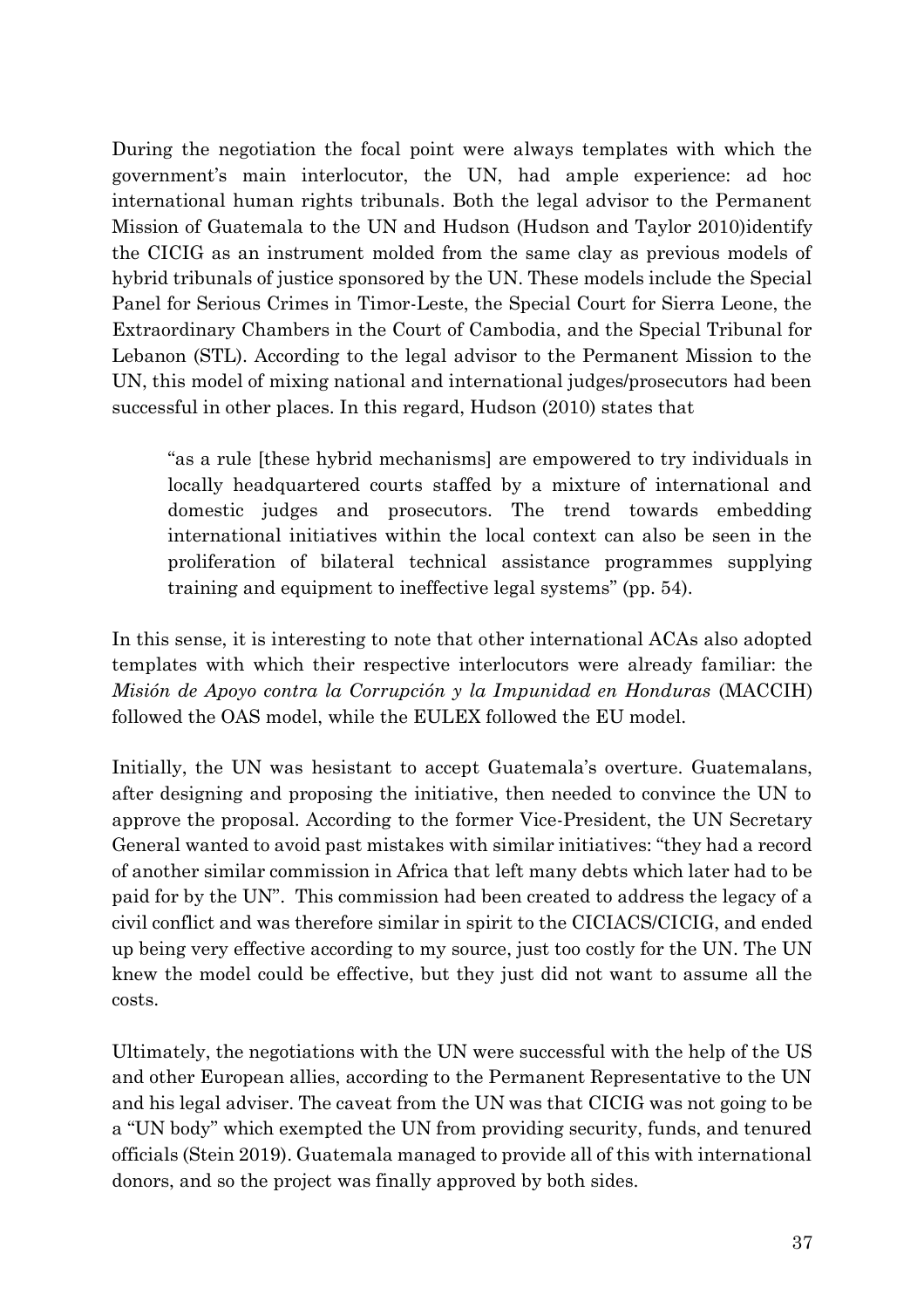### *Alternative Explanations*

There are three main alternative explanations that I will contrast with my account: (1) the political insurance theory, (2) ACAs as reactive solutions to corruption scandals, and (3) other explanations contingent on regime type.

The first is epitomised by Ginsburg's (2003) work on judicial review. Ginsburg attributes changes in judicial power to the need for political insurance in the face of democratization threats:

"Constitutional designers will choose judicial review<sup>18</sup> if and only if the expected costs of electoral loss (the probability of electoral loss times the average expected cost) exceed the net agency costs of judicial review. As the risk of electoral loss increases, the incentive to adopt judicial review increases as well. Similarly, any increase in perceived loyalty of the judiciary to the constitutional designer, either for ideological or political reasons, will increase the incentive to adopt judicial review, holding electoral risks constant" (Ginsburg 2003, 32–33)

The theory competes with mine because it claims that reform or creation of independent non-majoritarian institutions comes from internal electoral pressures that threaten the survival of incumbents, not from external commitment problems to protect, for example, property rights.

Second, one could argue that ACAs are reactive solutions to corruption scandals or large protests, and could then take stronger or weaker forms depending on the severity of the scandal. This view is implicitly the one offered in some existing accounts in the literature, namely those that overlook (or possibly deny) the connection between corruption and economic growth and the pressures from the international community to actively address this problem.

Finally, regime type could be argued to interact with the main variables of the analysis. Namely, stronger democracies may design stronger agencies because they also have the means to build them; they can already guarantee independence given their pre-existing institutional setting. By contrast, dictators may have more to lose from independent ACAs, even when they face strong international economic pressures. This view is not necessarily mutually exclusive with my argument, however. They can both coexist and help explain a wider variation of the dependent variable.

<sup>18</sup> Or Anti-Corruption Agencies for the purposes of my argument.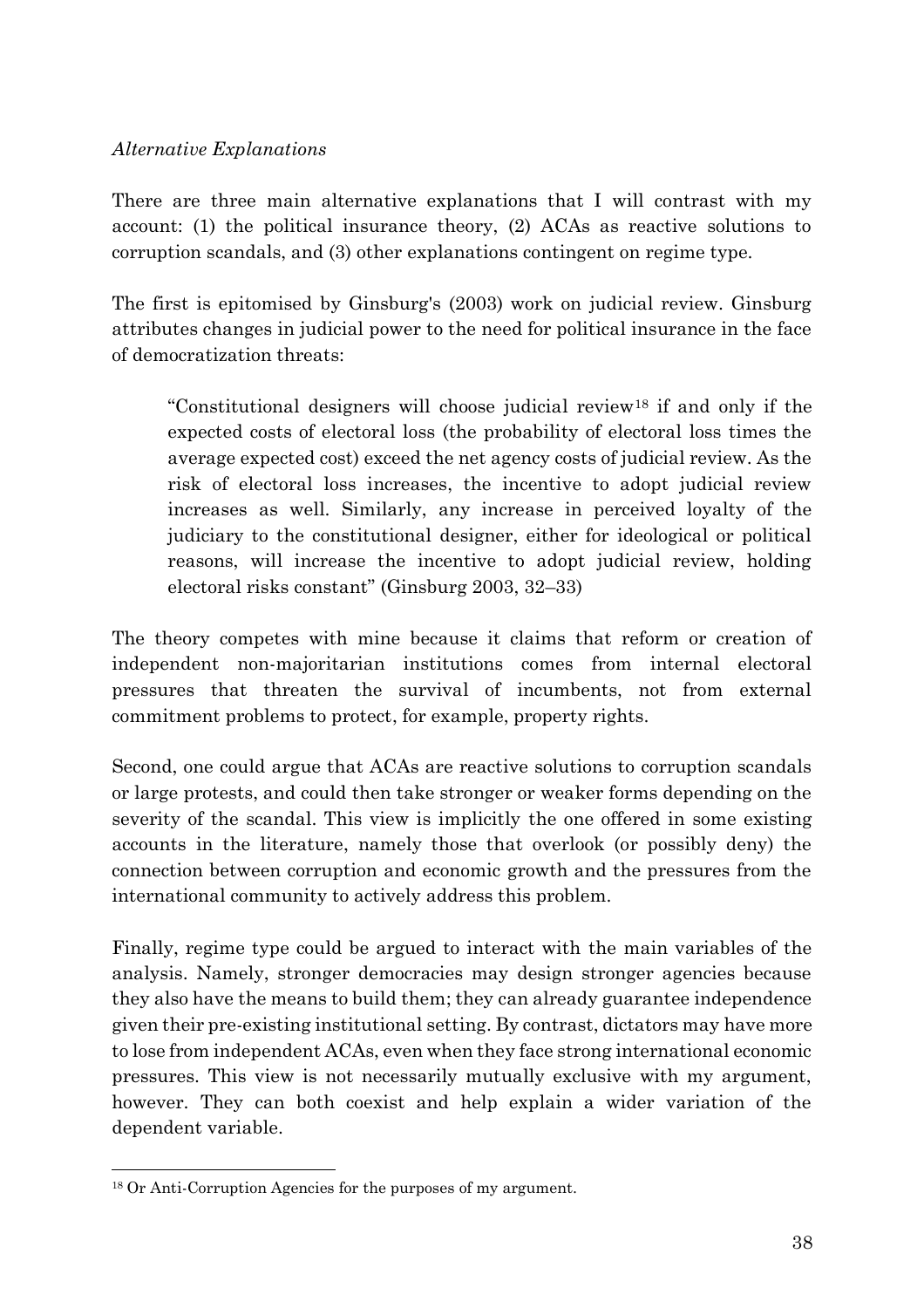The first two alternative explanations cannot account for the creation of the CICIG. For instance, Ginsburg's theory holds that the incumbent party is strong and has held power for a long time, but fearing an imminent turnover, seeks forms of institutional insurance. Precisely because of this it has the power to creating an institution that will protect its interests going forward. It is unlikely that the actors that promoted the CICIACS and the CICIG had electoral concerns in mind. They were basically technocrats concerned with the country's economic stability and standing in the international community. This is true for both the Permanent Representative of Guatemala in the UN and the Minister of Foreign Affairs, key champions of the initiative. The former President and Vice-President under which the reform was passed, by contrast, could have had an interest in tying the hands of their successors, as insurance theory predicts. After all, neither could seek reelection. But the fact that both the CICIACS and the CICIG were designed to combat orgnanized criminal structures with indirect ties to politicians suggests that they were not necessarily seeking to constrain their successors. In other words, it is unlikely that a pure electoral insurance logic governed the decisionmaking process. Finally, the party system in Guatemala is one of the most volatile of the region (Mainwaring and Scully 1995). The implication being that parties do not have the necessary default power to trigger the insurance logic, mainly because incumbents never last long enough in power (e.g. Fernández Luiña et al. 2016; Brolo 2016.

On the other hand, corruption scandals were not prominent in the years prior to the creation of CICIG. The event that could have caused a large commotion, namely the assassination of the three Salvadorean congressmen, did not generate a strong reaction from the civil society. This political moment was considered by the elite only, who subsequently reacted to the imminent threat of criminal structures infiltrated in the state.

# **7. Discussion**

In this thesis, I have argued that ACAs are credible commitment devices that elites use to comply with international standards in order to attract investors and aid. The Guatemalan case of CICIG showed the plausibility of the argument throughout four steps. First, Guatemala experienced strong international pressure from the US, UN, and IMF to commit to the 1996 Peace Accords and address the security problem inherited from the civil conflict, particularly the decertification as an ally for the combat against drug-traficking by the US. Second, some international pressures highlighted a high need for investment in the Guatemalan state, manifested in the form of international aid (from the US) and loans and credits (from the IMF). Moreover, the FDI in Guatemalan was in an all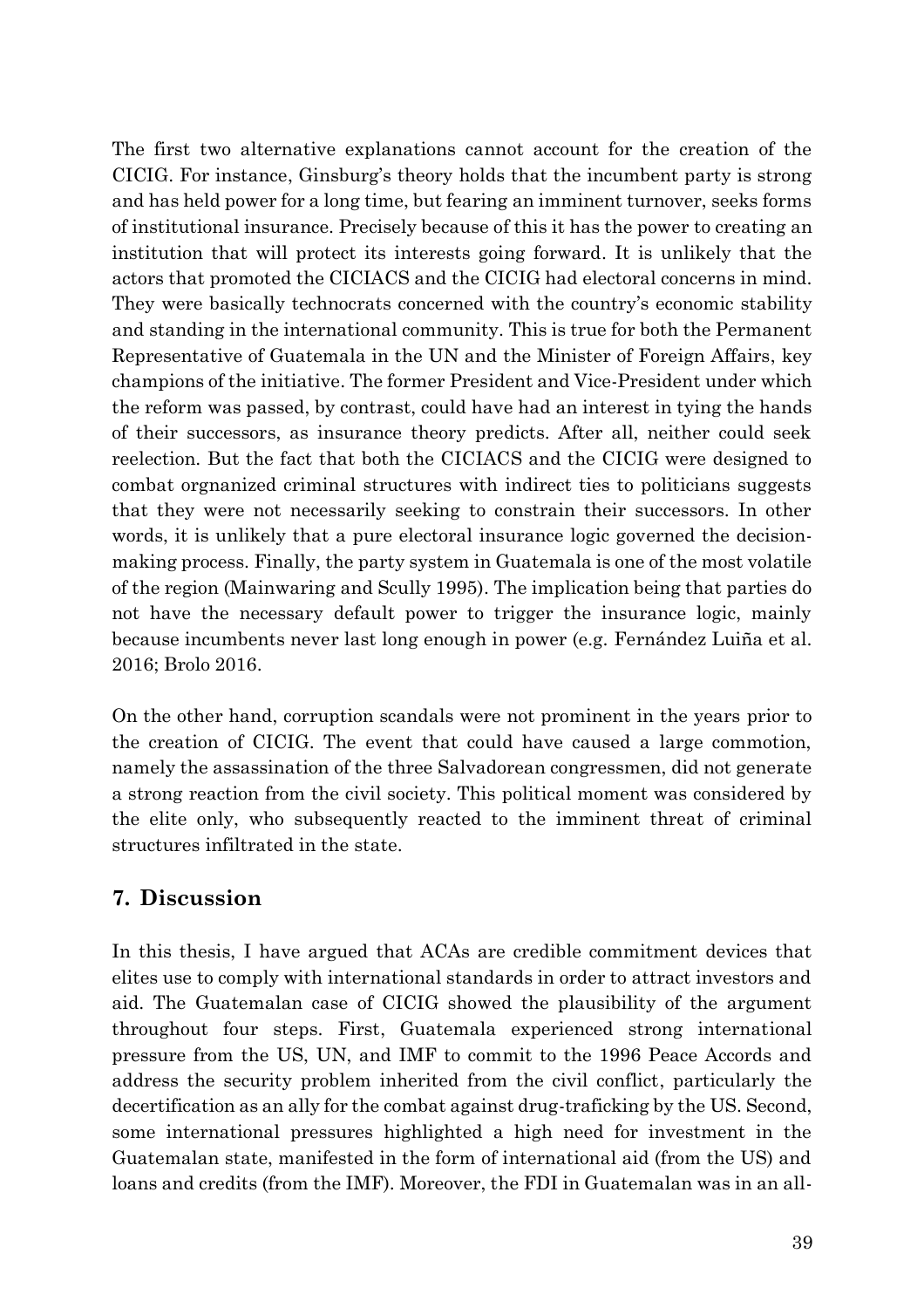time low in the yers prior to the adoption of the prototype of CICIG. Third, a high self-perception of corruption amongst the Guatemalan elite triggered by the assassination of three Salvadorean public servants that raised international pressure to the maximum. Finally, the adoption of the institution based on a previously existing template of international tribunals designed by locals and implemented by an international organisation. The result of the particular design resembled more the interlocutor, in this case the UN. The final product is a very innovative ACA that combated corruption for 12 years with wide investigative powers and high levels of independence.

The next steps in this line of research include a large-N study, discuss the logic of the anti-corruption regime that developed during the 1990s, and extend the case studies. A large-N study will help me probe the external validity of the argument and disentangle other confounders that could potentially bias the interpretation of the data. The anti-corruption regime of the 1990s further deepens the understanding of the wave-like pattern of adoption and the international template of ACAs when designing and implementing them in different contexts.

Guatemala presents a "most-likely" case for the argument. The setting is encouraging for an ACA to flourish, mainly because of its high corruption, high dependence on international aid and the influence of the U.S. being so strong. Guatemala is a recently democratised country vulnerable to international pressure, besides having serious problems with the rule of law and impunity. Other countries with a better reputation might present a bigger challenge to explain. This case, however, serves its purpose as a plausibility probe. The argument requires further testing in more difficult settings. For example, variation in regime type and level of economic development can prove a wider range of applicability to the argument. This endeavour will be addressed in a further DPhil project when selecting more cases for comparison.

# **8. Appendix I.**

*Summary of the Events Leading to the Creation of the International Commission Against Impunity in Guatemala (CICIG)*

| Event<br>Date                                                                                                                                |  |
|----------------------------------------------------------------------------------------------------------------------------------------------|--|
| The United States halt military aid to Guatemala after<br>1990<br>considering that the country had committed serious human<br>rights abuses. |  |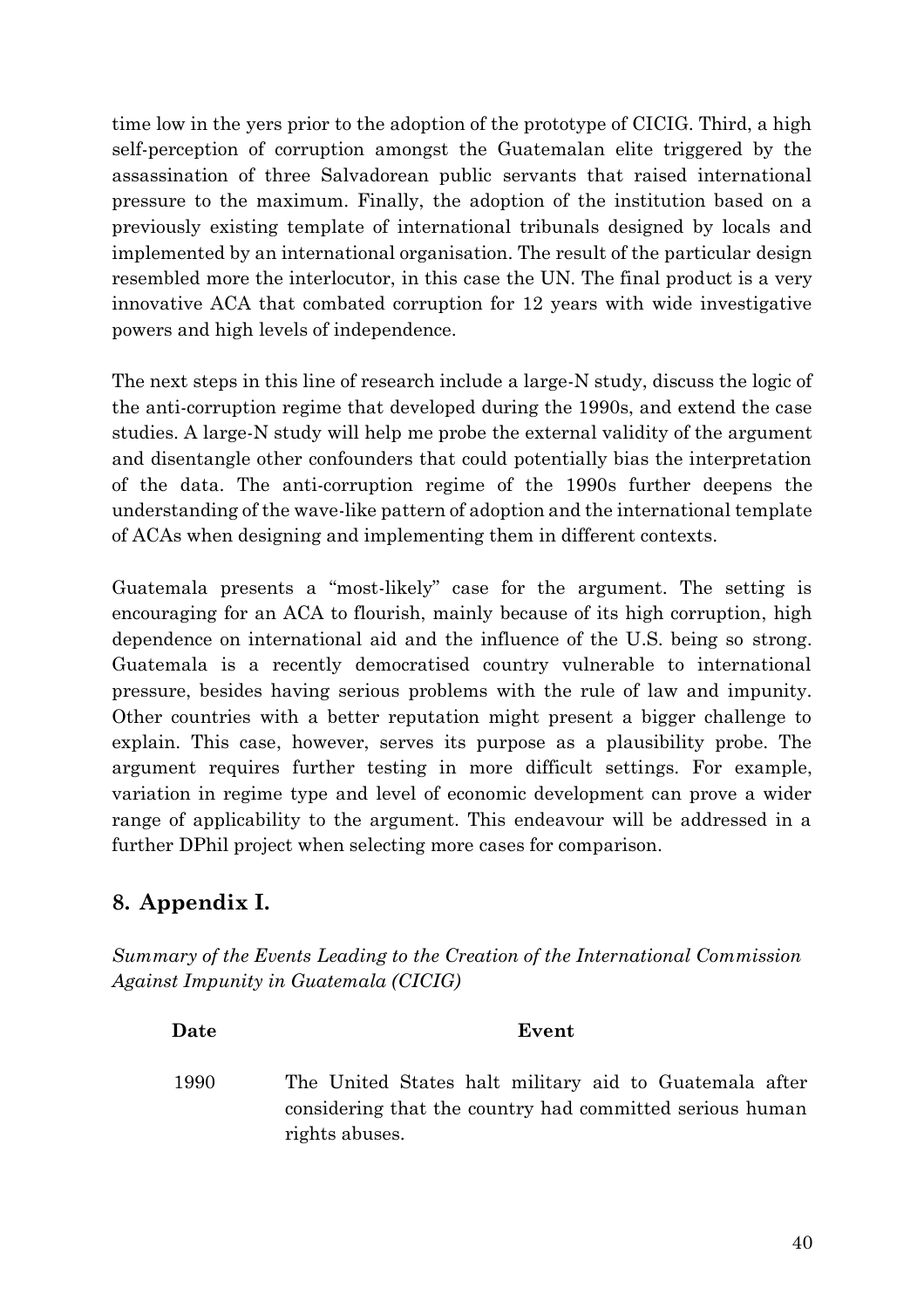- March 1994 Guatemala's Global Agreement on Human Rights (part of the Peace Accords that ended the 36-year long civil conflict) includes an article that commits Guatemala to fight against illegal bodies and clandestine security apparatuses.
- December 1996 Signing of the Peace Accords.
	- April 2002 The International Monetary Fund (IMF) approved a one-year stand-by credit for Guatemala for about 105 million USD to support the government's economic program for 2002.
	- June 2002 Guatemalan NGOs start discussing the need for the creation of an independent investigation commission to fulfil the 1996 Peace Accords.
	- October 2002 The United States decertify Guatemala as a country aiding in the fight against drug-traficking.
	- March 2003 The initiative suggested by the NGOs is taken by the Ombudsman and the Ministry of Foreign Affairs and take it one ste further by drafting the agreement for the creation of CICIACS.
	- June 2003 The IMF releases a stand-by arrangement for around 120 million USD to support the government's program for march 2004.
- September 2003 Guatemala's Minister of Foreign Affairs restores the certification with the United States as an ally for the fight against drug-traficking.
- November 2003 MINUGUA publishes the 14th report of labours. It highlights the problem of CIACS and their relationship to corruption.
- January 2004 The Guatemalan President signs the agreement between the Guatemalan Government and the United Nations for the creation of CICIACS (*Comisión de Investigación de Cuerpos Ilegales y Aparatos Clandestinos de Seguridad en Guatemala*).
- August 2004 The Government officially consults the Constitutional Court about CICIACS's feasibility in accordance to the constitution.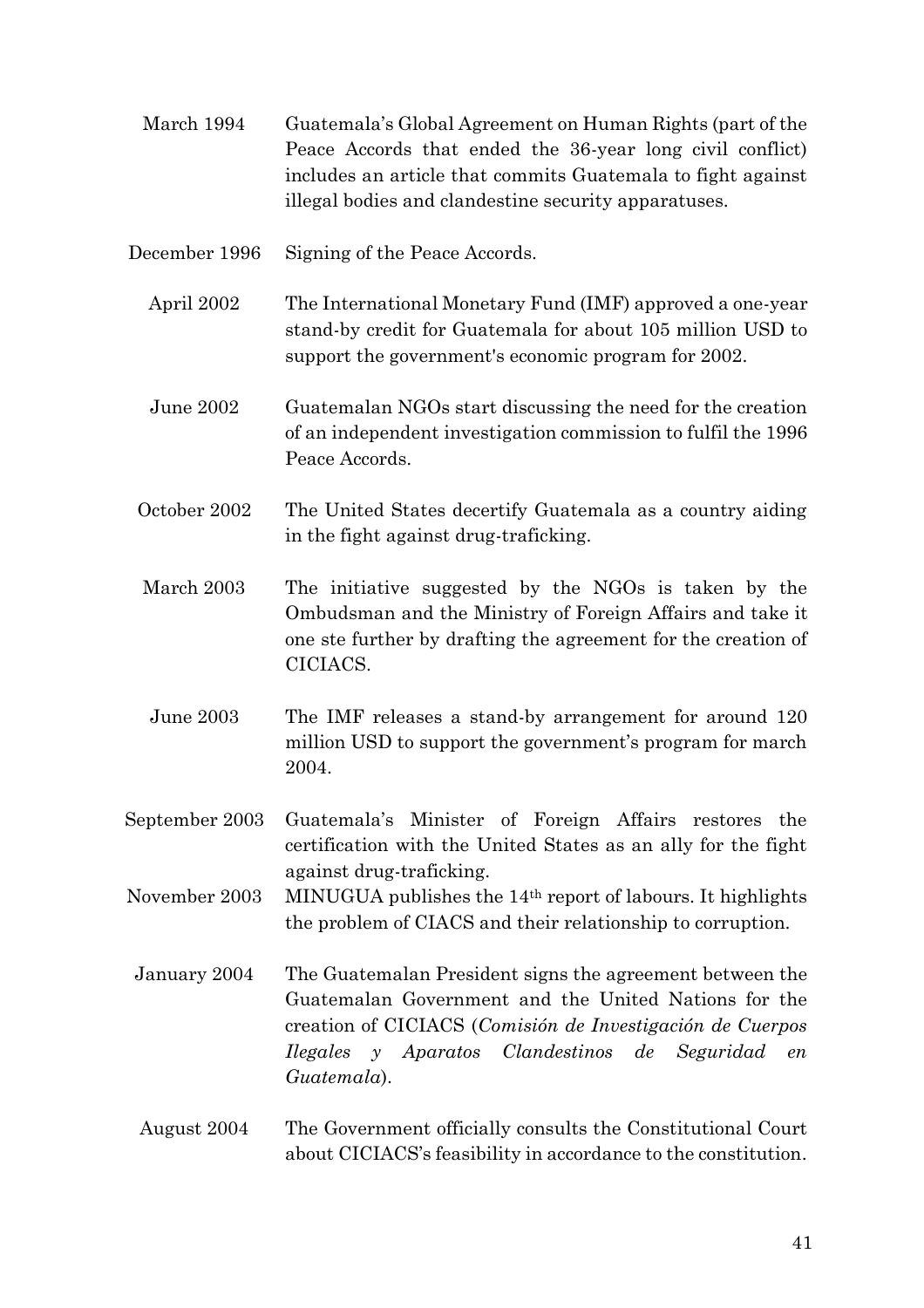The Constitutional Court resolves that some articles are unconstitutional and brings them down from the agreement.

- March 2005 The United States restores military aid (3.2 million USD) to Guatemala after 15 years of suspension.
- December 2006 The Guatemalan Government and the UN sign the agreement that gives birth to CICIG adjusting the flagged articles that the Constitutional Court had initially considered inconstitutional.
- February 2007 Three Salvadorean congressmen of the Central American Parliament were murdered by the police and members of the Ministry of Interior in Guatemalan soil.
- May 2007 The Constitutional Court approves the constitutionality of the newly signed agreement.
- September 2007 The CICIG agreement is approved and ratified by Congress.
- January 2008 CICIG begins operations in Guatemala under the direction of its first commissioner, Carlos Castresana.

# **9. Appendix II.**

### *Summary of Interviews*

| Interviewee                                                                     | Involvement in the creation of CICIG                                                                                                                                                                            |
|---------------------------------------------------------------------------------|-----------------------------------------------------------------------------------------------------------------------------------------------------------------------------------------------------------------|
| Former Permanent                                                                | Main negotiator with the UN in New York for the                                                                                                                                                                 |
| Representative to the UN,                                                       | promotion of CICIG in the Security Council and                                                                                                                                                                  |
| Guatemala                                                                       | the General Assembly of the UN.                                                                                                                                                                                 |
| Former Vice-President of<br>Guatemala / Former MP of<br>the Guatemalan Congress | As an MP, he went through the first set of<br>negotiations for the creation of CICIACS. Later<br>as Vice-President, he negotiated with political<br>parties and other internal actors the creation of<br>CICIG. |
| Former Minister of Foreign                                                      | First proponent and designer of CICIACS. He                                                                                                                                                                     |
| Affairs, Guatemala                                                              | participated as a connection between the UN and                                                                                                                                                                 |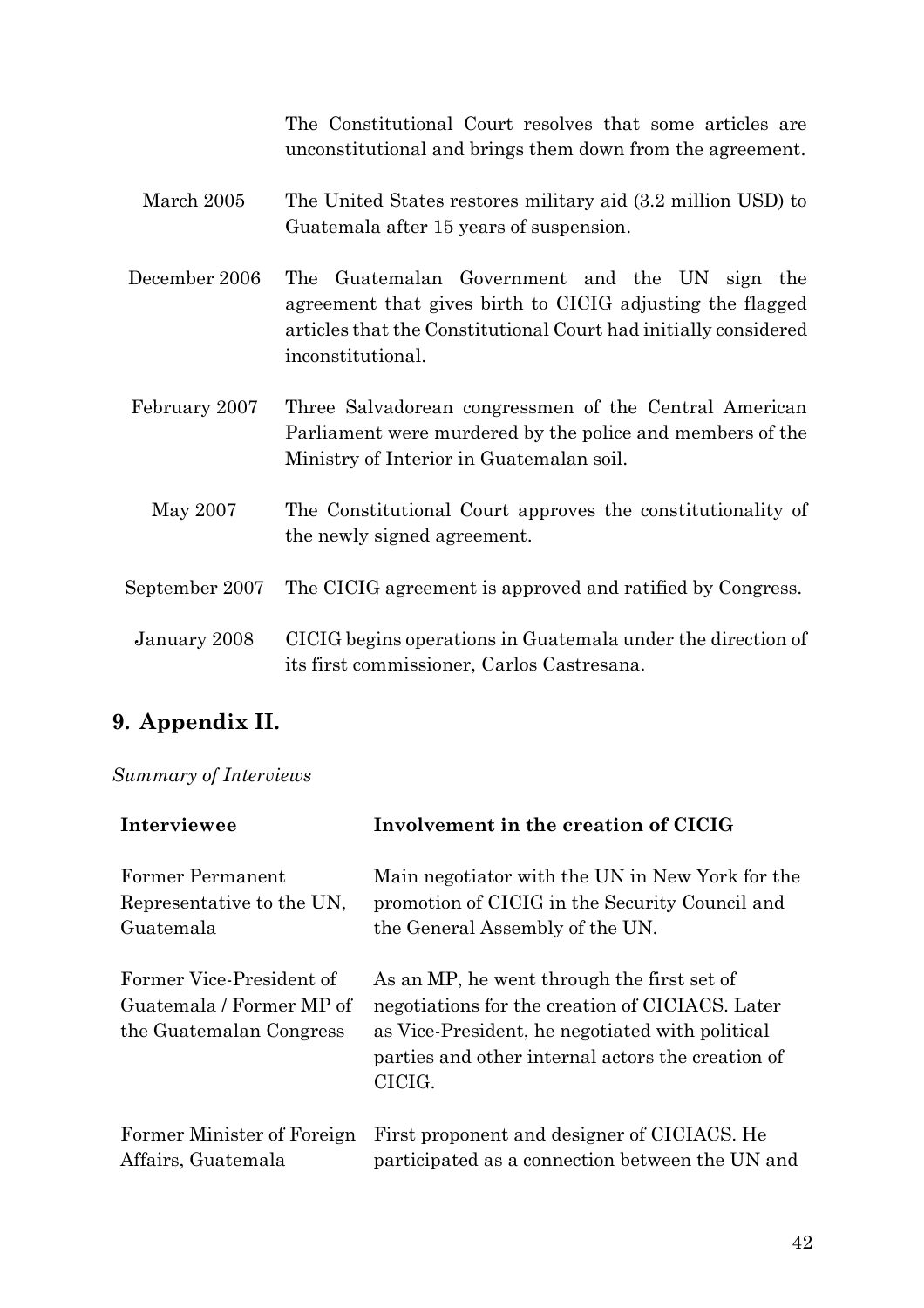the Guatemalan Government during the negotiations.

| Former Legal Assistant to | She engaged with the negotiations from New     |
|---------------------------|------------------------------------------------|
| the Permanent Mission of  | York and assisted the Permanent Representative |
| Guatemala to the UN       | with legal advise.                             |
|                           |                                                |
| $T_{12}$                  | $\mathbf{u}_{\text{in}}$                       |

| Transparency           | Highly knowledgable of the creation process of |
|------------------------|------------------------------------------------|
| International Official | Anti-Corruption Agencies in the world.         |

# **10. References**

| ACAs Authorities. 2012. "Profiles: Afghanistan."                               |
|--------------------------------------------------------------------------------|
| https://www.acauthorities.org/country/af.                                      |
| Acemoglu, Daron, and James Robinson. 2006. Economic Origins of Democracy       |
| and Dictatorship. New York: Cambridge University Press.                        |
| Arellano-Gault, David. 2020. Corruption in Latin America. New York: Routledge. |
| Blomström, Magnus, and Ari Kokko. 2001. "Foreign Direct Investment and         |
| Spillovers of Technology." Technology 22: 435–54.                              |
| Brolo, Javier. 2016. "Supervivencia de Los Partidos Políticos, Diputados y     |
| Alcaldes." Guatemala City.                                                     |
| Chêne, Marie. 2012. "Centralised versus Decentralised Anti-Corruption          |
| Institutions," no. March.                                                      |
| Collier, David, Jody LaPorte, and Jason Seawright. 2008. "Typologies: Forming  |
| Concepts and Creating Categorical Variables." In Oxford Handbook of            |
| Political Methodology, edited by Janet M. Box-Steffensmeier, Henry E.          |
| Brady, and David Collier. Oxford University Press.                             |
| -. 2012. "Putting Typologies to Work: Concept Formation, Measurement,          |
| and Analytic Rigor." Political Research Quarterly 65 (1): 217-32.              |
| https://doi.org/10.1177/1065912912437162.                                      |
| Coppedge, Michael, Staffan I. Lindberg, John Gerring, Jan Teorell, Daniel      |
| Pemstein, Eitan Tzelgov, Yi ting Wang, et al. 2020. "V-Dem 2018." Varieties    |
| of Democracy (V-Dem) Project. https://doi.org/10.1353/jod.2014.0040.           |
| Cukierman, Alex. 1994. "Central Bank Independence and Monetary Control."       |
| Oxford University Press on Behalf of the Royal Economic Society 104 (427):     |
| 1437-48.                                                                       |
| Doig, Alan, and Robert Williams. 2007. "Achieving Success and Avoiding Failure |
| in Anti-Corruption Commissions: Developing the Role of Donors." U4 Brief 5     |
| (1). http://www.u4.no/publications/achieving-success-and-avoiding-failure-in-  |
| anti-corruption-commissions-developing-the-role-of-donors/.                    |
| Emil P. Bolongaita. 2010. "An Exception to the Rule? Why Indonesia's Anti-     |
| Corruption Commission Succeeds Where Others Don't." U4 Anti-Corruption         |
| Resources Center, no. 4. https://www.u4.no/publications/an-exception-to-the-   |
| rule-why-indonesia-s-anti-corruption-commission-succeeds-where-others-         |
| don-t-a-comparison-with-the-philippines-ombudsman.pdf.                         |
| Engelbert, Annika. 2014. "The Role of Anti-Corruption Agencies in the          |
|                                                                                |
|                                                                                |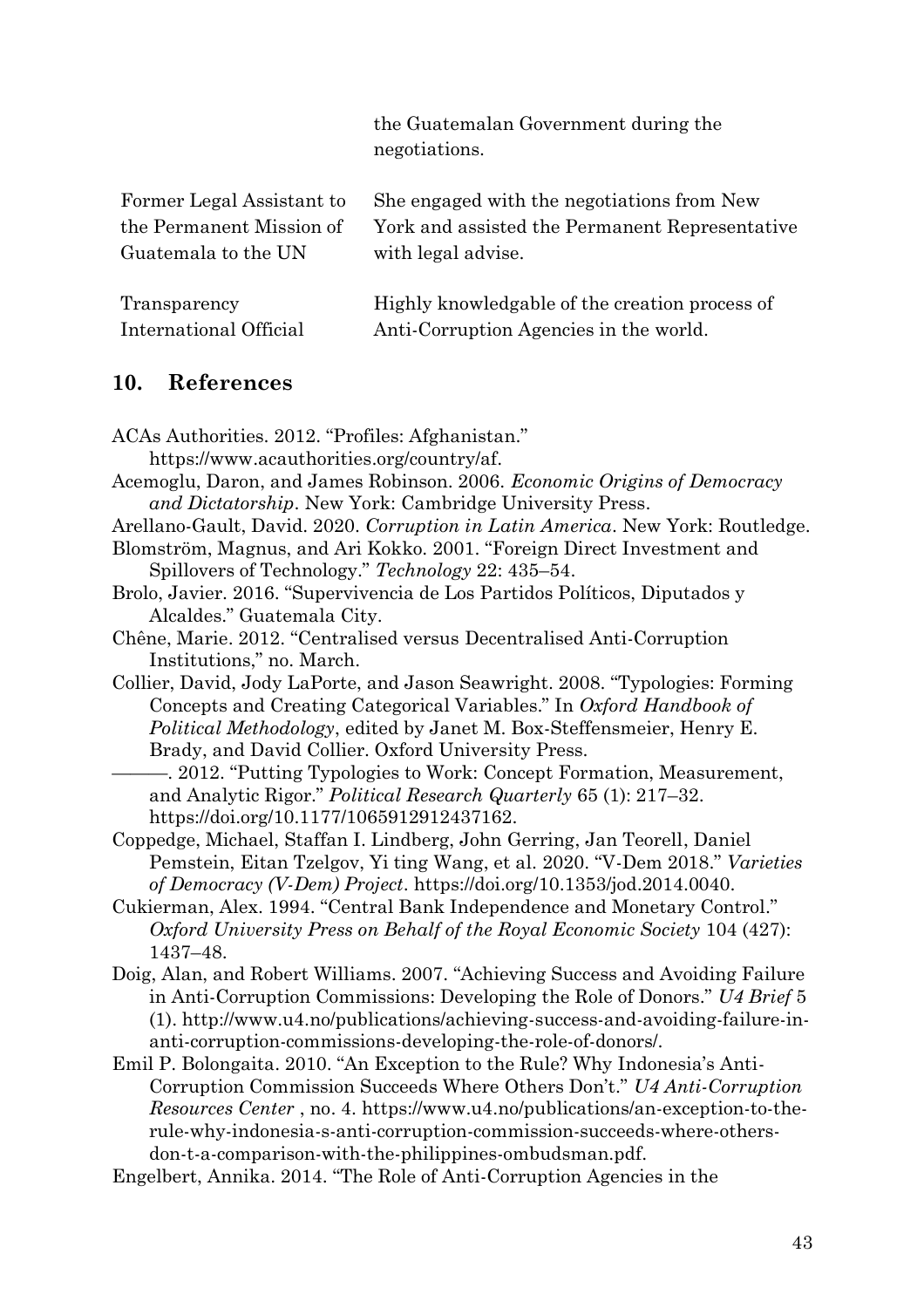Investigation and Prosecution of Procurement Related Corruption Cases." *IEE Working Papers*, 1–29.

- Fernández Luiña, Eduardo, Rita María Argueta Velásquez, Mariam Analy Maldonado, Kane Matheu Panamá, Adrianie Magaly Méndez Marín, and Silvia Sofía Montenegro Mejía. 2016. "Consolidación Democrática y Circulación de Élites En El Sistema Político Guatemalteco." *Península* XI  $(1): 65 - 84.$
- Finkel, Jodi. 2008. "Explaining Latin America ' s Recent Judicial Reforms." In *Judicial Reform as Political Insurance : Argentina, Peru, and Mexico in The 1990s*, 21–38. University of Notre Dame Press.

http://ebookcentral.proquest.com/lib/oxford/detail.action?docID=3441012.

- Garriga, Ana C., and Brian J. Phillips. 2014. "Foreign Aid as a Signal to Investors: Predicting FDI in Post-Conflict Countries." *Journal of Conflict Resolution* 58 (2): 280–306. https://doi.org/10.1177/0022002712467937.
- Garriga, Ana Carolina. 2016. "Human Rights Regimes, Reputation, and Foreign Direct Investment." *International Studies Quarterly* 60 (1): 160–72. https://doi.org/10.1093/isq/sqw006.
- Ginsburg, Tom. 2003. *Judicial Review in New Democracies: Constitutional Courts in Asian Cases*. New York: Cambridge University Press.
- Gutiérrez, Edgar. 2016. "La CICIG : Un Diseño Nacional y Una Aplicación Internacional." *Política Internacional* 1 (1): 26–35.
- Haering, Daniel. 2019. "Comisión Internacional Contra La Impunidad En Guatemala: Morir de Éxito." Real Instituto El Cano. 2019. http://www.realinstitutoelcano.org/wps/portal/rielcano\_es/contenido?WCM\_G LOBAL\_CONTEXT=%2Felcano%2Felcano\_es%2Fzonas\_es%2Fari100-2019haering-comision-internacional-contra-la-impunidad-en-guatemala-cicigmorir-de-exito&fbclid=IwAR0A9Aj98D6YR2KRov4CZ4GusYj.
- Heilbrunn, John R. 2004. "Anti-Corruption Commissions Panacea or Real Medicine to Fight Corruption ?" *World Bank Institute*, 1–22. http://siteresources.worldbank.org/WBI/Resources/wbi37234Heilbrunn.pdf.
- Hudson, Andrew, and Alexandra W. Taylor. 2010. "The International Commission against Impunity in Guatemala: A New Model for International Criminal Justice Mechanisms." *Journal of International Criminal Justice* 8 (1): 53–74. https://doi.org/10.1093/jicj/mqq003.
- IMF. 2002. "Press Release: IMF Approves One-Year Stand By Credit for Guatemala." *International Monetary Fund*, April 1, 2002.
- ———. 2003. "Press Release: IMF Approves Nine-Month US\$120 Million Stand-By Arrangement for Guatemala." *International Monetary Fund*, June 19, 2003.
- Inter Press Service. 2005. "US Restores Military Aid After 15-Year Hiatus," March 25, 2005. http://www.ipsnews.net/2005/03/rights-guatemala-usrestores-military-aid-after-15-year-hiatus/.
- Jennett, Victoria. 2007a. "Criteria for Appointing Executives of Anti- Corruption Agencies."

———. 2007b. "Local Anti-Corruption Agencies : Pros and Cons."

Johnsøn, Jesper, Hannes Hechler, Luís De Sousa, and Harald Mathisen. 2011. "How to Monitor and Evaluate Anti-Corruption Agencies: Guidelines for Agencies, Donors, and Evaluators." *U4 Issue*, no. 8: 1–87.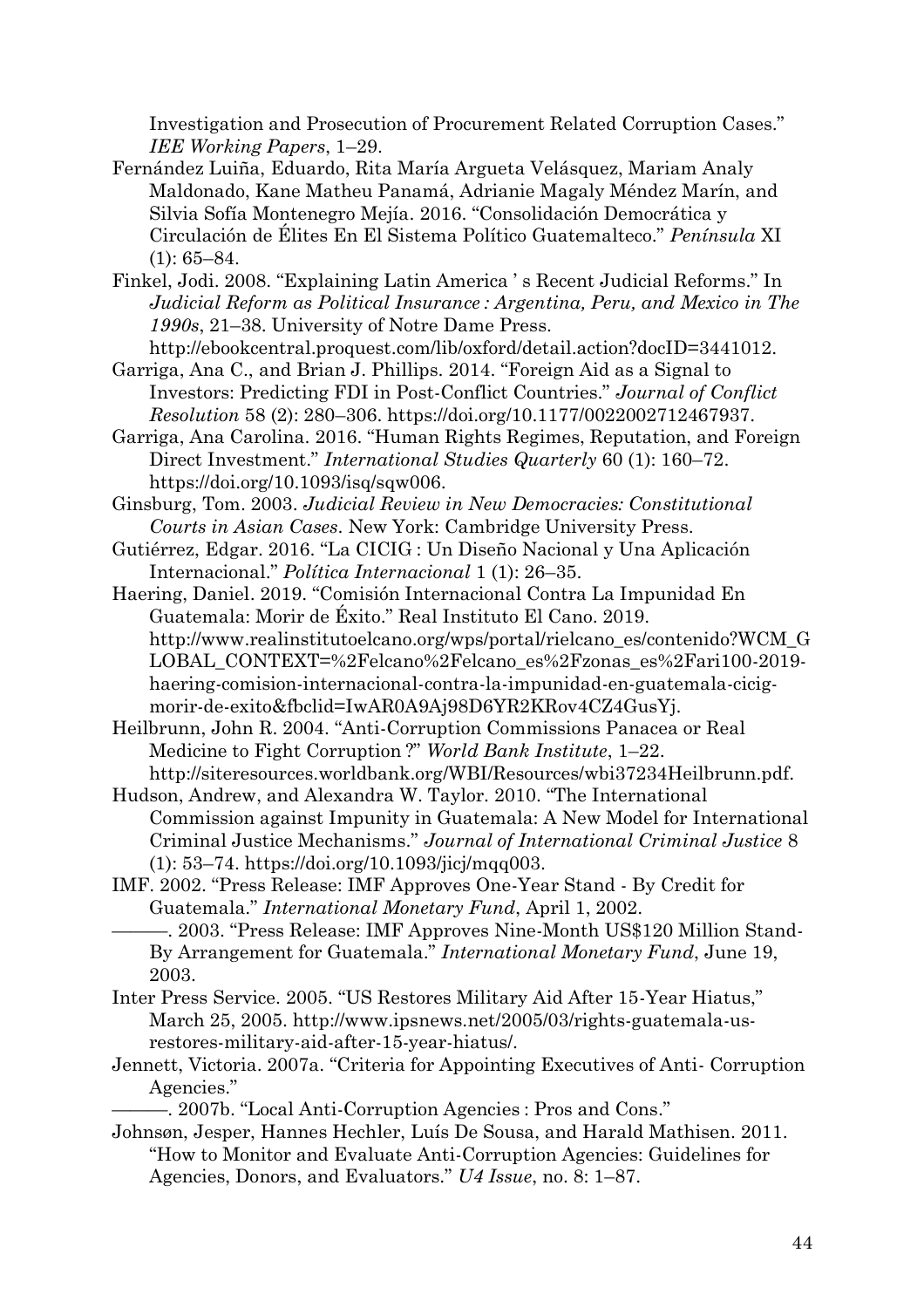http://www.cmi.no/publications/file/4171-how-to-monitor-and-evaluate-anticorruption.pdf.

- Johnston, Michael. 1999. "A Brief History of Anticorruption Agencies." In *The Self-Restraining State: Power and Accountability in New Democracies*, edited by Andreas Schedler, Larry Diamond, and Marc F. Plattner, 217–26. London: Lynne Rienner Publishers.
- Kuris, Gabriel. 2019. "Comparing Peer-Based Anti-Corruption Missions in Kosovo and Guatemala." https://www.u4.no/publications/comparing-peerbased-anti-corruption-missions-in-kosovo-and-guatemala.pdf.
- Lemus, Jonatán. 2019. "CICIG : Created to Disappear, Designed to Last." *Working Paper*, 1–16.
- Liang, Feng Helen. 2016. "Does Foreign Direct Investment Improve the Productivity of Domestic Firms? Technology Spillovers, Industry Linkages, and Firm Capabilities." *Research Policy* 46 (1): 138–59. https://doi.org/10.1016/j.respol.2016.08.007.
- Maegher, Patrick, and Caryn Voland. 2006. "Anticorruption Program Brief: Anticorruption Agencies (ACAs)."
- Mainwaring, Scott, and Aníbal Pérez-Liñán. 2013. *Democracies and Dictatorships in Latin America: Emergence, Survival, and Fall*. New York: Cambridge University Press.
- Mainwaring, Scott, and Timothy Scully, eds. 1995. *Building Democratic Institutions: Party Systems in Latin America*. Stanford: Stanford University Press.
- Mauro, Paolo. 1995. "Corruption and Growth." *The Quarterly Journal of Economics* 110 (3): 681–712.
- Meagher, Patrick. 2005. *Anti*‐*corruption Agencies: Rhetoric Versus Reality*. *The Journal of Policy Reform*. Vol. 8.

- Messick, Richard, Hari Mulukutla, and Tilman Hoppe. 2015. "U4 Expert Answer," no. February 2016.
- MINUGUA. 2003. "United Nations Verification Mission in Guatemala: Note by the Secretary-General." New York.

———. 2004. "United Nations Verification Mission in Guatemala: Report of the Secretary General." New York.

Moustafa, Tamir. 2003. "Law versus the State: The Judicialization of Politics in Egypt." *Law and Social Inquiry* 28 (4): 883–930. https://doi.org/10.1111/j.1747-4469.2003.tb00826.x.

North, Douglass C, Barry R Weingast, Robert Bates, Gary Cox, Paul David, Aaron Director, John Ferejohn, et al. 1989. "Constitutions and Commitment: The Evolution of Institutions Governing Public Choice in Seventeenth-Century England." *The Journal of Economic History* XLIX (4): 803–32.

OECD. 2008. *Specialised Anti-Corruption Institutions*. *Specialised Anti-Corruption Institutions*. https://doi.org/10.1787/9789264187207-en. ———. 2013. *Specialised Anti-Corruption Institutions Review of Models: Second Edition: Review of Models: Second Edition*.

Open Society Justice Initiative. 2016. "Against the Odds: CICIG in Guatemala." Pemstein, Daniel, Kyle M. Marquardt, Eitan Tzelgov, Yi-ting Wang, Juraj

https://doi.org/10.1080/1384128042000328950.

Medzihorsky, Joshua Krusell, Farhad Miri, and Johannes von Römer. 2020.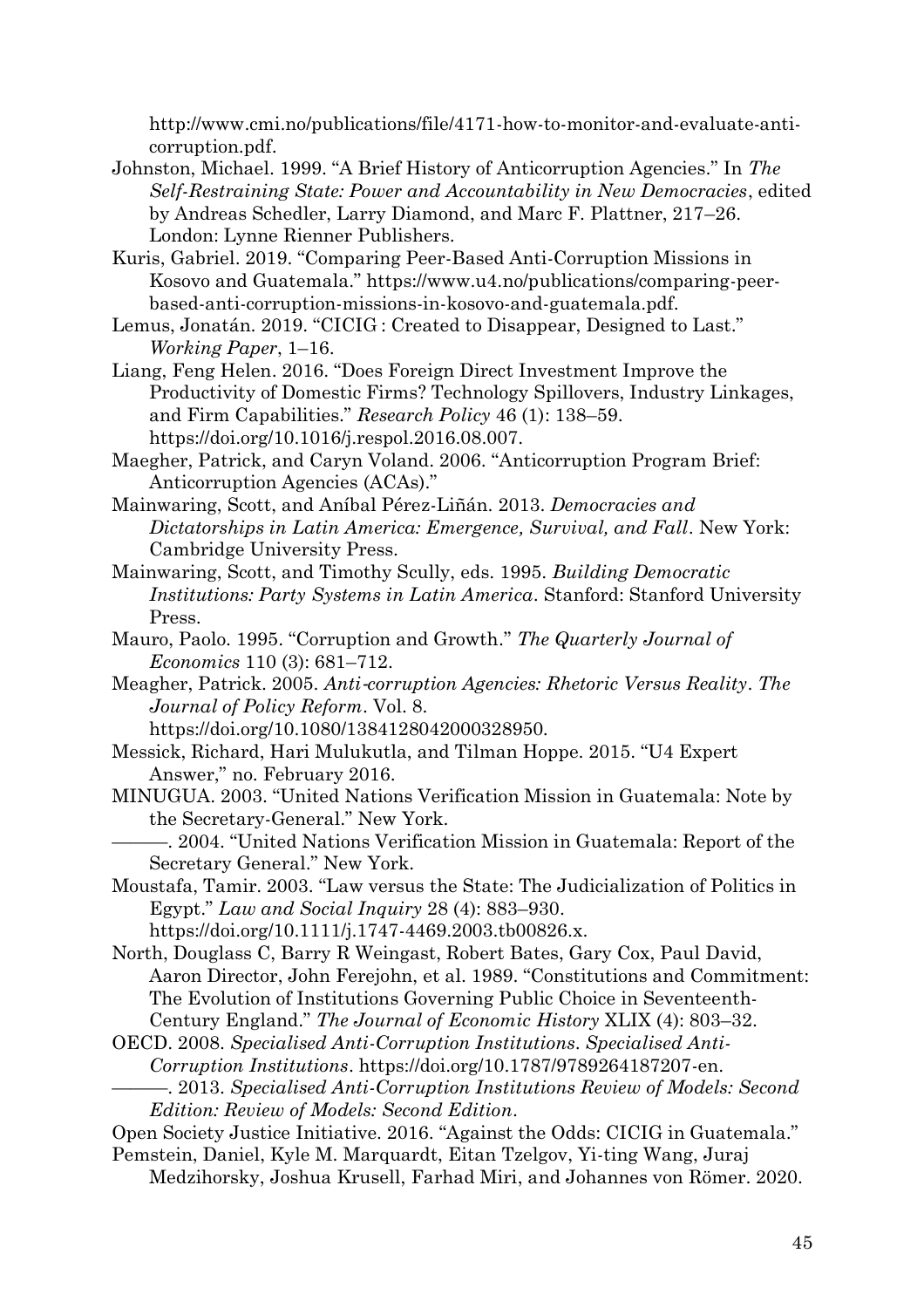"The V-Dem Measurement Model: Latent Variable Analysis for Cross-National and Cross-Temporal Expert-Coded Data." *SSRN Electronic Journal*, no. March. https://doi.org/10.2139/ssrn.3595962.

- Porta, Donatella Della, and Alberto Vannucci. 2016. *The Hidden Order of Corruption: An Institutional Approach*. *The Hidden Order of Corruption: An Institutional Approach*. https://doi.org/10.4324/9781315557267.
- Quah, Jon S.T. 2007. "Anti-Corruption Agencies in Four Asian Countries: A Comparative Analysis." *Research in Public Policy Analysis and Management* 17 (2): 85–109. https://doi.org/10.1016/S0732-1317(08)17006-3.
- Recanatini, Francesca. 2011. "Anti- Corruption Authorities : An e Ective Tool to Curb Corruption ? 1." In *International Handbook on the Economics of Corruption, Volume Two*, edited by Susan Rose-Ackerman and Tina Søreide, 2nd ed., 528–69. Cheltenham: Edward Elgar.
- Repucci, Sarah. 2006. "Anti-Corruption Prosecutorial Agencies: Effectiveness and Funding Modalities."
- Ríos-Figueroa, Julio, and Jeffrey K. Staton. 2014. "An Evaluation of Cross-National Measures of Judicial Independence." *Journal of Law, Economics, and Organization* 30 (1): 104–37. https://doi.org/10.1093/jleo/ews029.
- Rose-Ackerman, Susan. 1996. "The Political Economy of Corruption Causes and Consequences." *Viewpoint - World Bank* 74 (April): 1–4. https://doi.org/10.1590/S0034-75901999000300004.
- Rose-Ackerman, Susan, and Paul Carrington. 2013. *Anti-Corruption Policy*. Durham, North Carolina: Carolina Academic Press.
- Rose-Ackerman, Susan, and Bonnie J. Palifka. 2016. *Corruption and Government: Causes, Consequences, and Reform*. New York: Cambridge University Press.
- Rose-Ackerman, Susan, and Tina Søreide. 2011. "International Handbook on the Economics of Corruption, Volume Two." *International Handbook on the Economics of Corruption, Volume Two*. https://doi.org/10.4337/9780857936523.
- Schedler, Andreas, Larry Diamond, and Marc F. Plattner. 1999. *The Self-Restraining State*. London: Lynne Rienner Publishers.
- Schloss, Daniel W. 2015. "Elusive Peace, Security, and Justice in Post-Conflict Guatemala: An Exploration of Transitional Justice and the International Commission Against Impunity in Guatemala (CICIG) Graduate Program in Political Science," no. August: 134. http://ir.lib.uwo.ca/etd.
- Schneider, Friedrich, and Bruno S. Frey. 1985. "Economic and Political Determinants of Foreign Direct Investment." *World Development* 13 (2): 161–75. https://doi.org/10.1016/0305-750X(85)90002-6.
- Schütte, Sofie Arjon. 2015. "The Fish's Head: Appointment and Removal Procedures for Anti-Corruption Agency Leadership." U4 Anti-Corruption Resource Centre.
- Seawright, Jason, and John Gerring. 2008. "Case Selection Techniques in Case Study Research." *Political Research Quarterly* 61 (2): 294–308. https://doi.org/10.1177/1065912907313077.
- Senior, Ian. 2006. *Corruption the World 's Big C*. London: The Institute of Economic Affairs.
- Sousa, Luís de. 2009. "Does Performance Matter To Institutional Survival? The